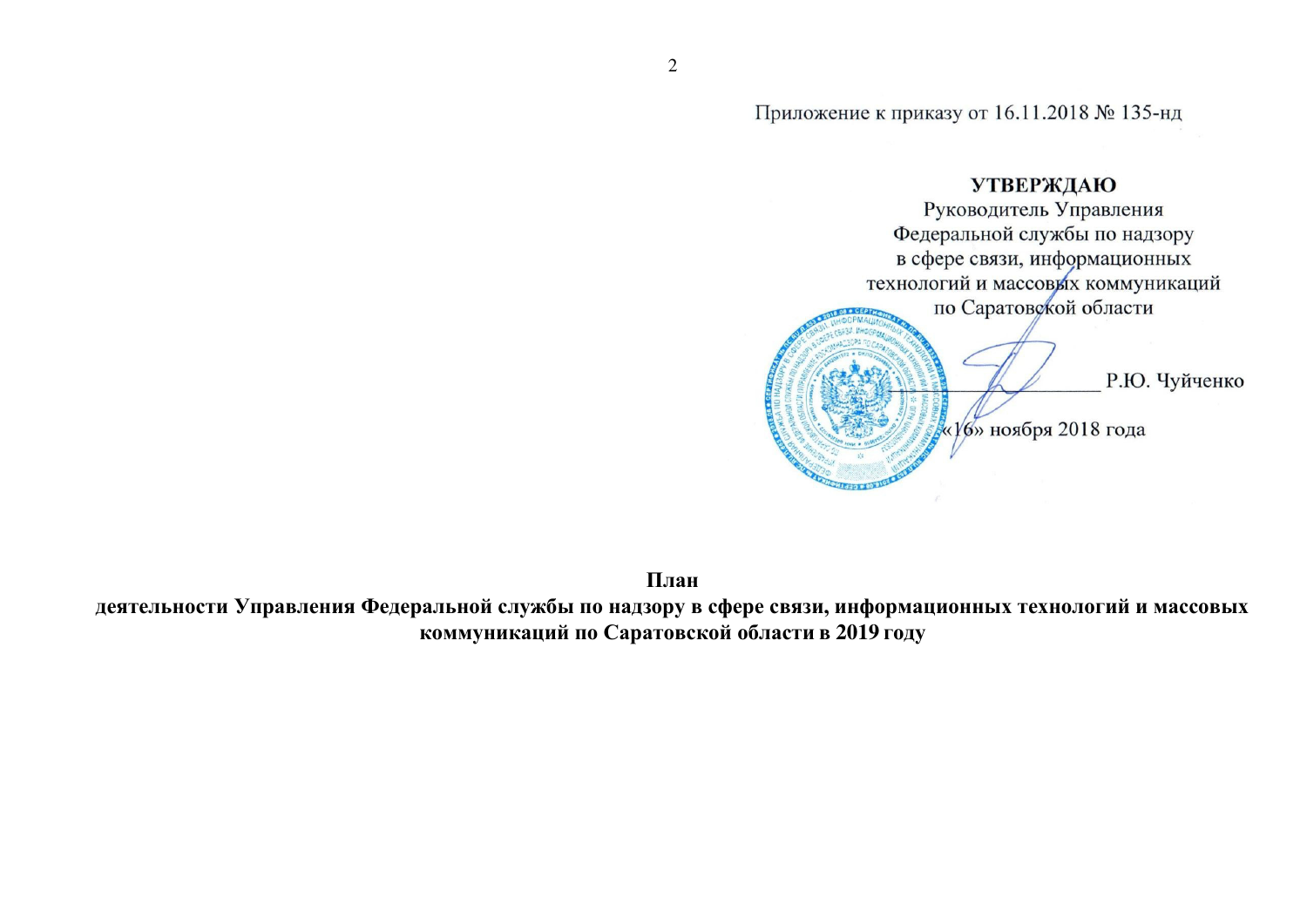## **І.І.** ГОСУДАРСТВЕННЫЙ КОНТРОЛЬ (НАДЗОР)

1. Организация и проведение плановых проверок юридических лиц (их филиалов, представительств, обособленных структурных подразделений) и индивидуальных предпринимателей

В СООТВЕТСТВИИ С ПЛАНОМ ПРОВЕДЕНИЯ ПЛАНОВЫХ ПРОВЕРОК ЮРИДИЧЕСКИХ ЛИЦ (ИХ ФИЛИАЛОВ,<br>ПРЕДСТАВИТЕЛЬСТВ, ОБОСОБЛЕННЫХ СТРУКТУРНЫХ ПОДРАЗДЕЛЕНИЙ) И ИНДИВИДУАЛЬНЫХ *ɉɊȿȾɋɌȺȼɂɌȿɅɖɋɌȼ, ɈȻɈɋɈȻɅȿɇɇɕɏ ɋɌɊɍɄɌɍɊɇɕɏ ɉɈȾɊȺɁȾȿɅȿɇɂɃ) ɂ ɂɇȾɂȼɂȾɍȺɅɖɇɕɏ*  ПРЕДПРИНИМАТЕЛЕЙ УПРАВЛЕНИЯ ФЕДЕРАЛЬНОЙ СЛУЖБЫ ПО НАДЗОРУ В СФЕРЕ СВЯЗИ, ИНФОРМАЦИОННЫХ ТЕХНОЛОГИЙ И МАССОВЫХ КОММУНИКАЦИЙ ПО САРАТОВСКОЙ ОБЛАСТИ В 2019 ГОДУ, УТВЕРЖДЕННЫМ *ɉɊɂɄȺɁɈɆ № 121-ɧɞ ɨɬ 19.10.2018.* 

*Всего запланировано проведение плановых проверок в 2019 году: 3* 

2. Организация и проведение плановых проверок деятельности органов местного самоуправления и должностных **ЈИШ МЕСТНОГО САМОУПРАВЛЕНИЯ В 2019 ГОДУ** 

*ɉɊɈȼȿɊɈɄ ȾȿəɌȿɅɖɇɈɋɌɂ ɈɊȽȺɇɈȼ ɆȿɋɌɇɈȽɈ ɋȺɆɈɍɉɊȺȼɅȿɇɂə ɂ ȾɈɅɀɇɈɋɌɇɕɏ Ʌɂɐ ɆȿɋɌɇɈȽɈ* САМОУПРАВЛЕНИЯ УПРАВЛЕНИЕМ ФЕДЕРАЛЬНОЙ СЛУЖБЫ ПО НАДЗОРУ В СФЕРЕ СВЯЗИ, ИНФОРМАЦИОННЫХ ТЕХНОЛОГИЙ И МАССОВЫХ КОММУНИКАЦИЙ ПО САРАТОВСКОЙ ОБЛАСТИ В 2019 ГОДУ НЕ ЗАПЛАНИРОВАНО.

*Всего запланировано проведение проверок в 2019 году:0*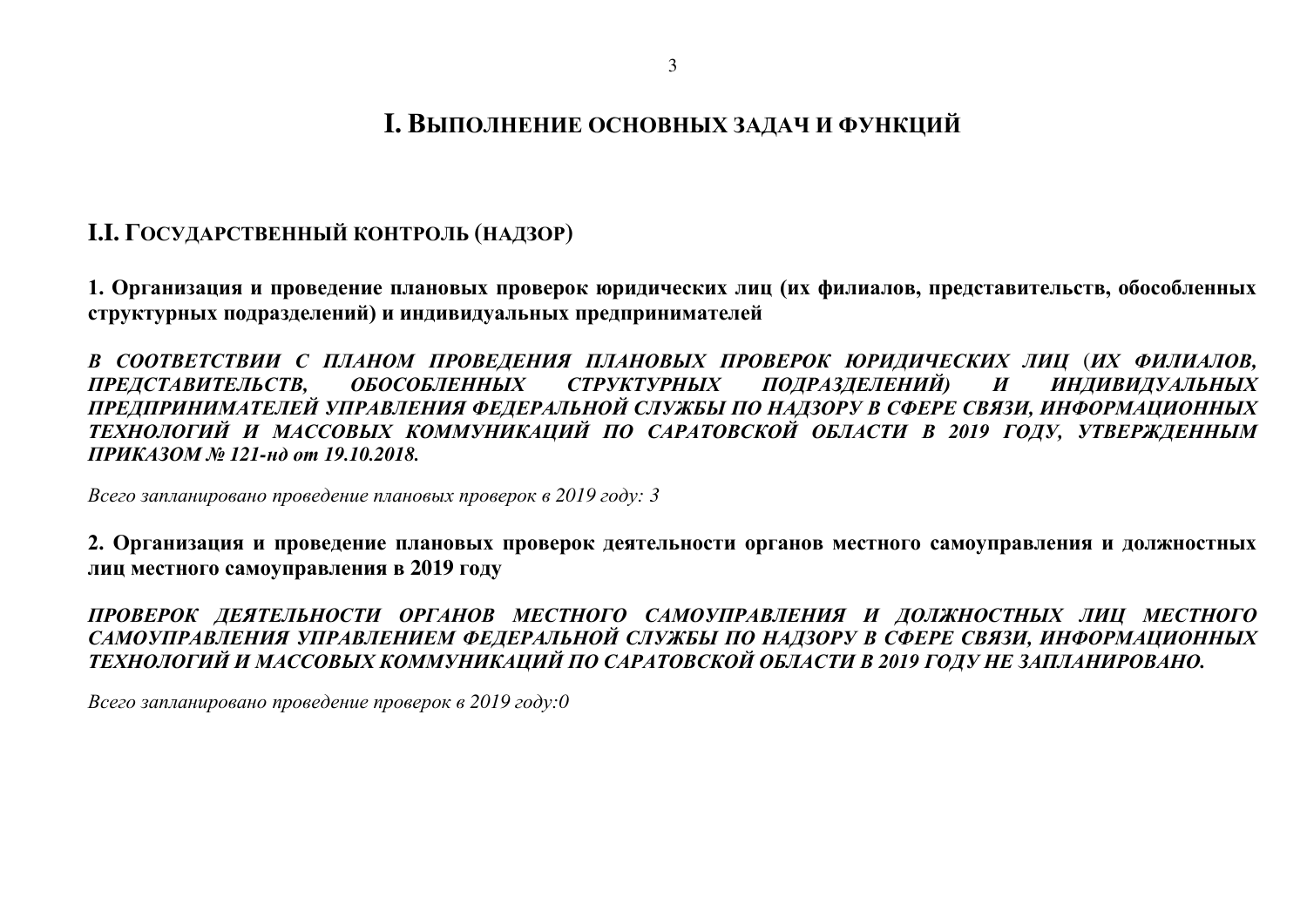3. Организация и проведение мероприятий по контролю без взаимодействия с юридическими лицами, индивидуальными предпринимателями при осуществлении федерального государственного надзора в сфере связи, государственного контроля и надзора за соблюдением законодательства Российской Федерации в сфере средств массовой информации и массовых коммуникаций, телевизионного вещания и радиовещания

3.1. Осуществление контроля за соблюдением лицензиатами лицензионных и обязательных требований в области  $m$ елевизионного вещания и радиовещания

Запланировано объектов систематического наблюдения в 2019 году: 21

| $N_2$<br>$\Pi/\Pi$<br>меро | $N_2$ п/п      |                                                                                       | Сведения о проверяемом лице |                         |                   |                                                    |                          |        |           |
|----------------------------|----------------|---------------------------------------------------------------------------------------|-----------------------------|-------------------------|-------------------|----------------------------------------------------|--------------------------|--------|-----------|
| прия<br>тия                |                | Полное наименование<br>проверяемого лица                                              | ИНН                         | <b>OFPH</b>             | Номер<br>лицензии | Территори<br>я вещания                             | Вид деятельности         | начало | окончание |
|                            | $\overline{2}$ |                                                                                       | $\boldsymbol{\Delta}$       | $\overline{\mathbf{5}}$ | 6                 |                                                    | 8                        | 9      | <b>10</b> |
|                            | 1.1            | Общество с ограниченной<br>ответственностью "ССС"                                     | 64530073<br>97              | 10364053<br>00140       | 23435             | Саратовская<br>область                             | Наземное эфирное вещание | 2019   | 2019      |
| $\overline{2}$             | 2.1            | Общество с ограниченной<br>ответственностью "Радио-<br>ВЕЩАТЕЛЬ"                      | 64509453<br>24              | 11064500<br>09050       | 22210             | Саратовская<br>область                             | Наземное эфирное вещание | 2019   | 2019      |
| 3                          | 3.1            | Общество с ограниченной<br>ответственностью "Мир Связи"                               | 64540750<br>47              | 10564054<br>39551       | 22980             | Саратовская<br>область                             | Кабельное вещание        | 2019   | 2019      |
| $\overline{4}$             | 4.1            | Общество с ограниченной<br>ответственностью "ВЕЩАТЕЛЬ"                                | 64500497<br>44              | 10364050<br>03183       | 22260             | Российская<br>Федерация;<br>Саратовская<br>область | Универсальная            | 2019   | 2019      |
| 5                          | 5.1            | Общество с ограниченной<br>ответственностью "Телеканал<br>"Вирма"                     | 64390796<br>0 <sup>0</sup>  | 11264390<br>01787       | 22936             | Саратовская<br>область                             | Наземное эфирное вещание | 2019   | 2019      |
| 6                          | 6.1            | Общество с ограниченной<br>ответственностью "Лидер"                                   | 64529271<br>37              | 10764500<br>02232       | 25760             | Саратовская<br>область                             | Наземное эфирное вещание | 2019   | 2019      |
| 7                          | 7.1            | Общество с ограниченной<br>ответственностью "Редакция<br>журнала "Спидвей без границ" | 64390648<br>12              | 10764390<br>00813       | 28173             | Саратовская<br>область                             | Наземное эфирное вещание | 2019   | 2019      |
| 8                          | 8.1            | Общество с ограниченной<br>ответственностью "Парус"                                   | 64390439<br>57              | 10264014<br>01091       | 26011             | Саратовская<br>область                             | Наземное эфирное вещание | 2019   | 2019      |
| $\mathbf Q$                | 9.1            | Общество с ограниченной<br>ответственностью "Медиа-<br>Информ"                        | 64400192<br>90              | 10864400<br>00822       | 26271             | Саратовская<br>область                             | Наземное эфирное вещание | 2019   | 2019      |
| 10                         | 10.1           | Общество с ограниченной                                                               | 64500069                    | 10264021                | 26942             | Саратовская                                        | Наземное эфирное вещание | 2019   | 2019      |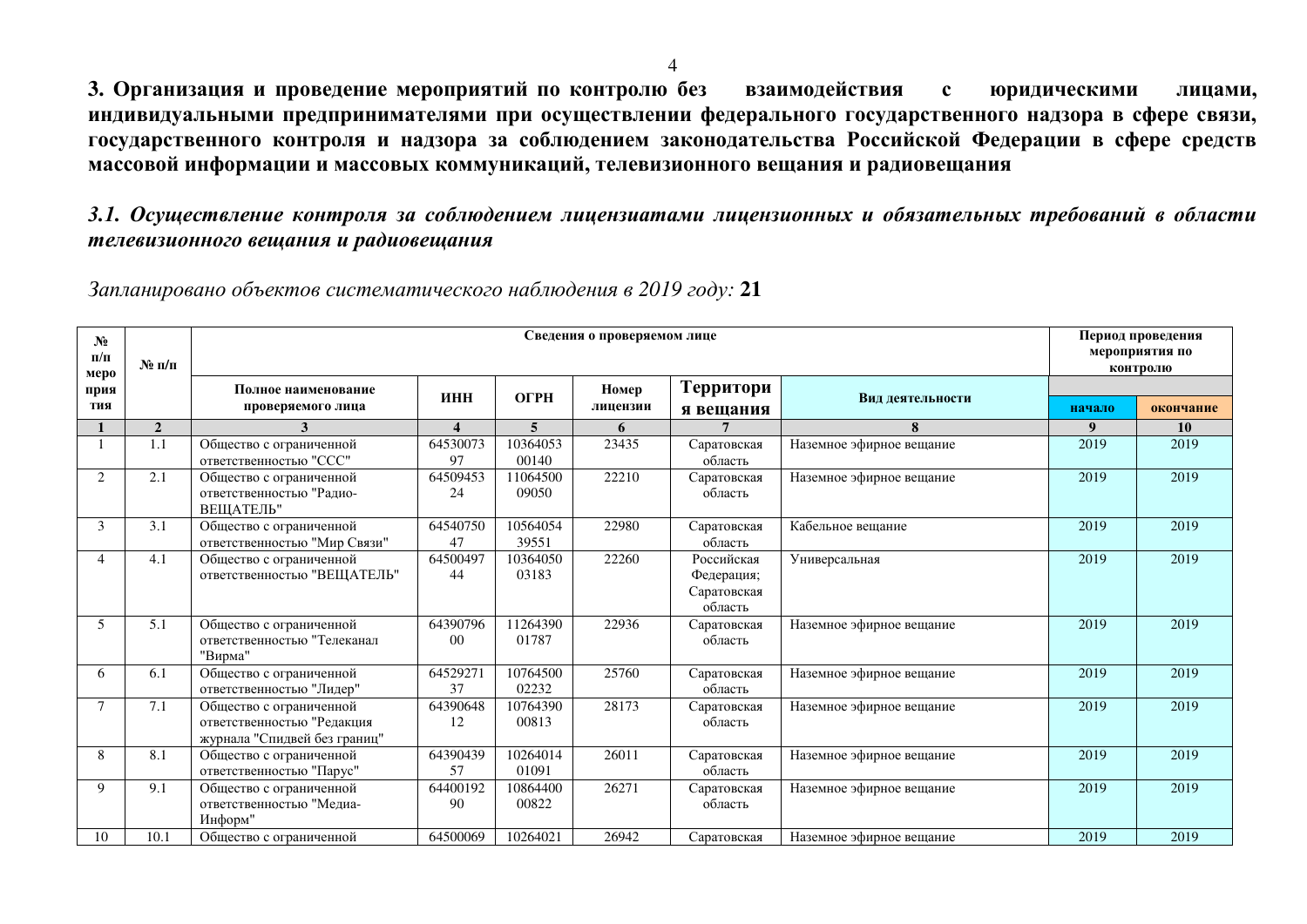| $N_2$<br>$\Pi/\Pi$  | $N_2$ п/п      |                                                                                     |                         |                   | Сведения о проверяемом лице |                        |                          | Период проведения<br>мероприятия по<br>контролю |           |
|---------------------|----------------|-------------------------------------------------------------------------------------|-------------------------|-------------------|-----------------------------|------------------------|--------------------------|-------------------------------------------------|-----------|
| меро<br>прия<br>тия |                | Полное наименование<br>проверяемого лица                                            | ИНН                     | ОГРН              | Номер<br>лицензии           | Территори<br>я вещания | Вид деятельности         | начало                                          | окончание |
| $\mathbf{1}$        | $\overline{2}$ | 3                                                                                   | $\overline{\mathbf{4}}$ | $\overline{5}$    | 6                           | $\overline{7}$         | 8                        | 9                                               | <b>10</b> |
|                     |                | ответственностью "ТВМ"                                                              | 59                      | 96149             |                             | область                |                          |                                                 |           |
| 11                  | 11.1           | Общество с ограниченной<br>ответственностью "Балаково<br>101,7"                     | 64541222<br>72          | 11264540<br>03004 | 22469                       | Саратовская<br>область | Наземное эфирное вещание | 2019                                            | 2019      |
| 12                  | 12.1           | Общество с ограниченной<br>ответственностью "Рекламное<br>агентство "Медиа Союз"    | 64540861<br>76          | 10764540<br>03350 | 27325                       | Саратовская<br>область | Наземное эфирное вещание | 2019                                            | 2019      |
| 13                  | 13.1           | Общество с ограниченной<br>ответственностью "Медиа-Регион"                          | 64500589<br>25          | 11264500<br>17682 | 22940                       | Саратовская<br>область | Наземное эфирное вещание | 2019                                            | 2019      |
| 14                  | 14.1           | Общество с ограниченной<br>ответственностью "Радиоволна"                            | 64509453<br>17          | 11064500<br>09049 | 27495                       | Саратовская<br>область | Наземное эфирное вещание | 2019                                            | 2019      |
| 15                  | 15.1           | Общество с ограниченной<br>ответственностью<br>"Информресурс"                       | 64410163<br>80          | 10664410<br>33075 | 21502                       | Саратовская<br>область | Наземное эфирное вещание | 2019                                            | 2019      |
| 16                  | 16.1           | Общество с ограниченной<br>ответственностью "Медиа-<br>Контент"                     | 64500592<br>45          | 11264500<br>18254 | 22974                       | Саратовская<br>область | Наземное эфирное вещание | 2019                                            | 2019      |
| 17                  | 17.1           | Общество с ограниченной<br>ответственностью "Балашов-<br>Медиа"                     | 64409019<br>84          | 10464040<br>05592 | 21159                       | Саратовская<br>область | Наземное эфирное вещание | 2019                                            | 2019      |
| 18                  | 18.1           | Общество с ограниченной<br>ответственностью "Диапазон 64<br>$\Phi M$ "              | 64450196<br>88          | 11764510<br>12143 | 28866                       | Саратовская<br>область | Наземное эфирное вещание | 2019                                            | 2019      |
| 19                  | 19.1           | Общество с ограниченной<br>ответственностью<br>"Навигатор.ФМ"                       | 64310055<br>40          | 11364400<br>00575 | 27276                       | Саратовская<br>область | Наземное эфирное вещание | 2019                                            | 2019      |
| 20                  | 20.1           | Общество с ограниченной<br>ответственностью<br>"Телерадиокомпания "Золотые<br>огни" | 64506104<br>87          | 10564050<br>85648 | 28147                       | Саратовская<br>область | Наземное эфирное вещание | 2019                                            | 2019      |
| 21                  | 21.1           | Общество с ограниченной<br>ответственностью "АСКО-<br>Холдинг"                      | 64500345<br>79          | 10364050<br>03326 | 24432                       | Саратовская<br>область | Наземное эфирное вещание | 2019                                            | 2019      |

\* Целью систематического наблюдения является исполнение настоящего плана деятельности;

Задачей систематического наблюдения является проверка соблюдения обязательных требований законодательства Российской Федерации в области телевизионного вещания и радиовещания.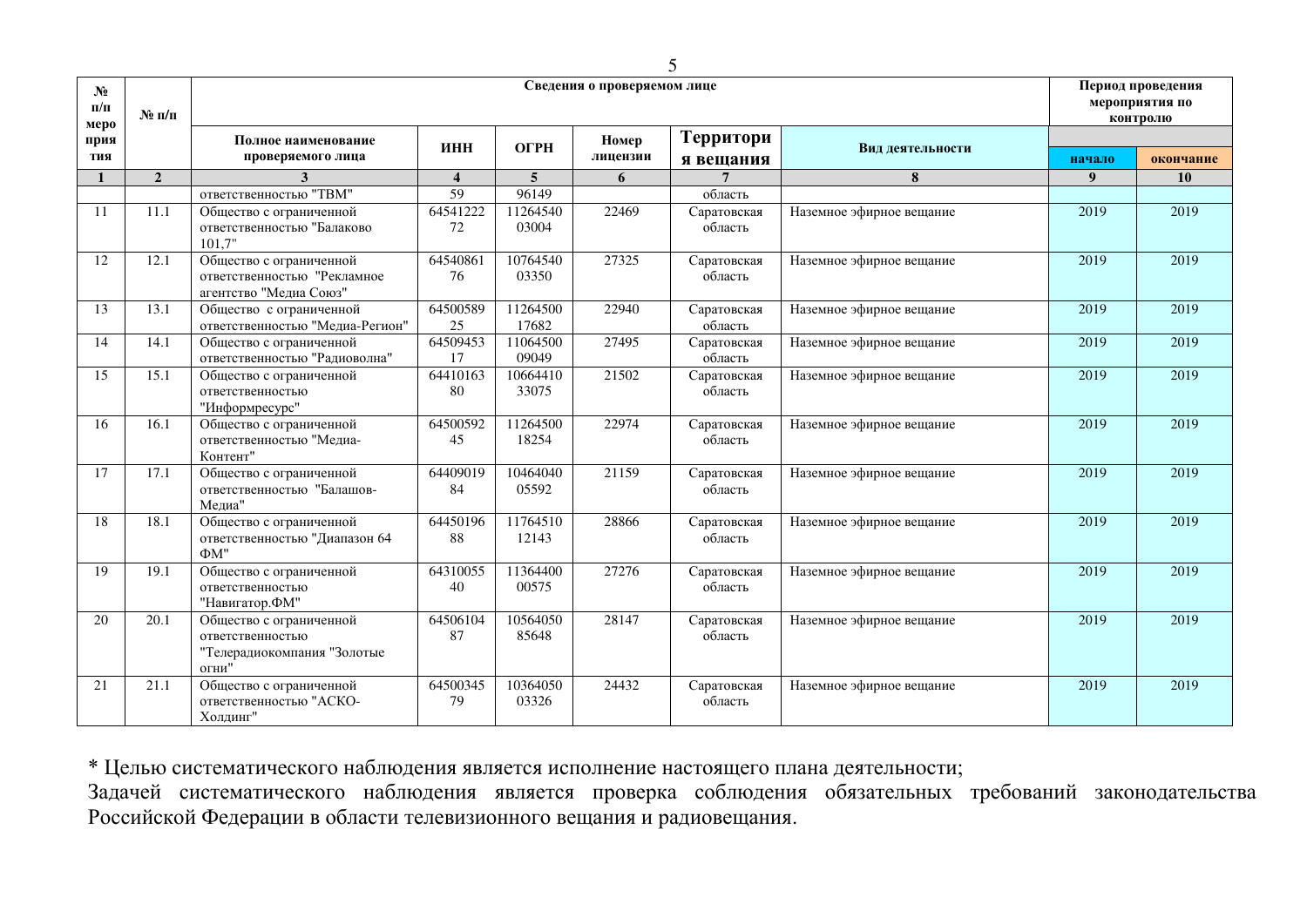\*\* Перечень актов, содержащих обязательные требования, соблюдение которых оценивается при проведении мероприятий по контролю при осуществлении контроля (надзора) за соблюдением законодательства Российской Федерации в области телевизионного вещания и радиовещания, опубликован по адресу [https://rkn.gov.ru/p582/p584/p868/.](https://rkn.gov.ru/p582/p584/p868/)

3.2. Осуществление контроля за соблюдением законодательства Российской Федерации в сфере средств массовой  $u_H$ формации, в том числе:

3.2.1. проведение мероприятий по контролю (надзору) за соблюдением законодательства Российской Федерации о средствах массовой информации, при проведении которых не требуется взаимодействие уполномоченных на *осуществление государственного контроля (надзора) органов с проверяемыми (контролируемыми) лицами* 

| No<br>$\Pi/\Pi$ | Сведения о проверяемом средстве массовой информации | Период проведения<br>мероприятия по<br>контролю |                       |        |           |
|-----------------|-----------------------------------------------------|-------------------------------------------------|-----------------------|--------|-----------|
| меро            |                                                     | Номер                                           |                       |        |           |
| прия<br>тия     | Полное наименование средства массовой<br>информации | свидетельства о<br>регистрации СМИ              | Форма распространения | начало | окончание |
|                 |                                                     |                                                 |                       | 5      | 6         |
|                 | "Тема Саратов"/"Тета Saratov"                       | ЭЛ № ФС 77 - 71960                              | Сетевое издание       | 2019   | 2019      |
| $\overline{2}$  | GO64                                                | ЭЛ № ФС 77 - 73351                              | Сетевое издание       | 2019   | 2019      |
| 3               | aobe.ru                                             | ЭЛ № ФС 77 - 73166                              | Сетевое издание       | 2019   | 2019      |
|                 | Балаково 24                                         | ЭЛ № ФС 77 - 71730                              | Сетевое издание       | 2019   | 2019      |
|                 | Время. Саратов                                      | ЭЛ № ФС 77 - 73302                              | Сетевое издание       | 2019   | 2019      |
| 6               | Легалбет                                            | ЭЛ № ФС 77 - 73473                              | Сетевое издание       | 2019   | 2019      |
|                 | Образование и карьера                               | ЭЛ № ФС 77 - 72912                              | Сетевое издание       | 2019   | 2019      |
| 8               | Репортер64                                          | ЭЛ № ФС 77 - 73036                              | Сетевое издание       | 2019   | 2019      |
| <b>Q</b>        | вэд24.рф                                            | ЭЛ № ФС 77 - 73545                              | Сетевое издание       | 2019   | 2019      |
| 10              | немосква.фм NEMOSKVA.FM                             | ЭЛ № ФС 77 - 71894                              | Сетевое издание       | 2019   | 2019      |
|                 | Saratovout                                          | ЭЛ № ФС 77 - 71641                              | Сетевое издание       | 2019   | 2019      |
| 12              | www.bibliocomplectator.ru                           | ЭЛ № ФС 77 - 67088                              | Сетевое издание       | 2019   | 2019      |
| 13              | www.vkr-vuz.ru                                      | ЭЛ № ФС 77 - 67094                              | Сетевое издание       | 2019   | 2019      |
| 14              | ВОЛЬСК.РУ                                           | ЭЛ № ФС 77 - 67893                              | Сетевое издание       | 2019   | 2019      |
| 15              | Вольск 24                                           | ЭЛ № ФС 77 - 70784                              | Сетевое издание       | 2019   | 2019      |
| 16              | Информационное агентство "Ньюс пул"                 | ЭЛ № ФС 77 - 67291                              | Сетевое издание       | 2019   | 2019      |
|                 | Киноэрудит                                          | ЭЛ № ФС 77 - 70270                              | Сетевое издание       | 2019   | 2019      |
| 18              | Мировая наука                                       | ЭЛ № ФС 77 - 68842                              | Сетевое издание       | 2019   | 2019      |
| 19              | Новости Саратова                                    | ЭЛ № ФС 77 - 71032                              | Сетевое издание       | 2019   | 2019      |

Запланировано мероприятий в 2019 году: 182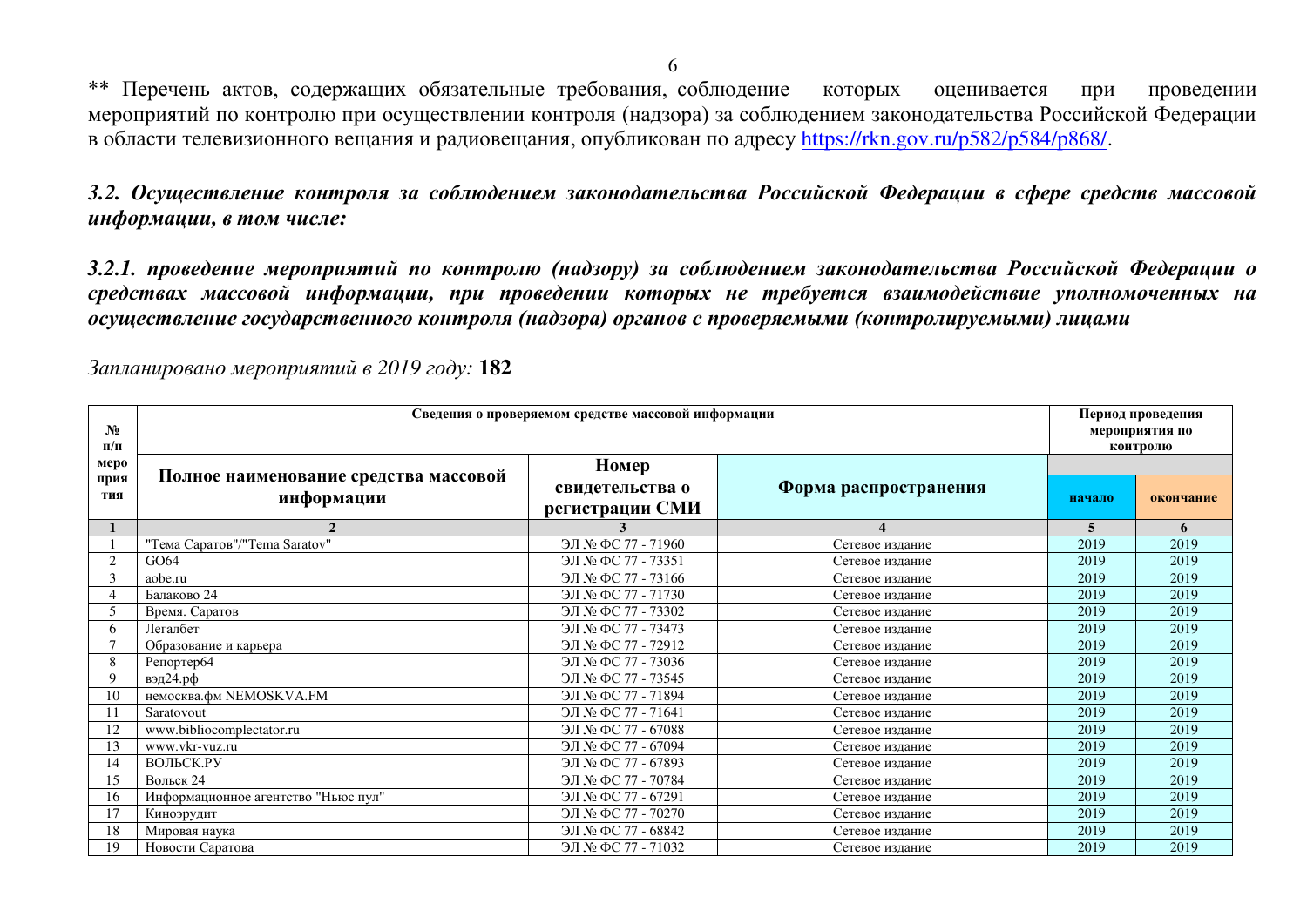| $N_2$<br>$\Pi/\Pi$  |                                                                                                  | Сведения о проверяемом средстве массовой информации |                       |        | Период проведения<br>мероприятия по<br>контролю |
|---------------------|--------------------------------------------------------------------------------------------------|-----------------------------------------------------|-----------------------|--------|-------------------------------------------------|
| меро<br>прия<br>тия | Полное наименование средства массовой<br>информации                                              | Номер<br>свидетельства о<br>регистрации СМИ         | Форма распространения | начало | окончание                                       |
| 1                   | $\overline{2}$                                                                                   | 3                                                   |                       | 5      | 6                                               |
| 20                  | Стерлядь                                                                                         | ЭЛ № ФС 77 - 71235                                  | Сетевое издание       | 2019   | 2019                                            |
| 21                  | Суть Инфо                                                                                        | ЭЛ № ФС 77 - 67455                                  | Сетевое издание       | 2019   | 2019                                            |
| 22                  | Территория инноваций                                                                             | ЭЛ № ФС 77 - 71699                                  | Сетевое издание       | 2019   | 2019                                            |
| $\overline{23}$     | Форум молодых учёных                                                                             | ЭЛ № ФС 77 - 66302                                  | Сетевое издание       | 2019   | 2019                                            |
| $\overline{24}$     | Эрудит. Онлайн                                                                                   | ЭЛ № ФС 77 - 70269                                  | Сетевое издание       | 2019   | 2019                                            |
| 25                  | информационно-аналитический интернет-портал Саратовской<br>Епархии "Православие и современность" | ЭЛ № ФС 77 - 71197                                  | Сетевое издание       | 2019   | 2019                                            |
| 26                  | TurboAnimals                                                                                     | ЭЛ № ФС 77 - 60351                                  | Сетевое издание       | 2019   | 2019                                            |
| 27                  | Volsklife                                                                                        | ЭЛ № ФС 77 - 62853                                  | Сетевое издание       | 2019   | 2019                                            |
| 28                  | Аграрные конференции                                                                             | ЭЛ № ФС 77 - 65920                                  | Сетевое издание       | 2019   | 2019                                            |
| $\overline{29}$     | Взгляд-инфо                                                                                      | ЭЛ № ФС 77 - 65181                                  | Сетевое издание       | 2019   | 2019                                            |
| $\overline{30}$     | Интернет-газета "ГЛАС НАРОДА"                                                                    | ЭЛ № ФС 77 - 60030                                  | Сетевое издание       | 2019   | 2019                                            |
| 31                  | Интернет-газета "Колокол России"                                                                 | ЭЛ № ФС 77 - 60814                                  | Сетевое издание       | 2019   | 2019                                            |
| 32                  | Информационный сайт "Про Вольск"                                                                 | ЭЛ № ФС 77 - 63930                                  | Сетевое издание       | 2019   | 2019                                            |
| 33                  | Лабиринт знаний                                                                                  | ЭЛ № ФС 77 - 63577                                  | Сетевое издание       | 2019   | 2019                                            |
| $\overline{34}$     | Научно-образовательный центр "Эрудит"                                                            | ЭЛ № ФС 77 - 60179                                  | Сетевое издание       | 2019   | 2019                                            |
| 35                  | Новая степь                                                                                      | ЭЛ № ФС 77 - 64277                                  | Сетевое издание       | 2019   | 2019                                            |
| 36                  | Новости СГАУ                                                                                     | ЭЛ № ФС 77 - 65439                                  | Сетевое излание       | 2019   | 2019                                            |
| $\overline{37}$     | Регион 64                                                                                        | ЭЛ № ФС 77 - 61373                                  | Сетевое издание       | 2019   | 2019                                            |
| 38                  | Саратов24                                                                                        | ЭЛ № ФС 77 - 60521                                  | Сетевое издание       | 2019   | 2019                                            |
| 39                  | Свободная пресса - Поволжье                                                                      | ЭЛ № ФС 77 - 61835                                  | Сетевое издание       | 2019   | 2019                                            |
| 40                  | Солило                                                                                           | ЭЛ № ФС 77 - 62282                                  | Сетевое издание       | 2019   | 2019                                            |
| 41                  | ТВ-6 Саратов                                                                                     | ЭЛ № 77 - 2811                                      | Телепрограмма         | 2019   | 2019                                            |
| 42                  | Теория и практика современной науки                                                              | ЭЛ № ФС 77 - 61970                                  | Сетевое издание       | 2019   | 2019                                            |
| 43                  | Юридическая академия                                                                             | ЭЛ № ФС 77 - 63131                                  | Сетевое издание       | 2019   | 2019                                            |
| 44                  | Annals of Arrhythmology                                                                          | ЭЛ № ФС 77 - 54575                                  | Сетевое издание       | 2019   | 2019                                            |
| 45                  | http://echosar.ru/                                                                               | ЭЛ № ФС 77 - 58097                                  | Сетевое издание       | 2019   | 2019                                            |
| $\overline{46}$     | Агентство деловых новостей "Бизнес-вектор"                                                       | ЭЛ № ФС 77 - 54777                                  | Сетевое издание       | 2019   | 2019                                            |
| 47                  | Аткарская газета. Интернет-версия                                                                | ЭЛ № ФС 77 - 56671                                  | Сетевое издание       | 2019   | 2019                                            |
| 48                  | <b>ЖКХ64</b>                                                                                     | ЭЛ № ФС 77 - 56227                                  | Сетевое издание       | 2019   | 2019                                            |
| 49                  | Информационное Агентство "Свободные новости. FreeNews-<br>Volga"                                 | ЭЛ № ФС 77 - 55851                                  | Сетевое издание       | 2019   | 2019                                            |
| 50                  | Информационное агентство "Петербургская газета"                                                  | ЭЛ № ФС 77 - 56721                                  | Сетевое издание       | 2019   | 2019                                            |
| 51                  | Информационное агентство "Саратов дейли. Саратов24"                                              | ЭЛ № ФС 77 - 59793                                  | Сетевое издание       | 2019   | 2019                                            |
| $\overline{52}$     | Кардио-ИТ                                                                                        | ЭЛ № ФС 77 - 57962                                  | Сетевое издание       | 2019   | 2019                                            |
| 53                  | Литературный интернет-журнал "Начинающий писатель"                                               | ЭЛ № ФС 77 - 55871                                  | Сетевое издание       | 2019   | 2019                                            |
| $\overline{54}$     | Психосоматические и интегративные исследования                                                   | ЭЛ № ФС 77 - 58976                                  | Сетевое издание       | 2019   | 2019                                            |
| $\overline{55}$     | <b>IPRBOOKS.RU</b>                                                                               | ЭЛ № ФС 77 - 53720                                  | Сетевое издание       | 2019   | 2019                                            |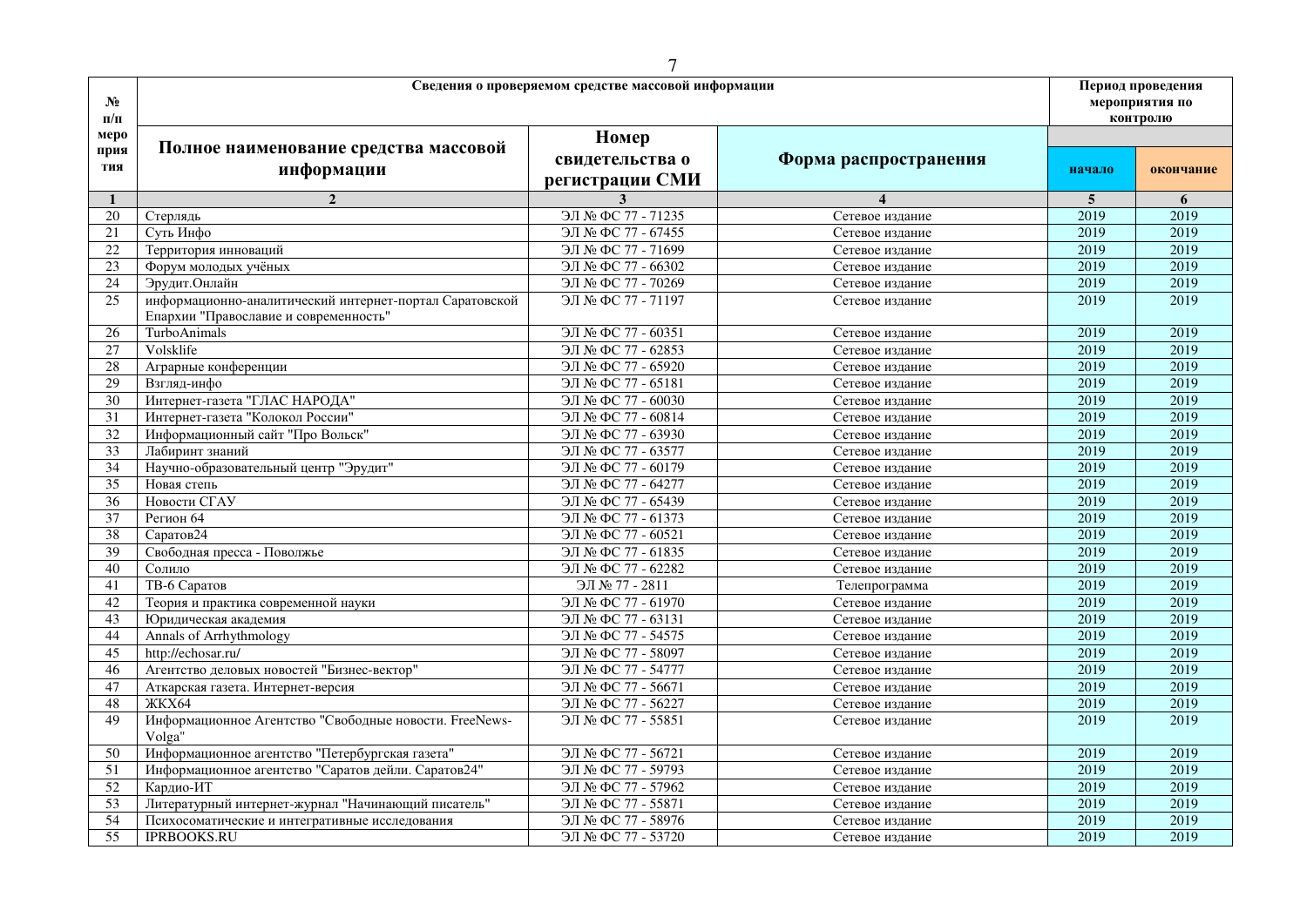|                     |                                                                                                         | 8                                                   |                       |                                                 |           |
|---------------------|---------------------------------------------------------------------------------------------------------|-----------------------------------------------------|-----------------------|-------------------------------------------------|-----------|
| $N_2$<br>$\Pi/\Pi$  |                                                                                                         | Сведения о проверяемом средстве массовой информации |                       | Период проведения<br>мероприятия по<br>контролю |           |
| меро<br>прия<br>тия | Полное наименование средства массовой<br>информации                                                     | Номер<br>свидетельства о<br>регистрации СМИ         | Форма распространения | начало                                          | окончание |
| 1                   | $\overline{2}$                                                                                          | 3                                                   |                       | 5                                               | 6         |
| 56                  | Maria Style                                                                                             | ПИ № ФС 77 - 57281                                  | печатное СМИ журнал   | 2019                                            | 2019      |
| 57                  | Russian Open Medical Journal                                                                            | Эл № ФС 77 - 51440                                  | Сетевое издание       | 2019                                            | 2019      |
| 58                  | STROYSAR.RU                                                                                             | ЭЛ № ФС 77 - 70706                                  | Сетевое издание       | 2019                                            | 2019      |
| 59                  | БалаковоМедиа                                                                                           | ЭЛ № ФС 77 - 51454                                  | Сетевое издание       | 2019                                            | 2019      |
| 60                  | Информационно-аналитический портал "Деловой Саратов"                                                    | ЭЛ № ФС 77 - 48450                                  | Сетевое издание       | 2019                                            | 2019      |
| 61                  | Мария: корпоративная газета                                                                             | ПИ № ФС 77 - 57280                                  | печатное СМИ газета   | 2019                                            | 2019      |
| 62                  | МедиаСар                                                                                                | ЭЛ № ФС 77 - 53849                                  | Сетевое издание       | 2019                                            | 2019      |
| 63                  | Научный журнал "Оценочный менеджмент"                                                                   | ПИ № ФС 77 - 57075                                  | печатное СМИ журнал   | 2019                                            | 2019      |
| 64                  | Новости Саратовской губернии                                                                            | ЭЛ № ФС 77 - 60542                                  | Сетевое издание       | 2019                                            | 2019      |
| 65                  | Новости музыкальной культуры                                                                            | Эл № ФС 77 - 50389                                  | Сетевое издание       | 2019                                            | 2019      |
| 66                  | Общественное мнение                                                                                     | ЭЛ № ФС 77 - 50818                                  | Сетевое издание       | 2019                                            | 2019      |
| 67                  | Потребительправ.рф                                                                                      | ЭЛ № ФС 77 - 51289                                  | Сетевое издание       | 2019                                            | 2019      |
| 68                  | Саратовская Стройка                                                                                     | ПИ № ФС 77 - 57697                                  | печатное СМИ журнал   | 2019                                            | 2019      |
| 69                  | Хвалынское муниципальное унитарное предприятие "<br>Редакция газеты "Звезда"                            | ЭЛ № ФС 77 - 53449                                  | Сетевое издание       | 2019                                            | 2019      |
| 70                  | "Ведомости строительного комплекса"                                                                     | ПИ № 77 - 13785                                     | печатное СМИ журнал   | 2019                                            | 2019      |
| 71                  | "Медико-фармацевтический журнал "Парацельс"                                                             | ПИ № ФС 77 - 37015                                  | печатное СМИ журнал   | 2019                                            | 2019      |
| 72                  | <b>MAJESTIC</b>                                                                                         | ПИ № ФС 77 - 44020                                  | печатное СМИ журнал   | 2019                                            | 2019      |
| 73                  | Вопросы туризмоведения: федеральный образовательный и<br>научно-практический журнал                     | ПИ № ФС 77 - 49445                                  | печатное СМИ журнал   | 2019                                            | 2019      |
| 74                  | Второе рождение                                                                                         | ПИ № 77 - 11112                                     | печатное СМИ журнал   | 2019                                            | 2019      |
| 75                  | Известия Российских регионов                                                                            | ПИ № ФС 77 - 46928                                  | печатное СМИ газета   | 2019                                            | 2019      |
| 76                  | Известия Саратовского Университета. Новая серия. Серия<br>"Акмеология образования. Психология развития" | ПИ № ФС 77 - 56514                                  | печатное СМИ журнал   | 2019                                            | 2019      |
| 77                  | Кулинарный клуб "Пальчики Оближешь"                                                                     | ПИ № ФС 77 - 49247                                  | печатное СМИ газета   | 2019                                            | 2019      |
| 78                  | Лицом к тебе                                                                                            | ПИ № ФС 77 - 43931                                  | печатное СМИ журнал   | 2019                                            | 2019      |
| 79                  | Луч18293                                                                                                | ПИ № ФС 77 - 50011                                  | печатное СМИ газета   | 2019                                            | 2019      |
| 80                  | Мебель Двери Интерьер                                                                                   | ПИ № ТУ 64 - 00301                                  | печатное СМИ журнал   | 2019                                            | 2019      |
| 81                  | ПЕРЕКРЁСТКИ ИСТОРИИ                                                                                     | ПИ № ФС 77 - 51979                                  | печатное СМИ газета   | 2019                                            | 2019      |
| 82                  | По пути с                                                                                               | ПИ № ФС 77 - 46271                                  | печатное СМИ журнал   | 2019                                            | 2019      |
| 83                  | Поволжский торгово-экономический журнал                                                                 | ПИ № ФС 77 - 44247                                  | печатное СМИ журнал   | 2019                                            | 2019      |
| 84                  | Портфолио-64"                                                                                           | ПИ № ФС 77 - 46002                                  | печатное СМИ газета   | 2019                                            | 2019      |
| 85                  | Православное слово Балашовской Епархии                                                                  | ПИ № ТУ 64 - 00351                                  | печатное СМИ газета   | 2019                                            | 2019      |
| 86                  | Саратовская область. Факты, события, комментарии                                                        | ПИ № ТУ 64 - 00416                                  | печатное СМИ журнал   | 2019                                            | 2019      |
| 87                  | Твой Спорт Россия                                                                                       | ПИ № ФС 77 - 57004                                  | печатное СМИ журнал   | 2019                                            | 2019      |
| 88                  | "Волжский экспресс"                                                                                     | ПИ № ФС 77 - 31752                                  | печатное СМИ журнал   | 2019                                            | 2019      |
| 89                  | "Европейский омбудсман (Народный адвокат)"                                                              | ПИ № ФС 77 - 33297                                  | печатное СМИ журнал   | 2019                                            | 2019      |
| 90                  | "ПСИХОЛОГИЯ И ЭКОНОМИКА / PSYCHOLOGY &                                                                  | ПИ № ФС 77 - 36253                                  | печатное СМИ журнал   | 2019                                            | 2019      |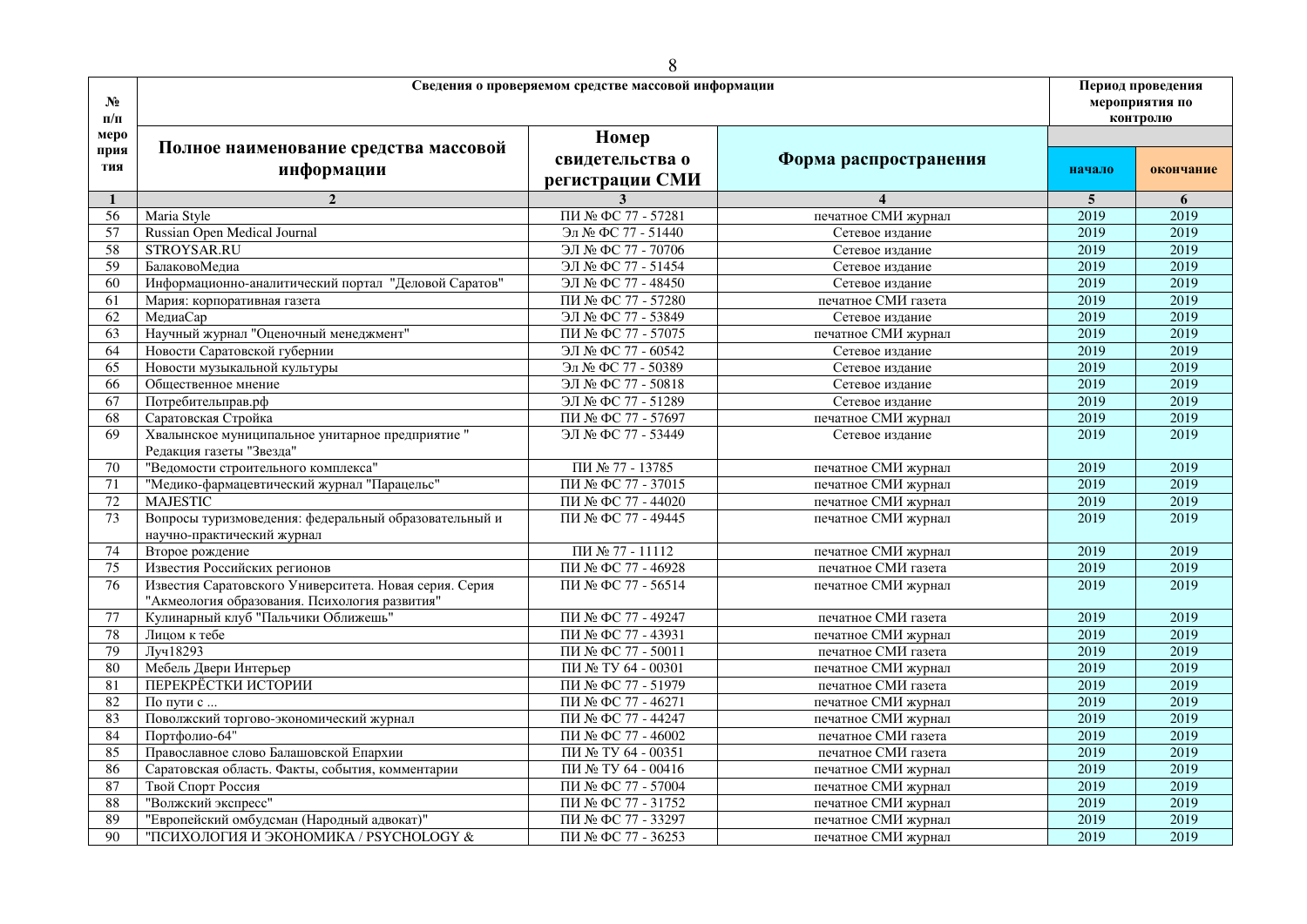| $N_2$<br>$\Pi/\Pi$ | Сведения о проверяемом средстве массовой информации     | Период проведения<br>мероприятия по<br>контролю |                          |                |           |
|--------------------|---------------------------------------------------------|-------------------------------------------------|--------------------------|----------------|-----------|
| меро<br>прия       | Полное наименование средства массовой                   | Номер<br>свидетельства о                        | Форма распространения    |                |           |
| тия                | информации                                              | регистрации СМИ                                 |                          | начало         | окончание |
| $\mathbf{1}$       | $\overline{2}$                                          | $\overline{3}$                                  | $\overline{\mathbf{4}}$  | $\overline{5}$ | 6         |
|                    | <b>ECONOMICS"</b>                                       |                                                 |                          |                |           |
| 91                 | inBOX (B KOPOEKE)                                       | ПИ № ФС 77 - 19315                              | печатное СМИ журнал      | 2019           | 2019      |
| 92                 | Без границ. Содействие путешественникам                 | ПИ № ФС 77 - 35778                              | печатное СМИ журнал      | 2019           | 2019      |
| 93                 | Весь Балашов                                            | ПИ № ТУ 64 - 00069                              | печатное СМИ газета      | 2019           | 2019      |
| 94                 | $\Gamma$ a <sub>3</sub>                                 | ПИ № ФС 77-22784                                | печатное СМИ журнал      | 2019           | 2019      |
| 95                 | Курс Русский проект                                     | ПИ № ФС 77 - 34089                              | печатное СМИ журнал      | 2019           | 2019      |
| 96                 | Наш город Саратов                                       | ПИ № ТУ 64 - 00264                              | печатное СМИ газета      | 2019           | 2019      |
| 97                 | Незамужняя / Not married                                | ПИ № ФС 77 - 23310                              | печатное СМИ журнал      | 2019           | 2019      |
| 98                 | Новости стройиндустрии и ЖКХ                            | ПИ № ФС 77 - 19471                              | печатное СМИ журнал      | 2019           | 2019      |
| 99                 | Саратов - Родной Город                                  | ПИ № ФС 77 - 52192                              | печатное СМИ газета      | 2019           | 2019      |
| 100                | "Мадам Каприз"                                          | ПИ № 77 - 14081                                 | печатное СМИ газета      | 2019           | 2019      |
| 101                | "Миграционные вести Приволжского федерального округа"   | ПИ № 77 - 14934                                 | печатное СМИ газета      | 2019           | 2019      |
| 102                | "Молодой писатель"                                      | ПИ № 77 - 15417                                 | печатное СМИ газета      | 2019           | 2019      |
| 103                | Nachrichten (сообщение)                                 | ПИ № ФС 77 - 19558                              | печатное СМИ газета      | 2019           | 2019      |
| 104                | ZANOZA (Заноза)                                         | Эл № ФС 77 - 27024                              | Аудиопрограмма           | 2019           | 2019      |
| 105                | ZANOZA (Заноза)                                         | Эл № ФС 77 - 27023                              | Видеопрограмма           | 2019           | 2019      |
| 106                | Аргументы неделі. Поволжье                              | ПИ № ФС 77 - 60295                              | печатное СМИ газета      | 2019           | 2019      |
| 107                | Балаково сегодня                                        | ПИ № ФС 77 - 19044                              | печатное СМИ газета      | 2019           | 2019      |
| 108                | Дом&Office журнал для всех (Дом и Офис журнал для всех) | ПИ № ФС 77 - 26805                              | печатное СМИ журнал      | 2019           | 2019      |
| 109                | Известия ВУЗов. Прикладная нелинейная динамика          | No 1492                                         | печатное СМИ журнал      | 2019           | 2019      |
| 110                | Интерпретация закона                                    | ЭЛ № ФС 77 - 46563                              | Видеопрограмма           | 2019           | 2019      |
| 111                | Информационное агентство "SarMedInfo"                   | ИА № ФС 77 - 63385                              | Информационное агентство | 2019           | 2019      |
| 112                | Информационное агентство "Регион 64"                    | ИА № ФС 77 - 60442                              | Информационное агентство | 2019           | 2019      |
| $\overline{113}$   | Компьютерно-техническая экспертиза                      | ПИ № ФС 77 - 28173                              | печатное СМИ журнал      | 2019           | 2019      |
| 114                | Мега-Маркс                                              | ИА № ТУ 64 - 00499                              | Информационное агентство | 2019           | 2019      |
| $\overline{115}$   | Правовая культура                                       | ПИ № ФС 77 - 64959                              | печатное СМИ журнал      | 2019           | 2019      |
| 116                | <b>PEK News</b>                                         | ИА № ТУ 64 - 00581                              | Информационное агентство | 2019           | 2019      |
| 117                | Спидвей без границ                                      | ПИ № ФС 77 - 24124                              | печатное СМИ журнал      | 2019           | 2019      |
| 118                | Стандарт GSM                                            | ПИ № ФС 77 - 19330                              | печатное СМИ газета      | 2019           | 2019      |
| 119                | Строитель Саратовской губернии                          | ПИ № ФС 77 - 37853                              | печатное СМИ сборник     | 2019           | 2019      |
| 120                | BankStars ("БанкСтарс")                                 | ИА № ФС 77 - 42313                              | Информационное агентство | 2019           | 2019      |
| 121                | Music life                                              | ЭЛ № ТУ 64 - 00497                              | Радиопрограмма           | 2019           | 2019      |
| 122                | Saratovnews                                             | ИА № ФС 77 - 44822                              | Информационное агентство | 2019           | 2019      |
| 123                | Speedway-Press (Спидвей-Пресс)                          | ИА № ФС-64 0792Р                                | Информационное агентство | 2019           | 2019      |
| 124                | Veritas                                                 | ИА № ТУ 64 - 00231                              | Информационное агентство | 2019           | 2019      |
| 125                | WWW.AUTOSARATOV.RU (АвтоСаратов).                       | ИА № ТУ 64 - 00202                              | Информационное агентство | 2019           | 2019      |
| 126                | ABTOMOCKBA, KOM                                         | ИА № ТУ 50 - 841                                | Информационное агентство | 2019           | 2019      |
| 127                | Авторадио - Красный Кут                                 | ЭЛ № ТУ 64 - 00013                              | Радиопрограмма           | 2019           | 2019      |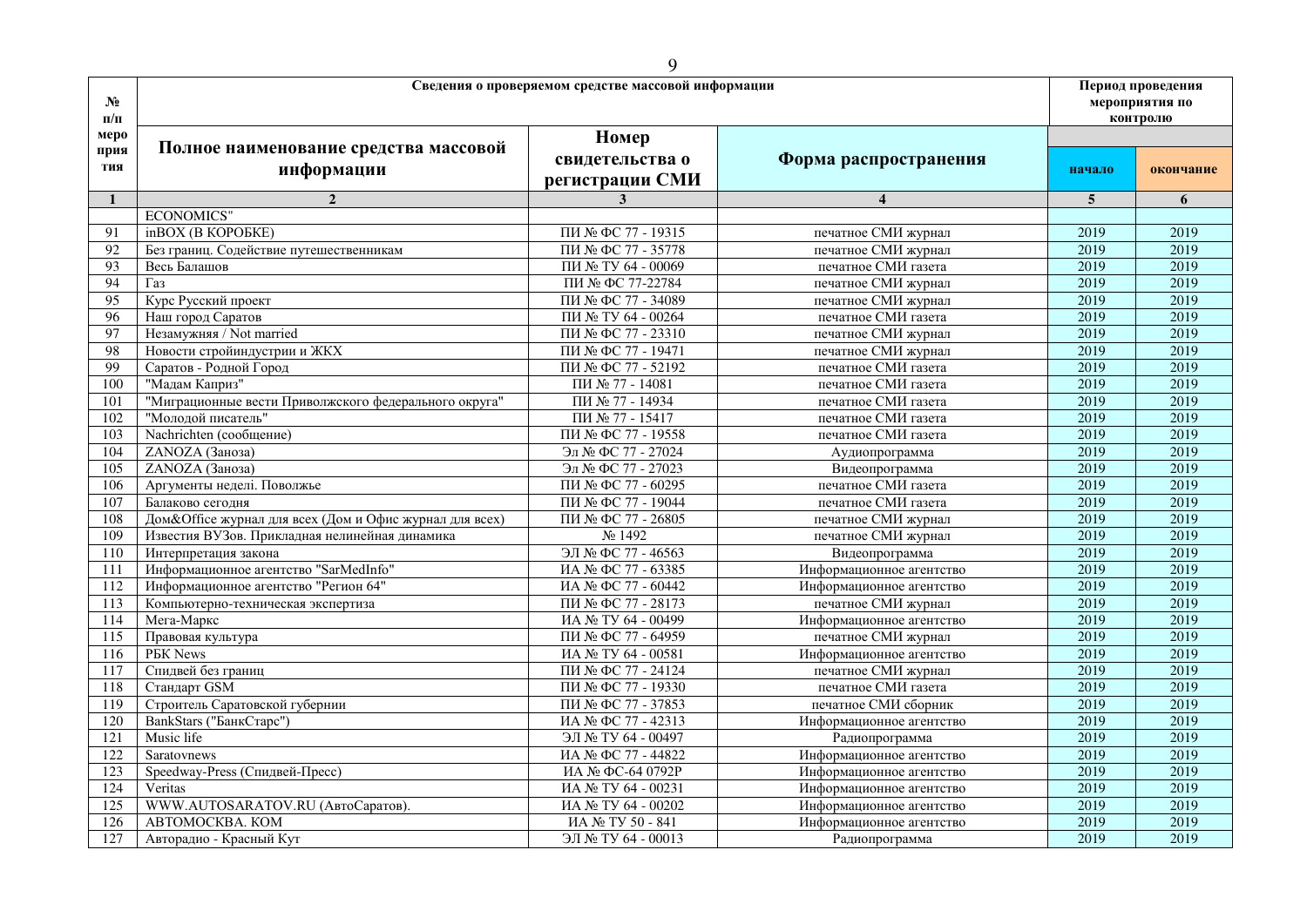|                     |                                                                       | 10                                                  |                                   |        |                                                 |
|---------------------|-----------------------------------------------------------------------|-----------------------------------------------------|-----------------------------------|--------|-------------------------------------------------|
| $N_2$<br>$\Pi/\Pi$  |                                                                       | Сведения о проверяемом средстве массовой информации |                                   |        | Период проведения<br>мероприятия по<br>контролю |
| меро<br>прия<br>тия | Полное наименование средства массовой<br>информации                   | Номер<br>свидетельства о<br>регистрации СМИ         | Форма распространения             | начало | окончание                                       |
| $\mathbf{1}$        | $\overline{2}$                                                        | 3                                                   |                                   | 5      | 6                                               |
| 128                 | Агентство ситуационного анализа                                       | ИА № ТУ 64 - 00462                                  | Информационное агентство          | 2019   | 2019                                            |
| 129                 | Версия-Саратов                                                        | ИА № ТУ 64 - 00071                                  | Информационное агентство          | 2019   | 2019                                            |
| 130                 | Взгляд-Инфо                                                           | ИА № ТУ 64 - 00291                                  | Информационное агентство          | 2019   | 2019                                            |
| 131                 | Информационное агентство Экспресс                                     | ИА № ТУ 64 - 00393                                  | Информационное агентство          | 2019   | 2019                                            |
| 132                 | Московский монитор                                                    | ИА № ФС 77 - 46757                                  | Информационное агентство          | 2019   | 2019                                            |
| 133                 | <b>НОВАЦИЯ</b>                                                        | ПИ № ФС 77 - 21773                                  | Информационное агентство          | 2019   | 2019                                            |
| 134                 | САРИНФОРМ                                                             | ИА № ТУ 64 - 00437                                  | Информационное агентство          | 2019   | 2019                                            |
| 135                 | Саратов Бизнес Консалтинг                                             | ИА № ФС 8 - 0028                                    | Информационное агентство          | 2019   | 2019                                            |
| 136                 | СаратовИнформ                                                         | ИА № ТУ 64 - 000100                                 | Информационное агентство          | 2019   | 2019                                            |
| 137                 | Саратовские областные новости                                         | ИА № ТУ 64 - 00366                                  | Информационное агентство          | 2019   | 2019                                            |
| 138                 | Скейтновости                                                          | № 03052                                             | Информационное агентство          | 2019   | 2019                                            |
| 139                 | $\Phi$ <sub>o</sub> p $\eta$ <sub>oc</sub> $\tau$ <sub>t</sub> $\tau$ | ИА № ФС 77 - 38238                                  | Информационное агентство          | 2019   | 2019                                            |
| 140                 | "ТерраПИА" (TerraPIA")                                                | Эл № 77 - 2641                                      | Электронное периодическое издание | 2019   | 2019                                            |
| 141                 | AllEquityFunds ("Все фонды прямых инвестиций")                        | ЭЛ № ФС 77 - 38766                                  | Электронное периодическое издание | 2019   | 2019                                            |
| 142                 | Linux Games Technologies ("Технологии игр для Linux")                 | Эл № ФС 77 - 39585                                  | Электронное периодическое издание | 2019   | 2019                                            |
| 143                 | Заря молодежи                                                         | ЭЛ № ФС 77 - 37624                                  | Электронное периодическое издание | 2019   | 2019                                            |
| 144                 | Земинфо.ру (Zeminfo.ru)                                               | Эл № ФС 77 - 20909                                  | Электронное периодическое издание | 2019   | 2019                                            |
| 145                 | Известия Саратов                                                      | ЭЛ № ТУ 64 - 00045                                  | Электронное периодическое издание | 2019   | 2019                                            |
| 146                 | Индикатор Рынка Строительных Материалов (IRSM. RU)                    | ЭЛ № ФС 77 - 34788                                  | Электронное периодическое издание | 2019   | 2019                                            |
| 147                 | Отраслевой портал ЦЕМЕНТ. РУ (CEMENT. RU)                             | ЭЛ № ФС 77 - 34786                                  | Электронное периодическое издание | 2019   | 2019                                            |
| 148                 | САРАТОВИНФОРМ                                                         | ЭЛ № ФС 8 - 0307                                    | Электронное периодическое издание | 2019   | 2019                                            |
| 149                 | ТВ Саратов - видеоновости                                             | ЭЛ № ФС 77 - 38371                                  | Электронное периодическое издание | 2019   | 2019                                            |
| 150                 | ТВ-Рт/Ртишево                                                         | ЭЛ № ФС 8 - 0291                                    | Телепрограмма                     | 2019   | 2019                                            |
| 151                 | Творческая Россия (WWW.TVOROS.RU)                                     | ЭЛ № ФС 77 - 37673                                  | Электронное периодическое издание | 2019   | 2019                                            |
| 152                 | Энгельский блог (engls.ru)                                            | ЭЛ № ФС 77 - 38655                                  | Электронное периодическое издание | 2019   | 2019                                            |
| 153                 | "Региональные агроситемы: экономика и социология"                     | ЭЛ № ФС 77 - 34226                                  | Электронное периодическое издание | 2019   | 2019                                            |
| 154                 | "Электронная газета "Саратов - Инфо"                                  | Эл № 77 - 6268                                      | Электронное периодическое издание | 2019   | 2019                                            |
| 155                 | Topsecret.ru ("Топсекрет.ру")                                         | Эл № ФС 77 - 42306                                  | Электронное периодическое издание | 2019   | 2019                                            |
| 156                 | saratov.ru                                                            | ЭЛ № ФС 77 - 46607                                  | Электронное периодическое издание | 2019   | 2019                                            |
| 157                 | www.iprbookshop.ru                                                    | ЭЛ № ФС 77 - 43102                                  | Электронное периодическое издание | 2019   | 2019                                            |
| 158                 | www.nvsaratov.ru ("HB в Саратове")                                    | ЭЛ № ФС 77 - 42619                                  | Электронное периодическое издание | 2019   | 2019                                            |
| 159                 | www.vkadre64.ru                                                       | ЭЛ № ФС 77 - 45826                                  | Электронное периодическое издание | 2019   | 2019                                            |
| 160                 | Агроновости                                                           | ЭЛ № ФС 77 - 64741                                  | Электронное периодическое издание | 2019   | 2019                                            |
| 161                 | Агрофорсайт                                                           | ЭЛ № ФС 77 - 63838                                  | Электронное периодическое издание | 2019   | 2019                                            |
| 162                 | ДАЙВИНГ                                                               | ЭЛ № ФС 77 - 40412                                  | Электронное периодическое издание | 2019   | 2019                                            |
| 163                 | Интернет-газета Четвертая Власть"                                     | Эл № ФС 77 - 45905                                  | Электронное периодическое издание | 2019   | 2019                                            |
| 164                 | Интернет-сайт ООО "Покровский радиотелефон"<br>(www.prtcom.ru)        | ЭЛ № ФС 77 - 42453                                  | Электронное периодическое издание | 2019   | 2019                                            |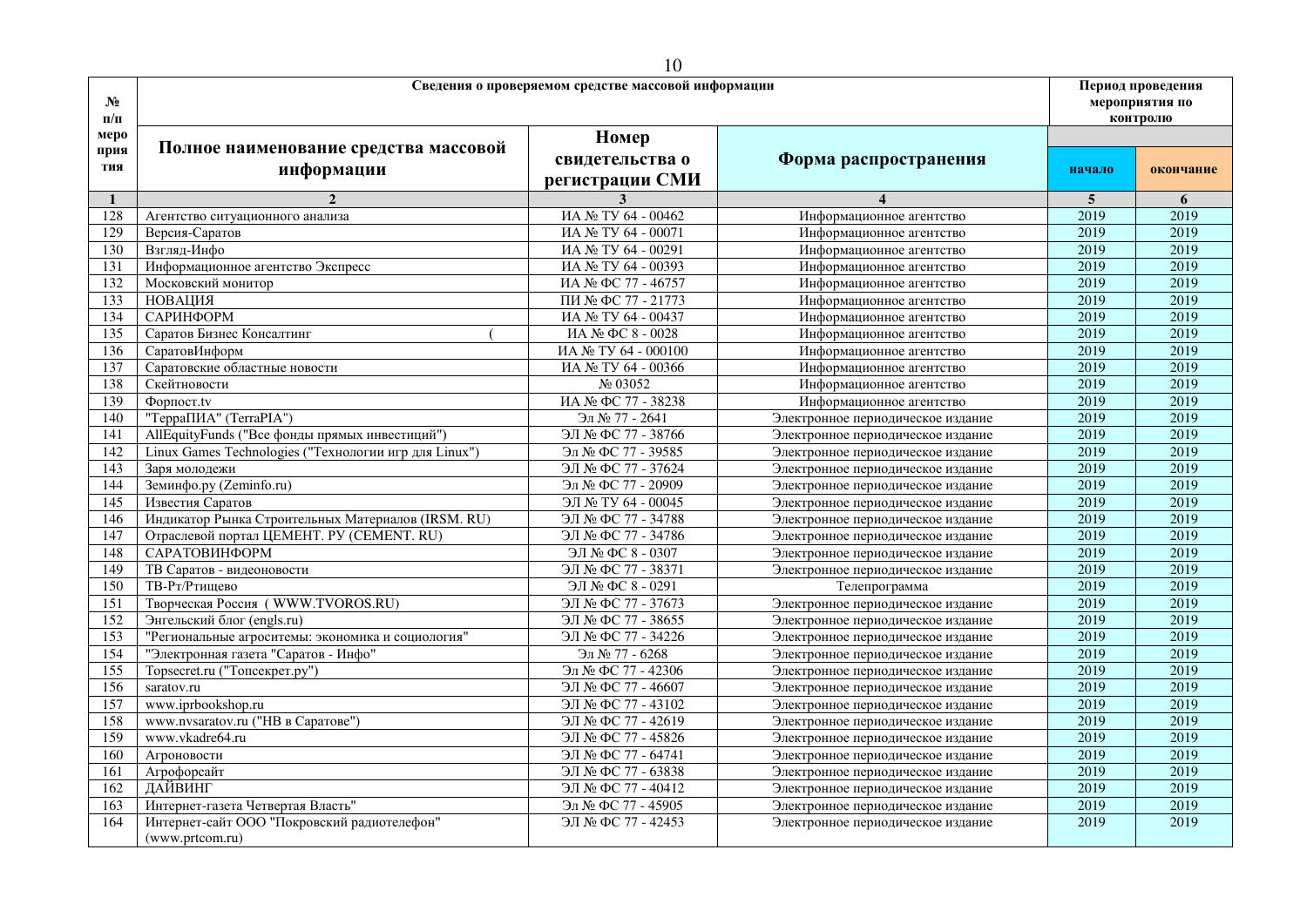| $N_2$<br>$\Pi/\Pi$ | Сведения о проверяемом средстве массовой информации                 |                                    | Период проведения<br>мероприятия по<br>контролю |        |           |
|--------------------|---------------------------------------------------------------------|------------------------------------|-------------------------------------------------|--------|-----------|
| меро<br>прия       | Полное наименование средства массовой                               | Номер                              |                                                 |        |           |
| тия                | информации                                                          | свидетельства о<br>регистрации СМИ | Форма распространения                           | начало | окончание |
|                    |                                                                     |                                    |                                                 | 5      | 6         |
| 165                | Региональное информационное агентство Саратова                      | ЭЛ № ФС 77 - 45850                 | Электронное периодическое издание               | 2019   | 2019      |
| 166                | Саратовский бизнес онлайн                                           | ЭЛ № ФС 77 - 43878                 | Электронное периодическое издание               | 2019   | 2019      |
| 167                | Судебный эксперт                                                    | Эл № ФС 77 -48729                  | Электронное периодическое издание               | 2019   | 2019      |
| 168                | Телеграфъ.ру                                                        | ЭЛ № ТУ 64 - 00466                 | Электронное периодическое издание               | 2019   | 2019      |
| 169                | ФОКУС ГОРОДА                                                        | ЭЛ № ФС 77 - 45158                 | Электронное периодическое издание               | 2019   | 2019      |
| 170                | Экономика и социум                                                  | ЭЛ № ФС 77 - 45777                 | Электронное периодическое издание               | 2019   | 2019      |
| 171                | Электронно-библиотечная система Саратовского                        | ЭЛ № ФС 77 - 45141                 | Электронное периодическое издание               | 2019   | 2019      |
|                    | государственного аграрного университета им. Н.И. Вавилова           |                                    |                                                 |        |           |
| 172                | биомедиа.рф                                                         | ЭЛ № ФС 77 - 45367                 | Электронное периодическое издание               | 2019   | 2019      |
| 173                | "Где ты, мама?"                                                     | ЭЛ № ФС 77 - 34224                 | Электронное периодическое издание               | 2019   | 2019      |
| 174                | "Империя-С" ("Imperia-S")                                           | Эл № 77 - 4417                     | Электронное периодическое издание               | 2019   | 2019      |
| 175                | "Толкучка" ("www.tolkuchka.ru")                                     | Эл № 77 - 8202                     | Электронное периодическое издание               | 2019   | 2019      |
| 176                | Бюллетень медицинских Интернет-конференций                          | ЭЛ № ФС 77 - 46944                 | Электронное периодическое издание               | 2019   | 2019      |
| 177                | Вестник Татищевского муниципального района                          | ПИ № ТУ 64 - 00398                 | печатное СМИ газета                             | 2019   | 2019      |
| 178                | Интернет-журнал о бетоне БЕТОНОВЕД. РУ (BETONOVED.<br>RU            | ЭЛ № ФС 77 - 34789                 | Электронное периодическое издание               | 2019   | 2019      |
| 179                | Интернет-журнал о цементе РуЦЕМ. РУ (RuCEM. RU)                     | ЭЛ № ФС 77 - 34787                 | Электронное периодическое издание               | 2019   | 2019      |
| 180                | Официальный сайт ФК Сокол (sokol-saratov.ru)                        | Эл № ФС 77 - 20953                 | Электронное периодическое издание               | 2019   | 2019      |
| 181                | СГУшёнка                                                            | ПИ № ТУ 64 - 00513                 | печатное СМИ журнал                             | 2019   | 2019      |
| 182                | Справочная правовая система Консультант Плюс:<br>Саратовский выпуск | ЭЛ № ТУ 64 - 00555                 | Электронное периодическое издание               | 2019   | 2019      |

\* Целью систематического наблюдения является исполнение настоящего плана деятельности;

Задачей систематического наблюдения является проверка соблюдения обязательных требований законодательства Российской Федерации о средствах массовой информации.

\*\* Перечень актов, содержащих обязательные требования, соблюдение которых оценивается при проведении мероприятий по контролю при осуществлении контроля (надзора) за соблюдением законодательства Российской Федерации о средствах массовой информации, опубликован по адресу <https://rkn.gov.ru/p582/p584/p867/>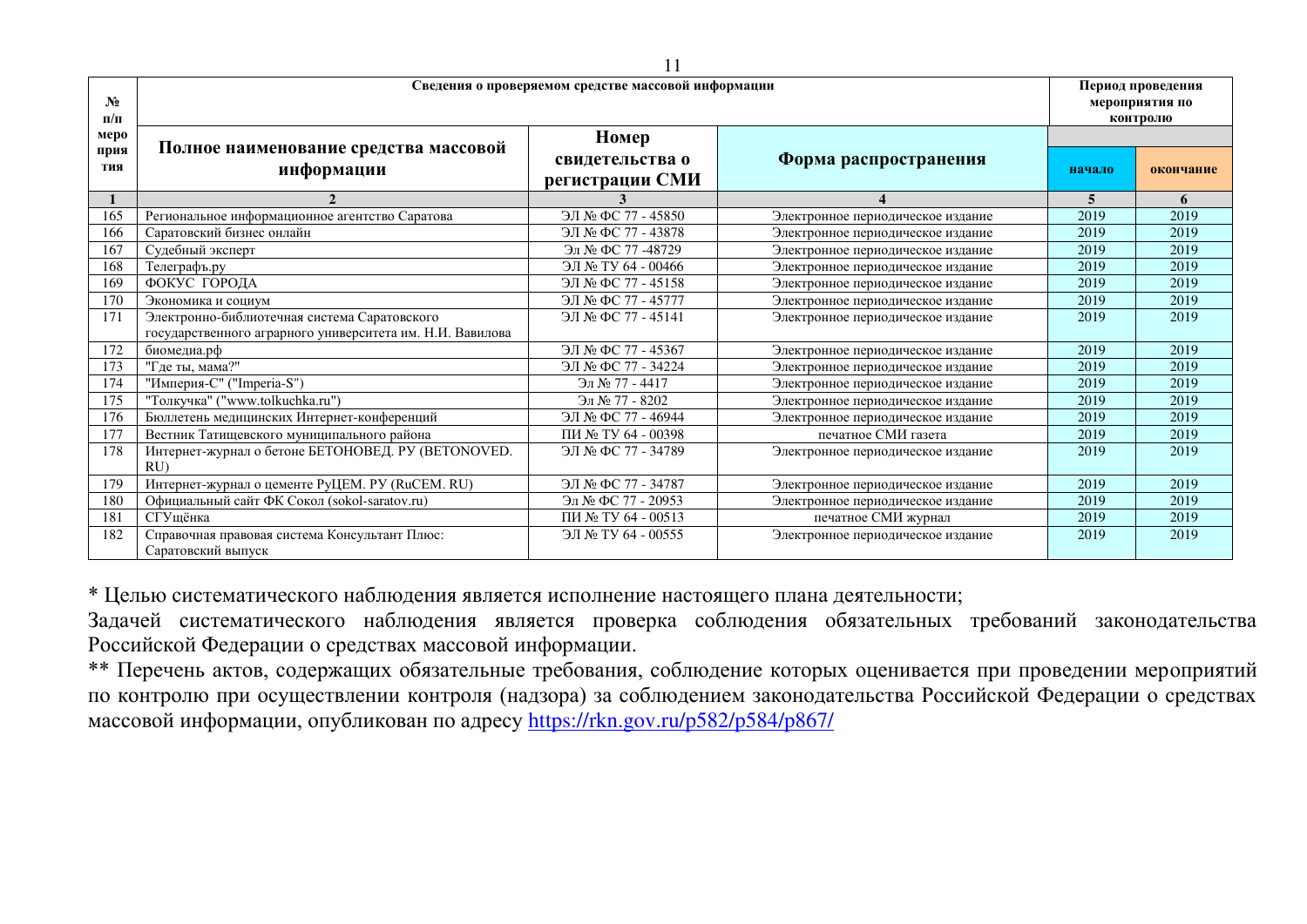3.2.2. выявление нарушений, связанных с использованием средств массовой информации для осуществления экстремистской деятельности, пропаганды наркотиков, порнографии, культа насилия и жестокости, распространения материалов, содержащих нецензурную брань, распространения информации о несовершеннолетних, пострадавших в результате противоправных действий (бездействия), информации о запрещенной организации и материалов с признаками иной запрещенной информации (по результатам мониторинга СМИ, проведенного радиочастотной службой)

| $N$ 2 пп       | Направление контроля                                                                                                                                                                                                                                                                                                                                                                                                                                                                                                                                                         | Ответственный за<br>исполнение  | Исполнитель                        | Перечень СМИ, запланированных к анализу                           |                                                                   |                           |
|----------------|------------------------------------------------------------------------------------------------------------------------------------------------------------------------------------------------------------------------------------------------------------------------------------------------------------------------------------------------------------------------------------------------------------------------------------------------------------------------------------------------------------------------------------------------------------------------------|---------------------------------|------------------------------------|-------------------------------------------------------------------|-------------------------------------------------------------------|---------------------------|
|                |                                                                                                                                                                                                                                                                                                                                                                                                                                                                                                                                                                              |                                 |                                    | $\mathbf{N}$ е п/п                                                | Наименование СМИ                                                  | Регистрационн<br>ый номер |
|                |                                                                                                                                                                                                                                                                                                                                                                                                                                                                                                                                                                              | 3                               | $\overline{\mathbf{4}}$            | 5                                                                 | 6                                                                 |                           |
|                | Анализ материалов, размещенных в СМИ, с целью выявления<br>нарушений, связанных с использованием СМИ для осуществления<br>экстремистской деятельности, и принятие мер в случае выявления<br>нарушений в соответствии с законодательством Российской Федерации<br>о средствах массовой информации                                                                                                                                                                                                                                                                             | Бережнова<br>Елизавета Олеговна | Бережнова<br>Елизавета<br>Олеговна | Мероприятия мониторинга СМИ осуществляются по<br>отдельному плану |                                                                   |                           |
| $\overline{2}$ | Анализ материалов, размещенных в СМИ, с целью выявления<br>нарушений, связанных с использованием СМИ для распространения<br>сведений о способах, методах разработки, изготовления и<br>использования, местах приобретения наркотических средств,<br>психотропных веществ и их прекурсоров, пропаганде каких-либо<br>преимуществ использования отдельных наркотических средств,<br>психотропных веществ, их аналогов и прекурсоров, и принятие мер в<br>случае выявления нарушений в соответствии с законодательством<br>Российской Федерации о средствах массовой информации | Бережнова<br>Елизавета Олеговна | Бережнова<br>Елизавета<br>Олеговна |                                                                   | Мероприятия мониторинга СМИ осуществляются по<br>отдельному плану |                           |
| $\mathcal{E}$  | Анализ материалов, размещенных в СМИ, с целью выявления<br>нарушений, связанных с использованием СМИ для пропаганды<br>порнографии, и принятие мер в случае выявления нарушений в<br>соответствии с законодательством Российской Федерации о средствах<br>массовой информации                                                                                                                                                                                                                                                                                                | Бережнова<br>Елизавета Олеговна | Бережнова<br>Елизавета<br>Олеговна | Мероприятия мониторинга СМИ осуществляются по<br>отдельному плану |                                                                   |                           |
| $\overline{4}$ | Анализ материалов, размещенных в СМИ, с целью выявления<br>нарушений, связанных с использованием СМИ для пропаганды культа<br>насилия и жестокости, и принятие мер в случае выявления нарушений в<br>соответствии с законодательством Российской Федерации о средствах<br>массовой информации                                                                                                                                                                                                                                                                                | Бережнова<br>Елизавета Олеговна | Бережнова<br>Елизавета<br>Олеговна |                                                                   | Мероприятия мониторинга СМИ осуществляются по<br>отдельному плану |                           |
| $\mathcal{F}$  | Анализ материалов, размещенных в СМИ, с целью выявления<br>нарушений, связанных с выявлением материалов, содержащих<br>нецензурную брань, и принятие мер в случае выявления нарушений в<br>соответствии с законодательством Российской Федерации о средствах<br>массовой информации                                                                                                                                                                                                                                                                                          | Бережнова<br>Елизавета Олеговна | Бережнова<br>Елизавета<br>Олеговна |                                                                   | Мероприятия мониторинга СМИ осуществляются по<br>отдельному плану |                           |
| 6              | Анализ материалов, размещенных в СМИ, с целью выявления<br>нарушений, связанных с распространением информации о<br>несовершеннолетнем, пострадавшем в результате противоправных<br>действий (бездействия), и принятие мер в случае выявления нарушений<br>в соответствии с законодательством Российской Федерации о средствах<br>массовой информации                                                                                                                                                                                                                         | Бережнова<br>Елизавета Олеговна | Бережнова<br>Елизавета<br>Олеговна |                                                                   | Мероприятия мониторинга СМИ осуществляются по<br>отдельному плану |                           |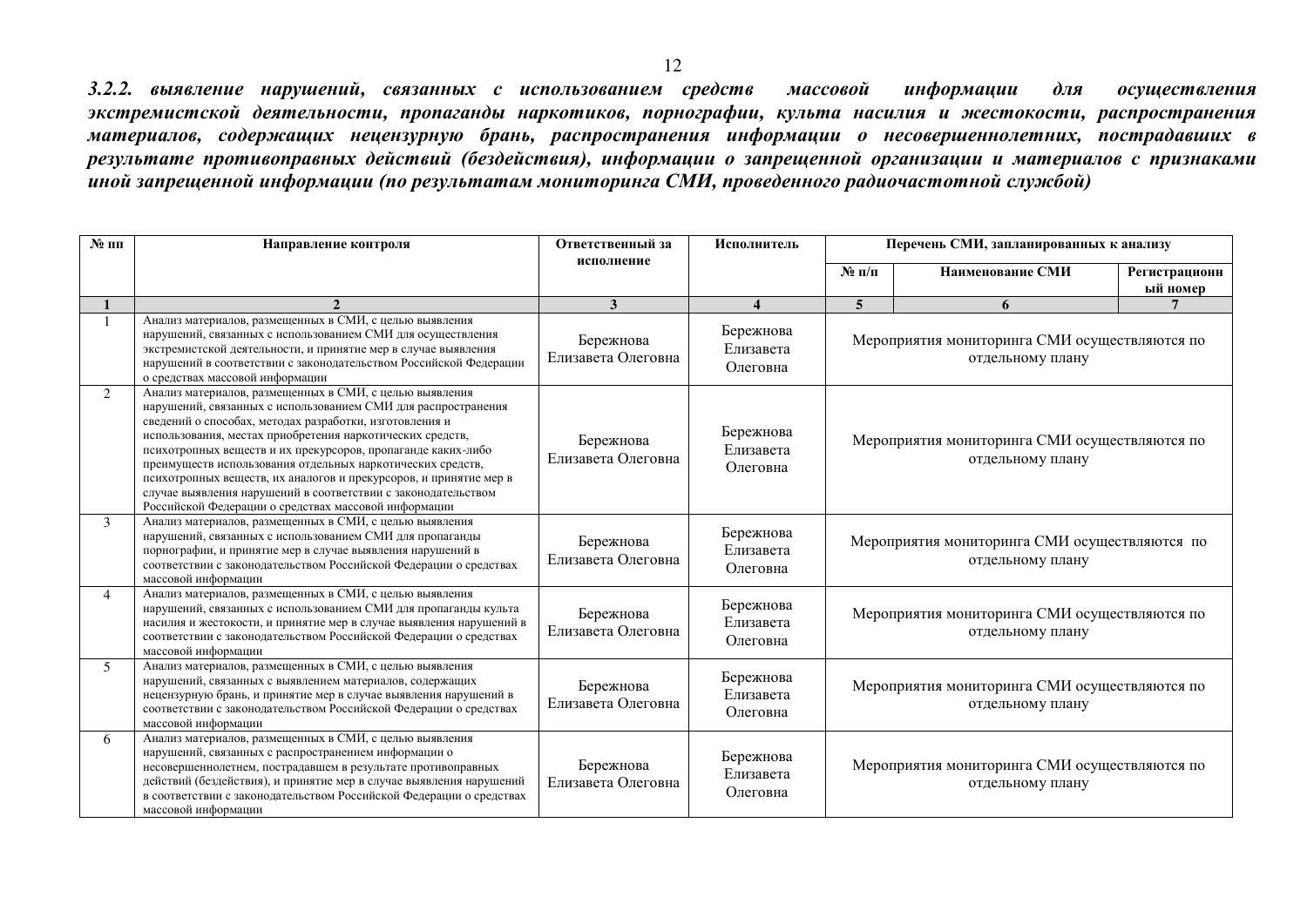| $\mathbf{N}$ е пп | Направление контроля                                                                                                                                                                                                                                                                                                                                                                                                                                                                                                                                                                                                                                     | Ответственный за<br>исполнение  | Исполнитель                        | Перечень СМИ, запланированных к анализу |                                                                   |                           |
|-------------------|----------------------------------------------------------------------------------------------------------------------------------------------------------------------------------------------------------------------------------------------------------------------------------------------------------------------------------------------------------------------------------------------------------------------------------------------------------------------------------------------------------------------------------------------------------------------------------------------------------------------------------------------------------|---------------------------------|------------------------------------|-----------------------------------------|-------------------------------------------------------------------|---------------------------|
|                   |                                                                                                                                                                                                                                                                                                                                                                                                                                                                                                                                                                                                                                                          |                                 |                                    | $N$ ° п/п                               | Наименование СМИ                                                  | Регистрационн<br>ый номер |
|                   |                                                                                                                                                                                                                                                                                                                                                                                                                                                                                                                                                                                                                                                          |                                 |                                    |                                         |                                                                   |                           |
|                   | Анализ материалов, размещенных в СМИ, с целью выявления<br>нарушений, связанных с использованием СМИ для распространения<br>информации об общественном объединении или иной организации,<br>включенных в опубликованный перечень общественных и религиозных<br>объединений, без указания на то, что соответствующее объединение или<br>иная организация ликвидированы или их деятельность прекращена по<br>основаниям, предусмотренным Федеральным законом «О<br>противодействии экстремистской деятельности», и принятие мер в<br>случае выявления нарушений в соответствии с законодательством<br>Российской Федерации о средствах массовой информации | Бережнова<br>Елизавета Олеговна | Бережнова<br>Елизавета<br>Олеговна |                                         | Мероприятия мониторинга СМИ осуществляются по<br>отдельному плану |                           |
| 8                 | Анализ материалов, размещенных в СМИ, с целью выявления<br>нарушений, связанных с распространением иной информации,<br>распространение которой запрещено федеральными законами                                                                                                                                                                                                                                                                                                                                                                                                                                                                           | Бережнова<br>Елизавета Олеговна | Бережнова<br>Елизавета<br>Олеговна |                                         | Мероприятия мониторинга СМИ осуществляется по<br>отдельному плану |                           |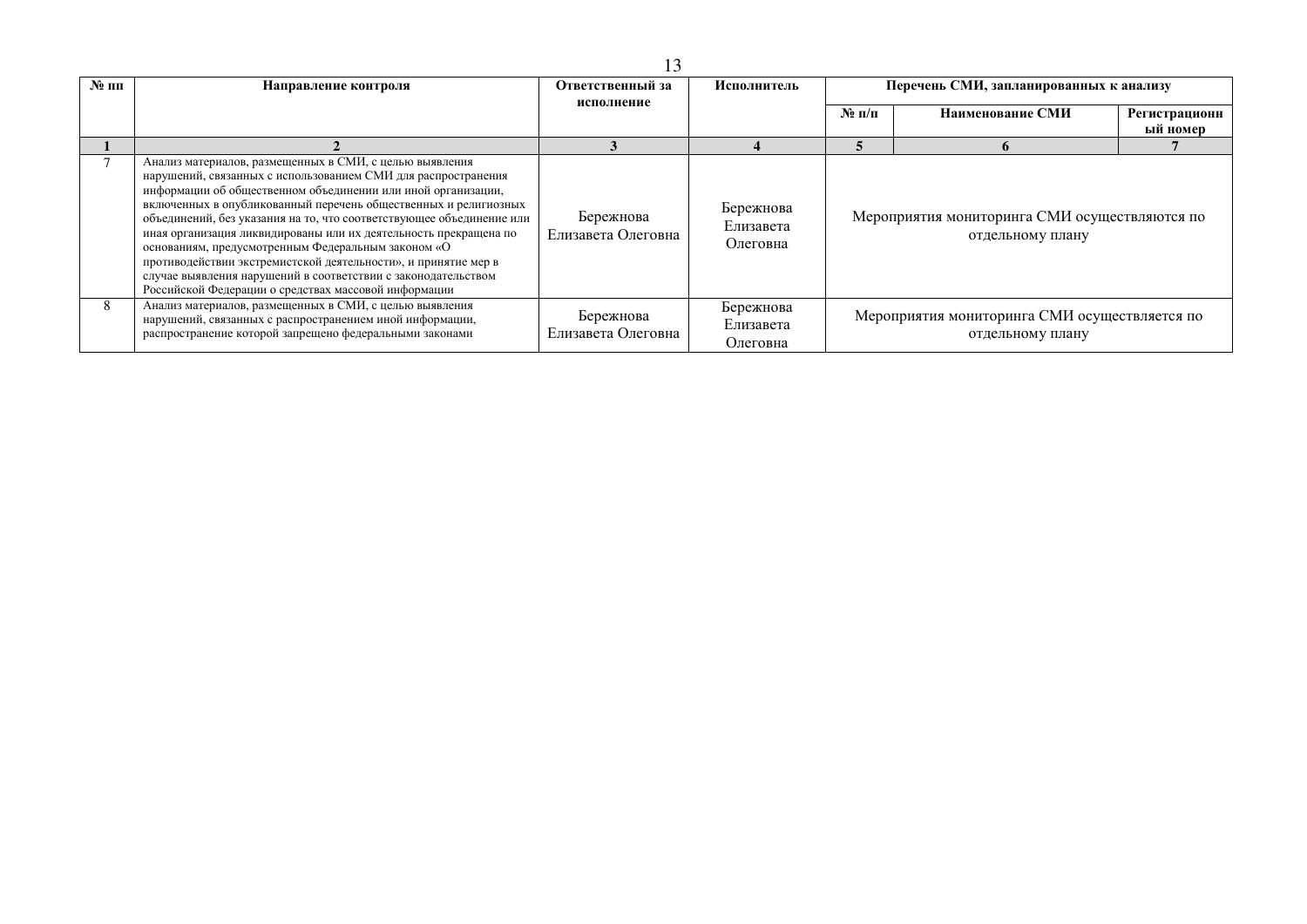#### 3.3. Осуществление контроля за соблюдением обязательных требований в сфере связи

3.3.1 Осуществление контроля за соблюдением владельцами лицензии (лицензий) на осуществление деятельности в области оказания услуг электросвязи установленных обязательных требований в области связи (кроме контроля за соблюдением пользователями радиочастотным спектром порядка, требований и условий, относящихся к ucnoльзованию PЭC)

 $3$ апланировано проведение мероприятий систематического наблюдения в 2019 году: 4

| $N_2$<br>$\Pi/\Pi$ |                                                |            | Сведения о проверяемом лице |                |                                             | Запланированный срок проведения<br>мероприятия |            |  |
|--------------------|------------------------------------------------|------------|-----------------------------|----------------|---------------------------------------------|------------------------------------------------|------------|--|
| меро<br>прия       | Полное наименование проверяемого               | ИНН        | ОГРН                        | Номер<br>лицен | Вид деятельности; наименование услуги связи |                                                |            |  |
| тия                | лица                                           |            |                             | зии            |                                             | начало                                         | окончание  |  |
|                    |                                                | 34         |                             |                |                                             |                                                |            |  |
|                    | Публичное акционерное общество                 |            |                             | 166729         | Услуги местной телефонной связи с           |                                                | 01.03.2019 |  |
|                    | "Ростелеком"                                   | 7707049388 | 1027700198767               |                | использованием таксофонов                   | 04.02.2019                                     |            |  |
|                    |                                                |            |                             | 166733         | Телематические услуги связи                 |                                                |            |  |
|                    |                                                |            | 1027700198767               | 166729         | Услуги местной телефонной связи с           |                                                | 28.06.2019 |  |
|                    | Публичное акционерное общество<br>"Ростелеком" | 7707049388 |                             |                | использованием таксофонов                   | 03.06.2019                                     |            |  |
|                    |                                                |            |                             | 166733         | Телематические услуги связи                 |                                                |            |  |
|                    |                                                |            |                             | 166729         | Услуги местной телефонной связи с           |                                                |            |  |
|                    | Публичное акционерное общество<br>"Ростелеком" | 7707049388 | 1027700198767               |                | использованием таксофонов                   | 05.08.2019                                     | 30.08.2019 |  |
|                    |                                                |            |                             | 166733         | Телематические услуги связи                 |                                                |            |  |
|                    |                                                |            |                             | 166729         | Услуги местной телефонной связи с           |                                                |            |  |
|                    | Публичное акционерное общество<br>"Ростелеком" | 7707049388 | 1027700198767               |                | использованием таксофонов                   | 04.11.2019                                     | 29.11.2019 |  |
|                    |                                                |            |                             | 166733         | Телематические услуги связи                 |                                                |            |  |

3.3.2 Осуществление контроля за соблюдением владельцами лицензии (лицензий) на осуществление деятельности в области оказания услуг связи с использованием радиочастотного спектра, порядка, требований и условий,  $\boldsymbol{\theta}$  *использованию РЭС* 

Запланировано проведение мероприятий систематического наблюдения в 2019 году: 0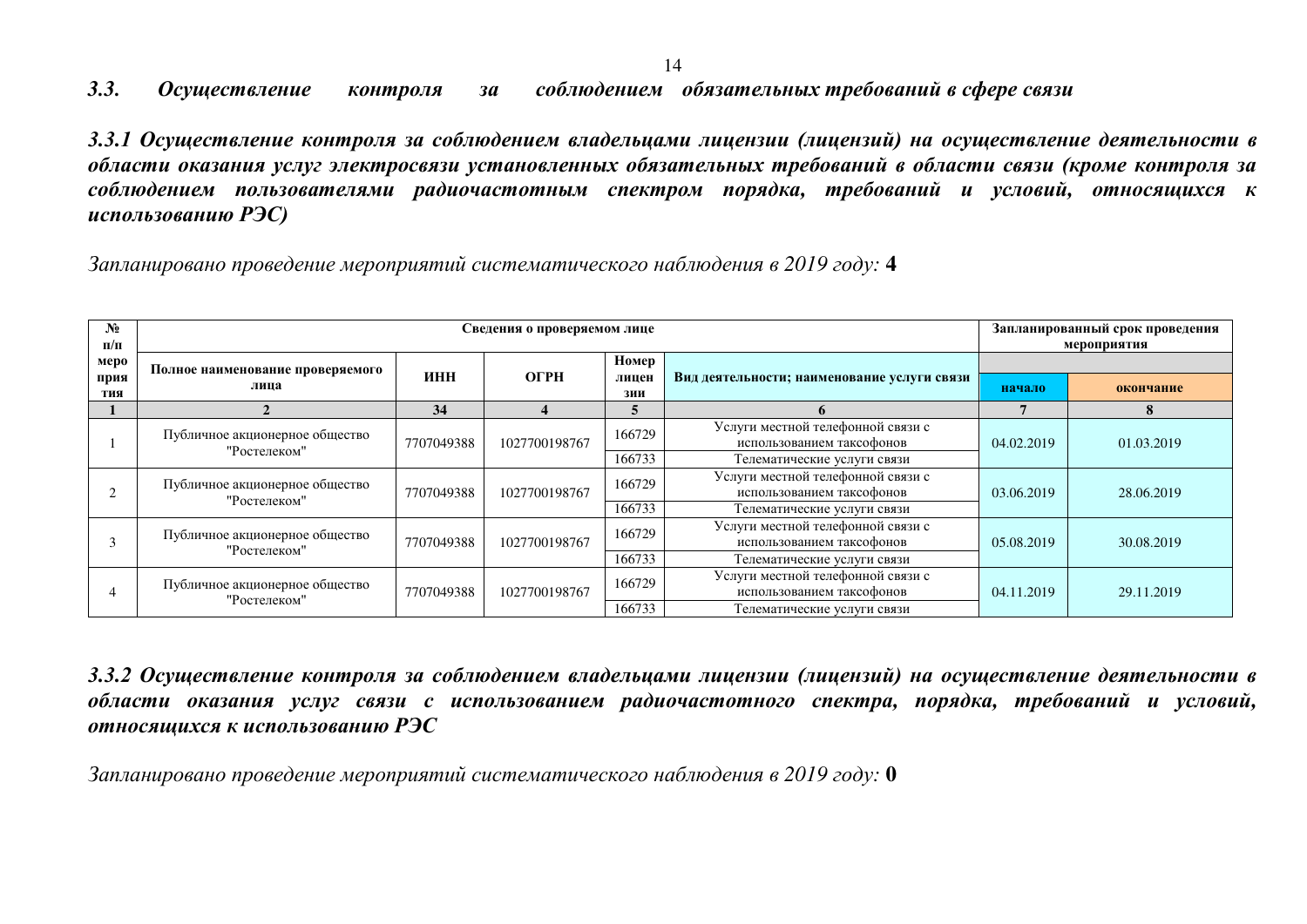| $N_2$     |       |                                       |             | Запланированный срок |          |                                             |        |           |  |
|-----------|-------|---------------------------------------|-------------|----------------------|----------|---------------------------------------------|--------|-----------|--|
| $\Pi/\Pi$ | № п/п |                                       |             |                      |          |                                             |        |           |  |
| меро      |       |                                       | мероприятия |                      |          |                                             |        |           |  |
| прия      |       | Полное наименование проверяемого лица | ИНН         | $O$ $P$ H            | Номер    | Вид деятельности; наименование услуги связи |        |           |  |
| тия       |       |                                       |             |                      | лицензии |                                             | начало | окончание |  |
|           |       |                                       |             |                      |          |                                             |        |           |  |

3.3.3. Осуществление контроля за соблюдением пользователями радиочастотным спектром (не имеющими лицензий на осуществление деятельности в области оказания услуг связи) порядка, требований и условий, относящихся к ucnon<sub>b</sub>3oванию P<sub>3</sub>C

Запланировано проведение мероприятий систематического наблюдения в 2019 году: 0

| $N_2$<br>$\Pi/\Pi$  | Сведения о проверяемом лице           |     |             |                  | Запланированный срок<br>проведения<br>мероприятия |              |
|---------------------|---------------------------------------|-----|-------------|------------------|---------------------------------------------------|--------------|
| меро<br>прия<br>тия | Полное наименование проверяемого лица | ИНН | $O$ $P$ $H$ | Вид деятельности | начало                                            | окон<br>чани |
|                     |                                       |     |             |                  |                                                   |              |

#### 3.3.4. Осуществление контроля за соблюдением владельцами лицензии (лицензий) на осуществление деятельности в  $\bm{\delta}$ бласти оказания услуг почтовой связи установленных обязательных требований в области почтовой связи

Запланировано проведение мероприятий систематического наблюдения в 2019 году: 4

| $N_2$                           | Сведения о проверяемом лице                                      |            |               |                   |                          |            | Запланированный срок<br>проведения мероприятия |
|---------------------------------|------------------------------------------------------------------|------------|---------------|-------------------|--------------------------|------------|------------------------------------------------|
| $\mathbf{n}/\mathbf{n}$<br>меро |                                                                  |            |               |                   | Количество               |            |                                                |
| прия                            | Полное наименование проверяемого лица                            | ИНН        | ОГРН          | Номер<br>лицензии | проверяемы<br>Х ПОЧТОВЫХ |            |                                                |
| тия                             |                                                                  |            |               |                   | отправлений              | начало     | окончание                                      |
|                                 |                                                                  |            |               |                   |                          |            |                                                |
|                                 | Федеральное государственное унитарное предприятие "Почта России" | 7724261610 | 1037724007276 | 162571            | 500                      | 10.01.2019 | 25.03.2019                                     |
|                                 | Федеральное государственное унитарное предприятие "Почта России" | 7724261610 | 1037724007276 | 162571            | 500                      | 01.04.2019 | 25.06.2019                                     |
|                                 | Федеральное государственное унитарное предприятие "Почта России" | 7724261610 | 1037724007276 | 162571            | 500                      | 01.07.2019 | 25.09.2019                                     |
|                                 | Федеральное государственное унитарное предприятие "Почта России" | 7724261610 | 1037724007276 | 162571            | 500                      | 01.10.2019 | 23.12.2019                                     |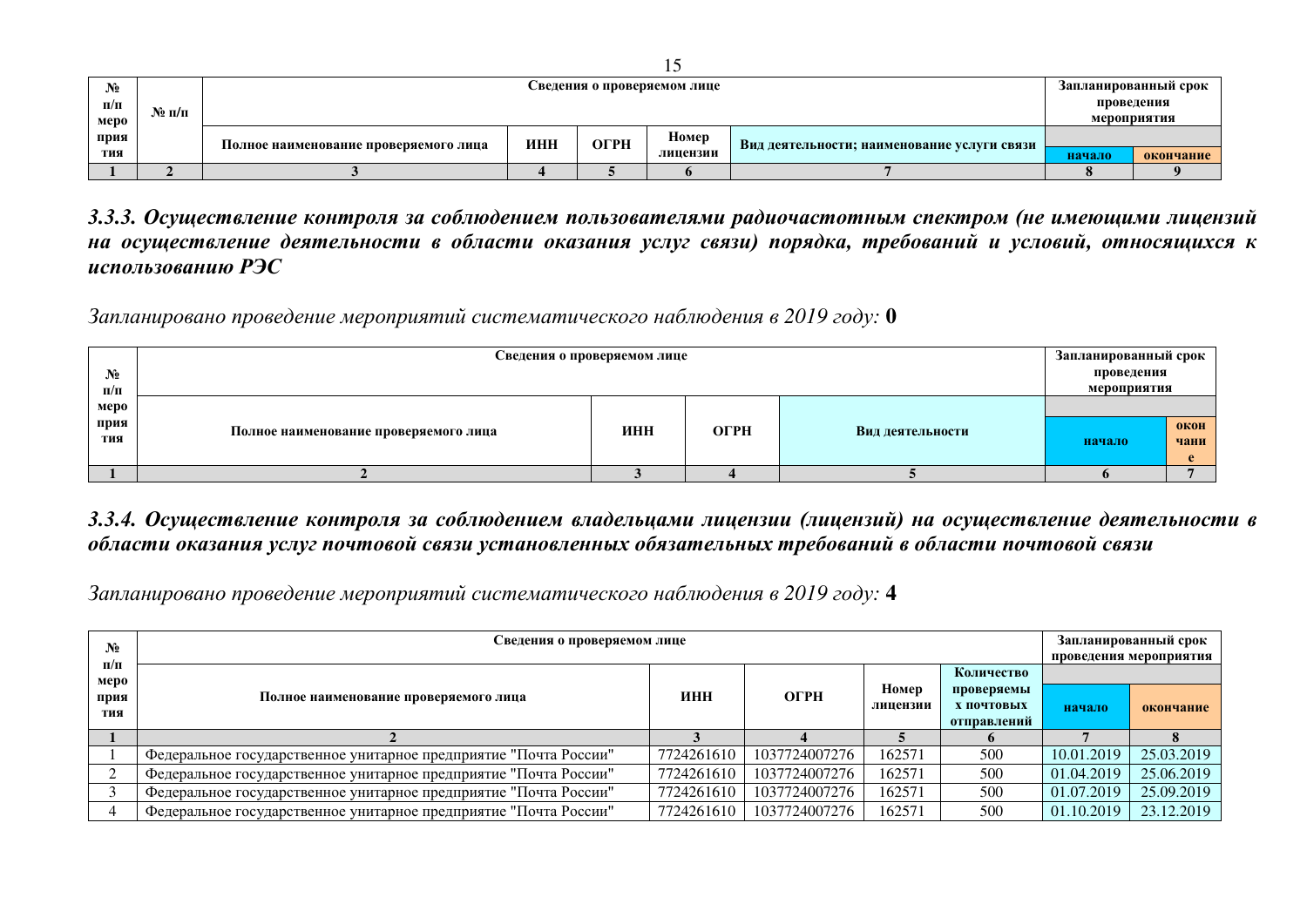3.3.5. Осуществление мониторинга за соблюдением требований по идентификации пользователей и ограничению доступа пользователей к запрещенной информации операторами связи, предоставляющими доступ в  $c$ еть «Интернет» с использованием технологии Wi-Fi

Запланировано проведение мероприятий систематического наблюдения в 2019 году: 12

| $N_2$<br>$\Pi/\Pi$<br>мер<br>0 <sub>II</sub> | Направление контроля                                                                          | Населенный пункт              | Количество<br>точек     | Запланированный<br>срок проведения<br>мероприятия |            |  |
|----------------------------------------------|-----------------------------------------------------------------------------------------------|-------------------------------|-------------------------|---------------------------------------------------|------------|--|
| ият<br>ия                                    |                                                                                               |                               |                         | начало                                            | окончани   |  |
|                                              | $\mathfrak{D}$                                                                                | 3                             | $\overline{\mathbf{4}}$ | 5                                                 | 6          |  |
|                                              | мероприятия по контролю идентификации<br>мероприятия по контролю соблюдения требований 436-ФЗ | Саратовская обл., г. Саратов  | 40                      | 11.01.2019                                        | 31.01.2019 |  |
| $\overline{2}$                               | мероприятия по контролю идентификации<br>мероприятия по контролю соблюдения требований 436-ФЗ | Саратовская обл., г. Энгельс  | 20                      | 04.02.2019                                        | 28.02.2019 |  |
| $\overline{3}$                               | мероприятия по контролю идентификации<br>мероприятия по контролю соблюдения требований 436-ФЗ | Саратовская обл., г. Балаково | 20                      | 04.03.2019                                        | 29.03.2019 |  |
| $\overline{4}$                               | мероприятия по контролю идентификации<br>мероприятия по контролю соблюдения требований 436-ФЗ | Саратовская обл., г. Саратов  | 40                      | 01.04.2019                                        | 26.04.2019 |  |
| 5                                            | мероприятия по контролю идентификации<br>мероприятия по контролю соблюдения требований 436-ФЗ | Саратовская обл., г. Энгельс  | 20                      | 06.05.2019                                        | 31.05.2019 |  |
| 6                                            | мероприятия по контролю идентификации<br>мероприятия по контролю соблюдения требований 436-ФЗ | Саратовская обл., г. Балаково | 20                      | 03.06.2019                                        | 28.06.2019 |  |
| $\overline{7}$                               | мероприятия по контролю идентификации<br>мероприятия по контролю соблюдения требований 436-ФЗ | Саратовская обл., г. Саратов  | 40                      | 01.07.2019                                        | 26.07.2019 |  |
| 8                                            | мероприятия по контролю идентификации<br>мероприятия по контролю соблюдения требований 436-ФЗ | Саратовская обл., г. Энгельс  | 20                      | 05.08.2019                                        | 30.08.2019 |  |
| 9                                            | мероприятия по контролю идентификации<br>мероприятия по контролю соблюдения требований 436-ФЗ | Саратовская обл., г. Балаково | 20                      | 02.09.2019                                        | 27.09.2019 |  |
| 10                                           | мероприятия по контролю идентификации<br>мероприятия по контролю соблюдения требований 436-ФЗ | Саратовская обл., г. Саратов  | 40                      | 03.10.2019                                        | 30.10.2019 |  |
| 11                                           | мероприятия по контролю идентификации<br>мероприятия по контролю соблюдения требований 436-ФЗ | Саратовская обл., г. Энгельс  | 20                      | 04.11.2019                                        | 29.11.2019 |  |
| 12                                           | мероприятия по контролю идентификации<br>мероприятия по контролю соблюдения требований 436-ФЗ | Саратовская обл., г. Балаково | 20                      | 02.12.2019                                        | 20.12.2019 |  |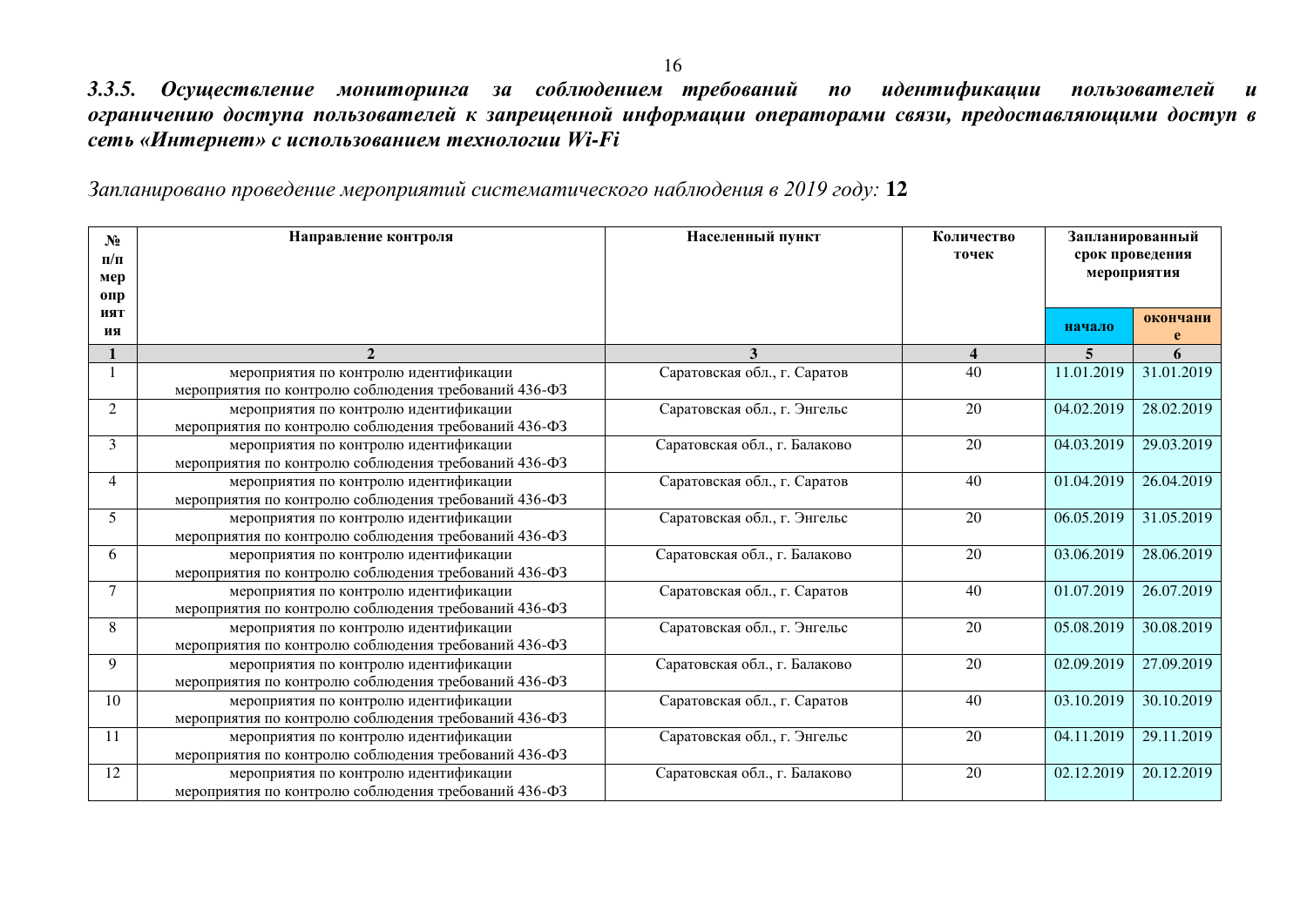4. Организация и проведение мероприятий по контролю без взаимодействия с юридическими лицами, индивидуальными предпринимателями при осуществлении контроля за соблюдением обязательных требований в сфере защиты прав субъектов персональных данных

Запланировано мероприятий систематического наблюдения в 2019 году: 28

| $N$ 2 п/п      |                                                                                                                                                                 |                                                                                    |             | Период проведения мероприятия по |
|----------------|-----------------------------------------------------------------------------------------------------------------------------------------------------------------|------------------------------------------------------------------------------------|-------------|----------------------------------|
| меропр         | Направление контроля                                                                                                                                            | Категория оператора                                                                |             | контролю                         |
| <b>ИЯТИЯ</b>   |                                                                                                                                                                 |                                                                                    | начало<br>Δ | окончание                        |
| $\mathbf{1}$   | мероприятия СН в части оценки соответствия                                                                                                                      | 3                                                                                  |             | 5                                |
|                | информации, размещаемой в общественных местах, на                                                                                                               | любые категории                                                                    | 09.01.2019  | 31.01.2019                       |
|                | средствах наружной рекламы и светодиодных экранах                                                                                                               |                                                                                    |             |                                  |
| $\overline{2}$ | мероприятия СН в сети Интернет                                                                                                                                  | финансово-кредитные организации                                                    | 09.01.2019  | 31.01.2019                       |
|                | мероприятия СН в местах розничной торговли в целях                                                                                                              |                                                                                    |             |                                  |
|                | выявления фактов незаконной реализации на                                                                                                                       |                                                                                    |             |                                  |
| 3              | физических носителях баз данных, содержащих ПД                                                                                                                  | любые категории                                                                    | 09.01.2019  | 31.01.2019                       |
|                | граждан РФ                                                                                                                                                      |                                                                                    |             |                                  |
| 4              | мероприятия СН в сети Интернет                                                                                                                                  | коллекторские агентства                                                            | 09.01.2019  | 31.01.2019                       |
| $\overline{5}$ | мероприятия СН в сети Интернет                                                                                                                                  | иные                                                                               | 01.02.2019  | 28.02.2019                       |
| 6              | мероприятия СН в сети Интернет                                                                                                                                  | государственные и муниципальные органы                                             | 01.03.2019  | 29.03.2019                       |
| $\overline{7}$ | мероприятия СН в сети Интернет                                                                                                                                  | страховые компании                                                                 | 01.03.2019  | 29.03.2019                       |
| $\,8\,$        | мероприятия СН в местах розничной торговли в целях<br>выявления фактов незаконной реализации на<br>физических носителях баз данных, содержащих ПД<br>граждан РФ | любые категории                                                                    | 01.04.2019  | 30.04.2019                       |
| 9              | мероприятия СН в сети Интернет                                                                                                                                  | организации, оказывающие услуги продажи<br>товаров дистанционным способом          | 01.04.2019  | 30.04.2019                       |
| 10             | мероприятия СН в части оценки соответствия<br>информации, размещаемой в общественных местах, на<br>средствах наружной рекламы и светодиодных экранах            | любые категории                                                                    | 01.04.2019  | 30.04.2019                       |
| 11             | мероприятия СН в сети Интернет                                                                                                                                  | учреждения высшего, среднего, начального и<br>общего образования                   | 01.04.2019  | 30.04.2019                       |
| 12             | мероприятия СН в сети Интернет                                                                                                                                  | учреждения здравоохранения                                                         | 06.05.2019  | 31.05.2019                       |
| 13             | мероприятия СН в сети Интернет                                                                                                                                  | организации в сфере ЖКХ                                                            | 03.06.2019  | 28.06.2019                       |
| 14             | мероприятия СН в сети Интернет                                                                                                                                  | многофункциональные центры предоставления<br>государственных и муниципальных услуг | 03.06.2019  | 28.06.2019                       |
| 15             | мероприятия СН в сети Интернет                                                                                                                                  | государственные и муниципальные органы                                             | 01.07.2019  | 31.07.2019                       |
| 16             | мероприятия СН в сети Интернет                                                                                                                                  | коллекторские агентства                                                            | 01.07.2019  | 31.07.2019                       |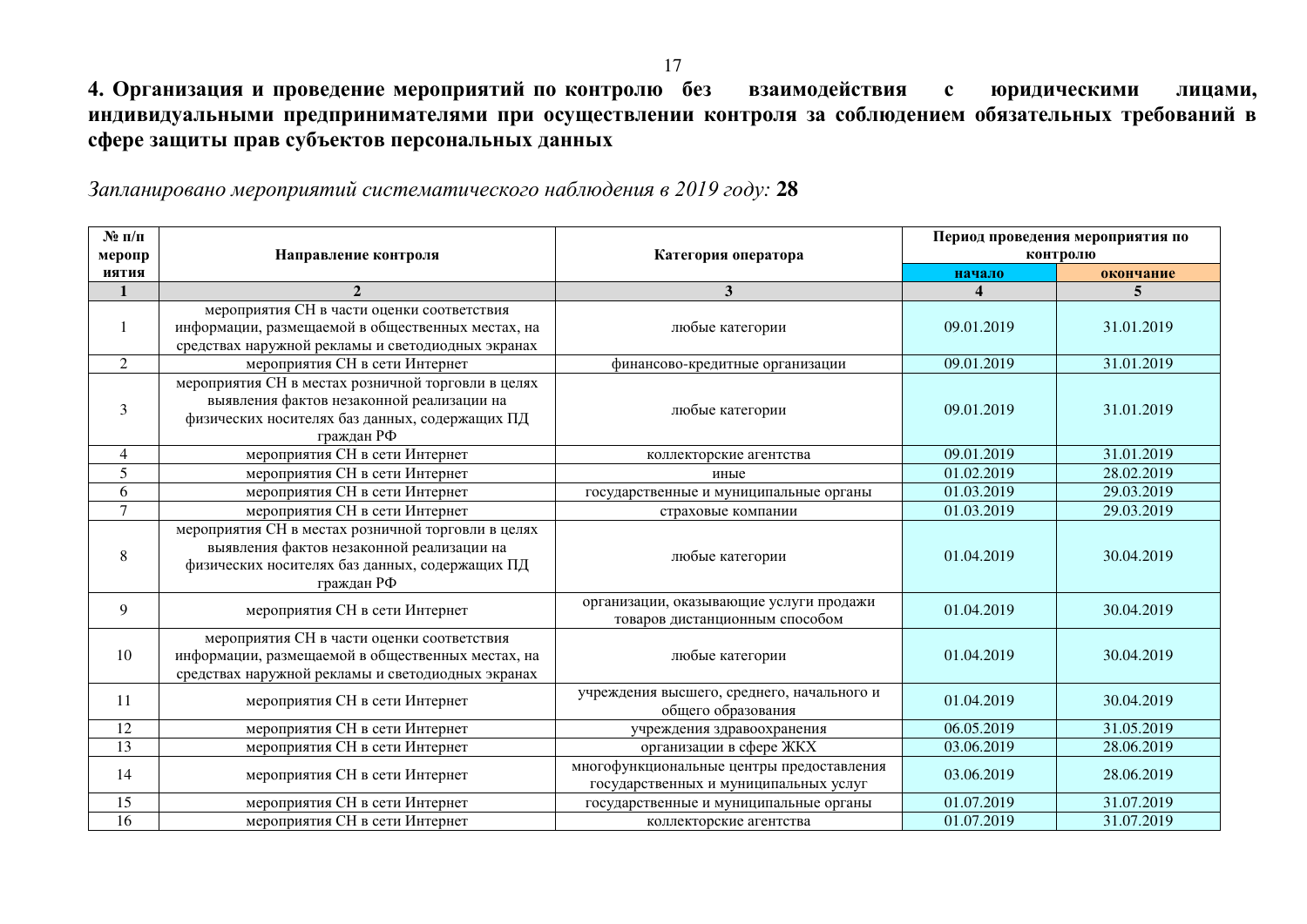| $N$ 2 п/п    |                                                                                                                                                                 |                                                                                    |            | Период проведения мероприятия по |
|--------------|-----------------------------------------------------------------------------------------------------------------------------------------------------------------|------------------------------------------------------------------------------------|------------|----------------------------------|
| меропр       | Направление контроля                                                                                                                                            | Категория оператора                                                                |            | контролю                         |
| <b>ИЯТИЯ</b> |                                                                                                                                                                 |                                                                                    | начало     | окончание                        |
| 1            |                                                                                                                                                                 | $\mathbf{3}$                                                                       | 4          | 5.                               |
| 17           | мероприятия СН в местах розничной торговли в целях<br>выявления фактов незаконной реализации на<br>физических носителях баз данных, содержащих ПД<br>граждан РФ | любые категории                                                                    | 01.07.2019 | 31.07.2019                       |
| 18           | мероприятия СН в части оценки соответствия<br>информации, размещаемой в общественных местах, на<br>средствах наружной рекламы и светодиодных экранах            | любые категории                                                                    | 01.07.2019 | 31.07.2019                       |
| 19           | мероприятия СН в сети Интернет                                                                                                                                  | иные                                                                               | 01.08.2019 | 30.08.2019                       |
| 20           | мероприятия СН в сети Интернет                                                                                                                                  | финансово-кредитные организации                                                    | 02.09.2019 | 30.09.2019                       |
| 21           | мероприятия СН в сети Интернет                                                                                                                                  | страховые компании                                                                 | 02.09.2019 | 30.09.2019                       |
| 22           | мероприятия СН в сети Интернет                                                                                                                                  | учреждения здравоохранения                                                         | 01.10.2019 | 31.10.2019                       |
| 23           | мероприятия СН в части оценки соответствия<br>информации, размещаемой в общественных местах, на<br>средствах наружной рекламы и светодиодных экранах            | любые категории                                                                    | 01.10.2019 | 31.10.2019                       |
| 24           | мероприятия СН в местах розничной торговли в целях<br>выявления фактов незаконной реализации на<br>физических носителях баз данных, содержащих ПД<br>граждан РФ | любые категории                                                                    | 01.10.2019 | 31.10.2019                       |
| 25           | мероприятия СН в сети Интернет                                                                                                                                  | организации в сфере ЖКХ                                                            | 01.11.2019 | 29.11.2019                       |
| 26           | организации, оказывающие услуги продажи<br>мероприятия СН в сети Интернет<br>товаров дистанционным способом                                                     |                                                                                    | 01.11.2019 | 29.11.2019                       |
| 27           | мероприятия СН в сети Интернет                                                                                                                                  | многофункциональные центры предоставления<br>государственных и муниципальных услуг | 02.12.2019 | 31.12.2019                       |
| 28           | мероприятия СН в сети Интернет                                                                                                                                  | учреждения высшего, среднего, начального и<br>общего образования                   | 02.12.2019 | 31.12.2019                       |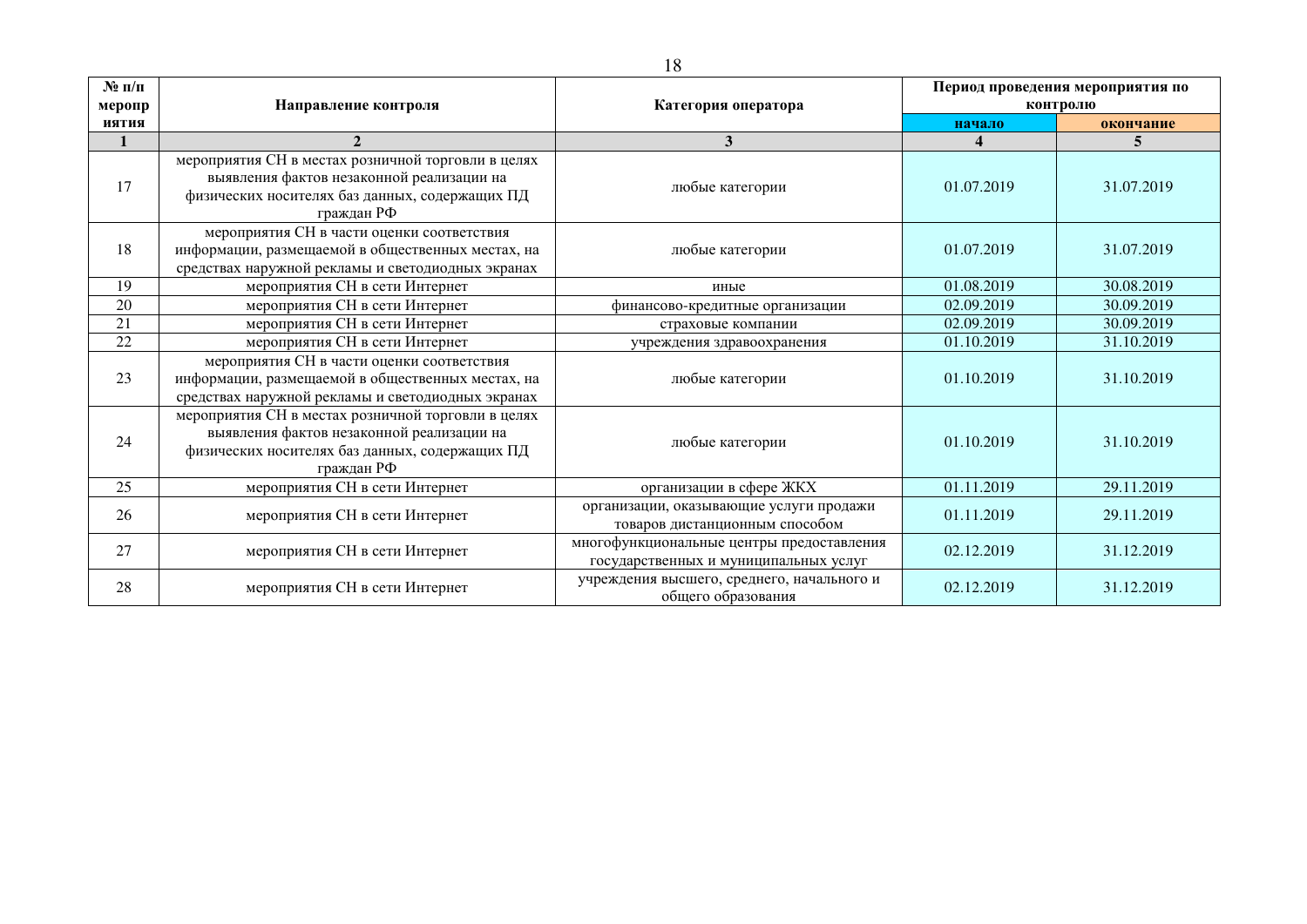5. Организация и проведение государственного контроля (надзора) за исполнением организациями федеральной ПОЧТОВОЙ СВЯЗИ И ОПЕРАТОРАМИ СВЯЗИ, ИМЕЮЩИМИ ПРАВО САМОСТОЯТЕЛЬНО ОКАЗЫВАТЬ УСЛУГИ ПОДВИЖНОЙ радиотелефонной связи, а также операторами связи, занимающими существенное положение в сети связи общего пользования, которые имеют право самостоятельно оказывать услуги связи по передаче данных и оказывают услуги **связи на основании договоров с абонентами - физическими лицами, Федерального закона от 07.08.2001 № 115-ФЗ «О** противодействии легализации (отмыванию) доходов, полученных преступным путем, и финансированию терроризма» в части фиксирования, хранения и представления информации об операциях, подлежащих **обязательному контролю, а также за организацией и осуществлением ими внутреннего контроля** 

| $\mathbf{N}$ о п/п |                                                                        | Сведения о проверяемом лице |               |                                  |            | Запланированный<br>срок проведения<br>мероприятия |
|--------------------|------------------------------------------------------------------------|-----------------------------|---------------|----------------------------------|------------|---------------------------------------------------|
| мероприятия        | Полное наименование проверяемого<br>лица                               | ИНН                         | <b>OFPH</b>   | Вид деятельности                 | начало     | окончани                                          |
|                    |                                                                        |                             |               |                                  |            |                                                   |
|                    | Федеральное государственное<br>унитарное предприятие "Почта<br>России" | 7724261610                  | 1037724007276 | Оказание услуг почтовой<br>связи | 01.07.2019 | 26.07.2019                                        |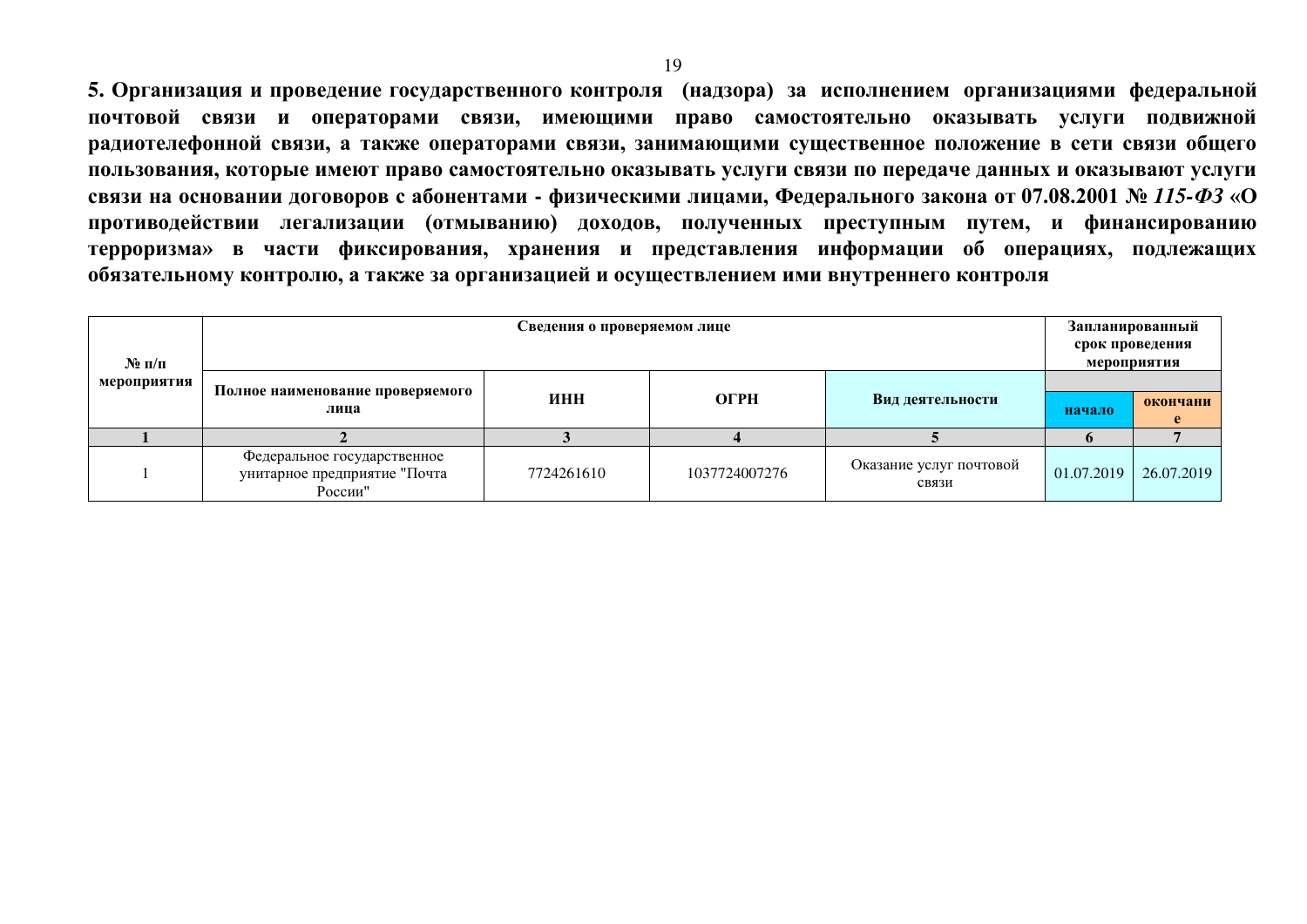6. Организация и проведение государственного контроля (надзора) за соответствием деятельности операторов, осуществляющих обработку персональных данных, являющихся государственными органами, юридическими и физическими лицами, требованиям законодательства Российской Федерации в области персональных данных

| $N_2$ п/п      |                                                                                                                                                        | Сведения о проверяемом лице |                  |                                  | Запланированный<br>срок проведения<br>мероприятия |                |
|----------------|--------------------------------------------------------------------------------------------------------------------------------------------------------|-----------------------------|------------------|----------------------------------|---------------------------------------------------|----------------|
| мероприятия    | Полное наименование проверяемого<br>лица                                                                                                               | ИНН                         | ОГРН             | Вид деятельности                 | начало                                            | окончани       |
| $\mathbf{1}$   | $\mathcal{D}_{\alpha}$                                                                                                                                 | 3                           | $\boldsymbol{4}$ | 5                                | 6                                                 | $\overline{7}$ |
|                | Государственное учреждение<br>здравоохранения "Медицинский<br>информационно-аналитический центр"                                                       | 6455033307                  | 1026403669401    | Обработка персональных<br>данных | 28.01.2019                                        | 22.02.2019     |
| $\overline{2}$ | Общество с ограниченной<br>ответственностью "Отель Славия"                                                                                             | 6450942059                  | 1106450001756    | Обработка персональных<br>данных | 25.02.2019                                        | 25.03.2019     |
| 3              | Общество с ограниченной<br>ответственностью "Бизнес-Отель"                                                                                             | 6454089498                  | 1086454001370    | Обработка персональных<br>данных | 25.02.2019                                        | 25.03.2019     |
| 4              | Государственное автономное<br>учреждение Саратовской области<br>"Многофункциональный центр<br>предоставления государственных и<br>муниципальных услуг" | 6450059157                  | 1126450018045    | Обработка персональных<br>ланных | 01.04.2019                                        | 26.04.2019     |
| 5              | Общество с ограниченной<br>ответственностью "Управляющая<br>компания "Фри ДОМ"                                                                         | 6453088861                  | 1066453096808    | Обработка персональных<br>данных | 13.05.2019                                        | 07.06.2019     |
| 6              | Общество с ограниченной<br>ответственностью "Аксон МП"                                                                                                 | 6455049201                  | 1096455000510    | Обработка персональных<br>данных | 13.05.2019                                        | 07.06.2019     |
| 7              | Фонд капитального ремонта общего<br>имущества в многоквартирных домах в<br>Саратовской области                                                         | 6450999440                  | 1146400001351    | Обработка персональных<br>данных | 07.10.2019                                        | 01.11.2019     |
| 8              | Общество с ограниченной<br>ответственностью "Магазин<br>Путешествий"                                                                                   | 6452069866                  | 1026402671195    | Обработка персональных<br>данных | 07.10.2019                                        | 01.11.2019     |
| 9              | Государственное казенное учреждение<br>Саратовской области "Центр занятости<br>населения города Саратова"                                              | 6455054434                  | 1116455002894    | Обработка персональных<br>данных | 05.11.2019                                        | 02.12.2019     |
| 10             | Государственное автономное<br>учреждение Саратовской области<br>"Комплексный центр социального<br>обслуживания населения г. Саратова"                  | 6452025097                  | 1026402667565    | Обработка персональных<br>данных | 05.11.2019                                        | 02.12.2019     |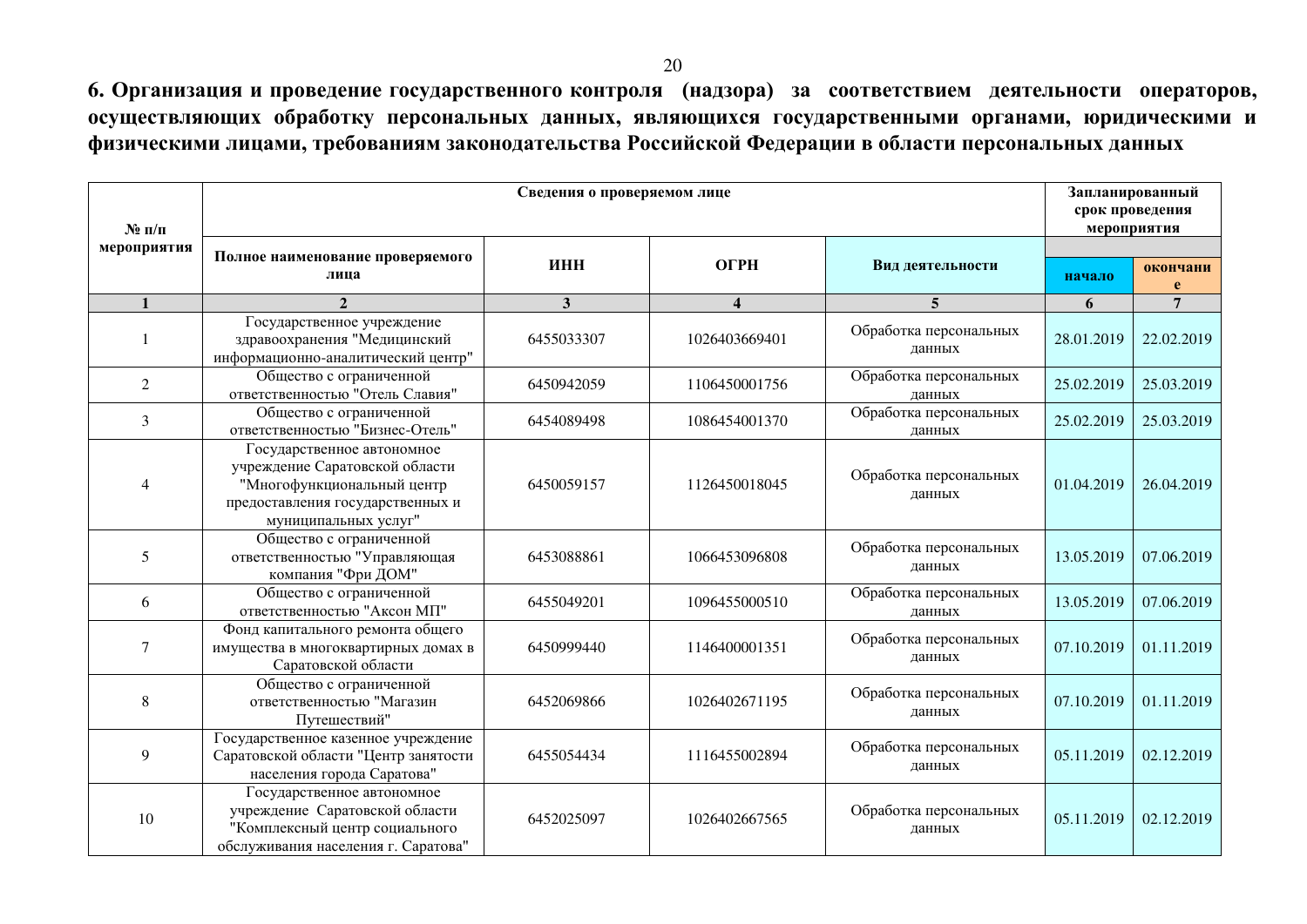## **І.ІІ. О**КАЗАНИЕ ГОСУДАРСТВЕННЫХ УСЛУГ. РАЗРЕШИТЕЛЬНАЯ И РЕГИСТРАЦИОННАЯ **ДЕЯТЕЛЬНОСТЬ**

| $N_2$          | Наименование                                                                                                                                                                                                                  | Ответственный                      | Кто                     |                               |                               |                | Сроки выполнения                                               |                               |      |                               |                               |      |                               |                     |     |  |
|----------------|-------------------------------------------------------------------------------------------------------------------------------------------------------------------------------------------------------------------------------|------------------------------------|-------------------------|-------------------------------|-------------------------------|----------------|----------------------------------------------------------------|-------------------------------|------|-------------------------------|-------------------------------|------|-------------------------------|---------------------|-----|--|
| $\Pi$          | мероприятия                                                                                                                                                                                                                   | за исполнение                      | привлекается            |                               | I квартал                     |                |                                                                | II квартал                    |      |                               | III квартал                   |      |                               | IV квартал          |     |  |
|                |                                                                                                                                                                                                                               |                                    |                         | <b>AHB</b>                    | фев                           | март           | $a$ <sub>m</sub>                                               | май                           | июнь | июль                          | авг                           | сент | ОКТ                           | ноя                 | дек |  |
| $\mathbf{1}$   | $\overline{2}$                                                                                                                                                                                                                | 3                                  | $\overline{\mathbf{4}}$ | 5                             | 6                             | $\overline{7}$ | 8                                                              | 9 <sup>°</sup>                | 10   | 11                            | 12                            | 13   | 14                            | 15                  | 16  |  |
|                | Регистрация средств<br>массовой информации,<br>продукция которых<br>предназначена для<br>распространения<br>преимущественно на<br>территории субъекта<br>Российской Федерации,<br>территории<br>муниципального<br>образования | Бережнова<br>Елизавета<br>Олеговна | <b>OKHCMK</b>           |                               | По мере поступления<br>заявок |                |                                                                | По мере<br>поступления заявок |      |                               | По мере поступления<br>заявок |      | По мере поступления<br>заявок |                     |     |  |
| $\overline{2}$ | Регистрация<br>радиоэлектронных<br>средств и<br>высокочастотных<br>устройств                                                                                                                                                  | Точенюк<br>Станислав<br>Иванович   | OKHCC                   |                               | По мере поступления<br>заявок |                |                                                                | По мере<br>поступления заявок |      |                               | По мере поступления<br>заявок |      |                               | По мере поступления |     |  |
| 3              | Выдача разрешений на<br>применение<br>франкировальных машин                                                                                                                                                                   | Пименова<br>Ирина<br>Александровна | OKHCC                   | По мере поступления<br>заявок |                               |                | По мере<br>поступления заявок                                  |                               |      | По мере поступления<br>заявок |                               |      | По мере поступления<br>заявок |                     |     |  |
| $\overline{4}$ | Выдача разрешений на<br>судовые радиостанции,<br>используемые на морских<br>судах, судах внутреннего<br>плавания и судах<br>смешанного (река - море)<br>плавания                                                              | Точенюк<br>Станислав<br>Иванович   | OKHCC                   | По мере поступления<br>заявок |                               |                | По мере<br>По мере поступления<br>поступления заявок<br>заявок |                               |      |                               | По мере поступления<br>заявок |      |                               |                     |     |  |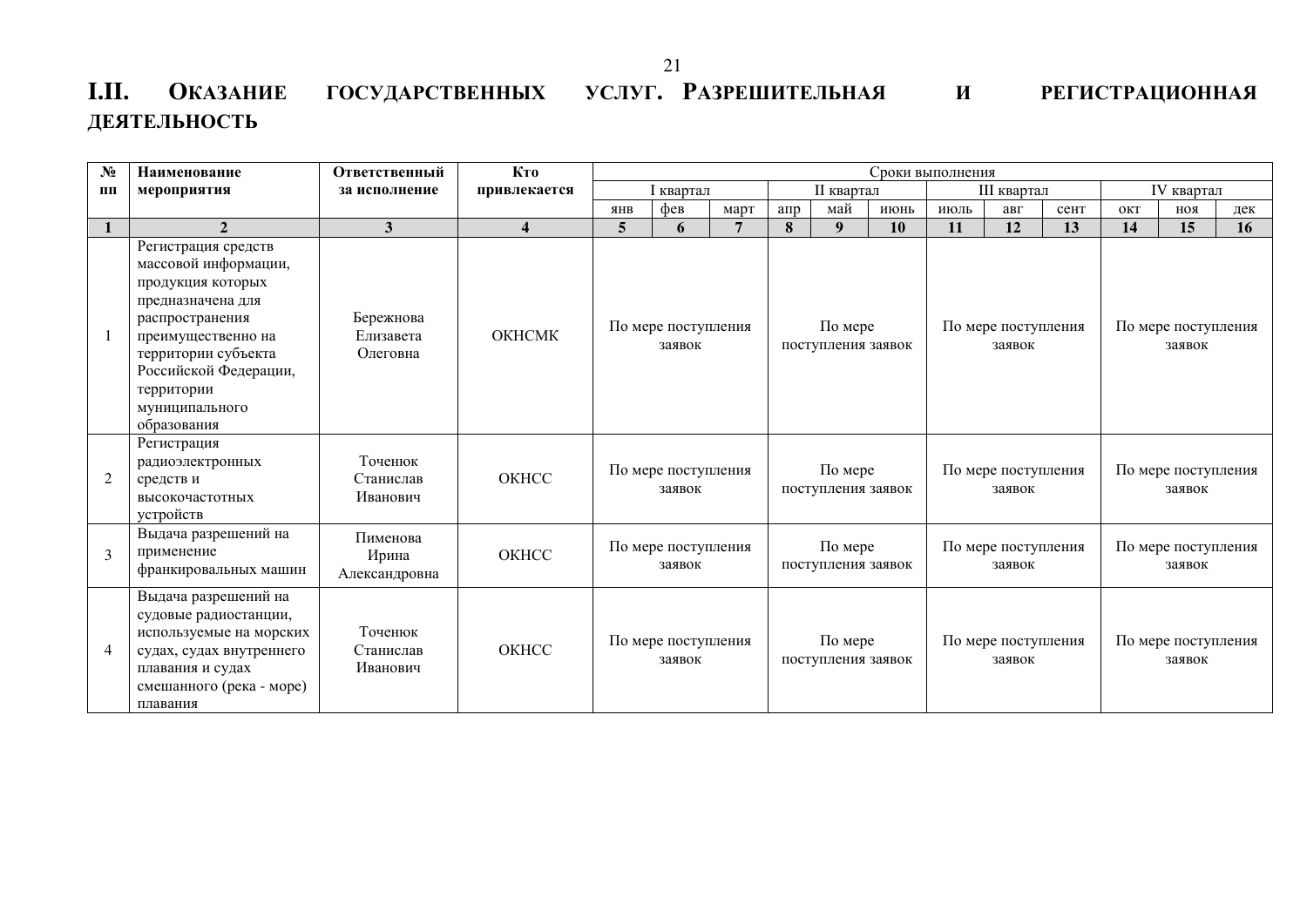## **І.III. Оказание государственных услуг. Ведение реестров в сфере массовых КОММУНИКАЦИЙ**

| $N_2$ | Наименование                                                                                                                               | Ответственный                      | Кто           |                                                              |           |  |            |  |  | Сроки выполнения                 |     |      |            |            |     |
|-------|--------------------------------------------------------------------------------------------------------------------------------------------|------------------------------------|---------------|--------------------------------------------------------------|-----------|--|------------|--|--|----------------------------------|-----|------|------------|------------|-----|
| ПП    | мероприятия                                                                                                                                | за исполнение                      | привлекается  |                                                              | l квартал |  | II квартал |  |  | III квартал                      |     |      | IV квартал |            |     |
|       |                                                                                                                                            |                                    |               | май<br>$a$ <sub>m</sub><br><b>SHB</b><br>фев<br>март<br>июнь |           |  |            |  |  | июль                             | авг | сент | ОКТ        | <b>ROH</b> | дек |
|       |                                                                                                                                            |                                    |               | 12<br>13<br>10<br>15<br>14                                   |           |  |            |  |  |                                  |     |      |            | 16         |     |
|       | Ведение реестра СМИ,<br>распространяемых на<br>территории субъекта<br>Российской Федерации,<br>территории<br>муниципального<br>образования | Бережнова<br>Елизавета<br>Олеговна | <b>OKHCMK</b> |                                                              |           |  |            |  |  | Постоянно, по мере необходимости |     |      |            |            |     |

## **І.IV. ОБЕСПЕЧЕНИЕ ВЕДЕНИЯ РЕЕСТРА ОПЕРАТОРОВ, ЗАНИМАЮЩИХ СУЩЕСТВЕННОЕ ПОЛОЖЕНИЕ В СЕТИ** СВЯЗИ ОБЩЕГО ПОЛЬЗОВАНИЯ

| $N_2$ | Наименование                                                                                                                                                                                                                                                  | Ответственный                    | Кто          |     |           |             | Сроки выполнения  |     |             |           |     |      |            |     |     |
|-------|---------------------------------------------------------------------------------------------------------------------------------------------------------------------------------------------------------------------------------------------------------------|----------------------------------|--------------|-----|-----------|-------------|-------------------|-----|-------------|-----------|-----|------|------------|-----|-----|
| ПП    | мероприятия                                                                                                                                                                                                                                                   | за исполнение                    | привлекается |     | I квартал |             | <b>II</b> квартал |     | III квартал |           |     |      | IV квартал |     |     |
|       |                                                                                                                                                                                                                                                               |                                  |              | ЯНВ | фев       | март        | апр               | май | июнь        | июль      | авг | сент | ОКТ        | ноя | дек |
|       |                                                                                                                                                                                                                                                               |                                  |              | 5   | 6         |             | 8                 | 9   | 10          | <b>11</b> | 12  | 13   | 14         | 15  | 16  |
|       | Сбор от операторов<br>отчетных форм,<br>предусмотренных<br>Положением о ведении<br>реестра операторов,<br>занимающих<br>существенное положение<br>в сети связи общего<br>пользования,<br>утвержденным приказом<br>Мининформсвязи России<br>от 19.05.2005 № 55 | Лыгин<br>Александр<br>Евгеньевич | OKHCC        |     |           | марта       |                   |     |             |           |     |      |            |     |     |
| 2     | Проверка отчетных форм<br>операторов размещение их<br>в ЕИС Роскомнадзора                                                                                                                                                                                     | Лыгин<br>Александр<br>Евгеньевич | OKHCC        |     |           | 20<br>марта |                   |     |             |           |     |      |            |     |     |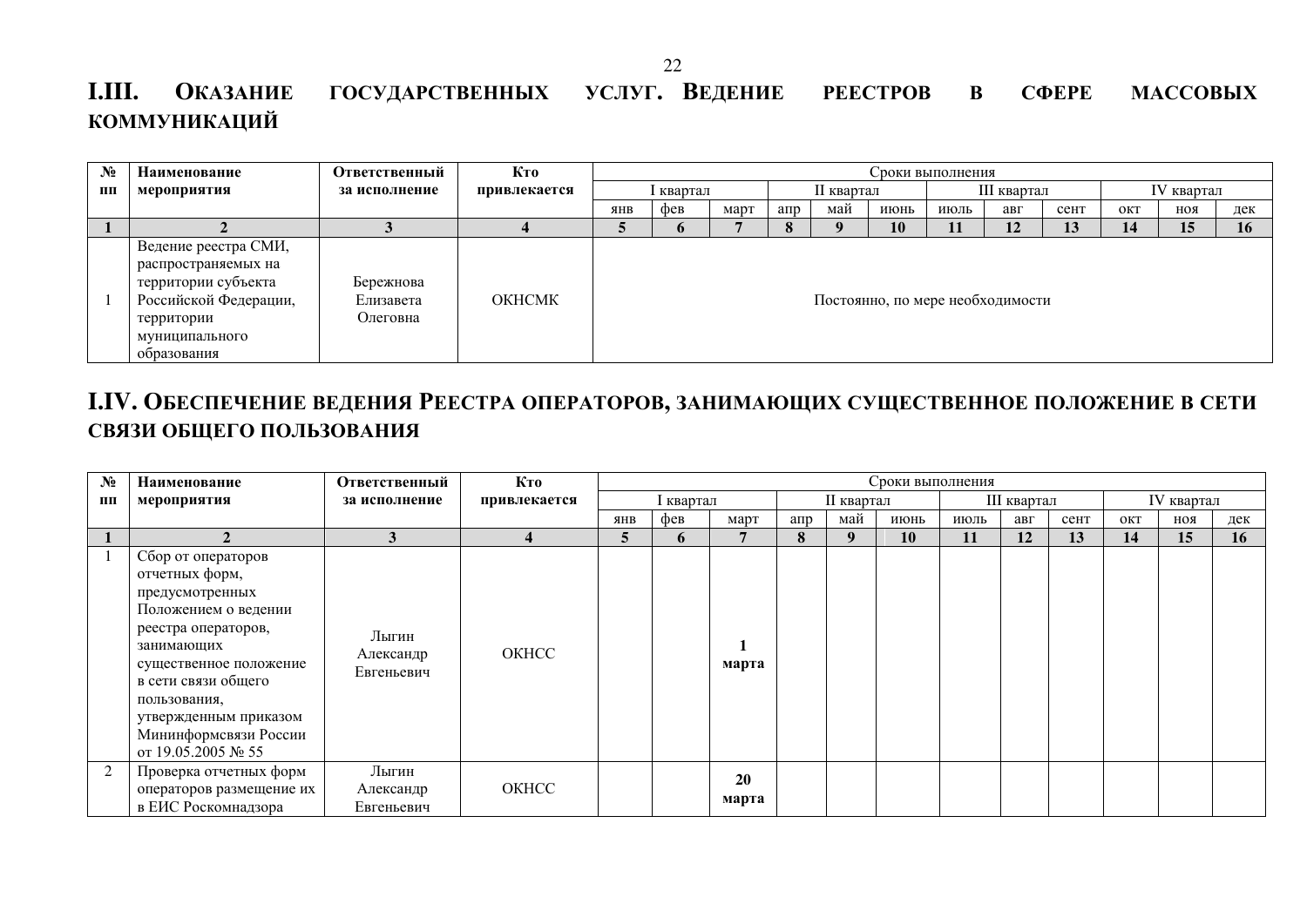## **І.V. Ведение Реестра операторов, осуществляющих обработку персональных ȾȺɇɇɕɏ**

| $N_2$          | Наименование                                                                                                                                                                                                                        | Ответственный                        | Кто                        | Сроки выполнения                        |           |                |     |                |                                            |      |             |      |     |            |     |
|----------------|-------------------------------------------------------------------------------------------------------------------------------------------------------------------------------------------------------------------------------------|--------------------------------------|----------------------------|-----------------------------------------|-----------|----------------|-----|----------------|--------------------------------------------|------|-------------|------|-----|------------|-----|
| пп             | мероприятия                                                                                                                                                                                                                         | за исполнение                        | привлекается               |                                         | I квартал |                |     | II квартал     |                                            |      | III квартал |      |     | IV квартал |     |
|                |                                                                                                                                                                                                                                     |                                      |                            | <b>AHB</b>                              | фев       | март           | апр | май            | июнь                                       | июль | авг         | сент | ОКТ | ноя        | дек |
| 1              | $\overline{2}$                                                                                                                                                                                                                      | 3                                    | $\overline{\mathbf{4}}$    | 5                                       | 6         | $\overline{7}$ | 8   | 9 <sup>°</sup> | 10                                         | 11   | 12          | 13   | 14  | 15         | 16  |
| $\mathbf{1}$   | Прием уведомлений от<br>операторов,<br>осуществляющих<br>обработку персональных<br>данных, в соответствии с<br>требованиями части 3<br>статьи 22 Федерального<br>закона от 27 июля 2006 г.<br>№ 152-ФЗ «О<br>персональных данных»   | Марадудина<br>Виктория<br>Николаевна | ОПД и НСИТ                 |                                         |           |                |     |                | Постоянно, по мере поступления уведомлений |      |             |      |     |            |     |
| $\overline{2}$ | Внесение (изменение,<br>исключение) сведений об<br>операторах,<br>осуществляющих<br>обработку персональных<br>данных                                                                                                                | Марадудина<br>Виктория<br>Николаевна | ОПД и НСИТ                 | Постоянно, по мере поступления сведений |           |                |     |                |                                            |      |             |      |     |            |     |
| 3              | Предоставление выписок<br>из реестра операторов,<br>осуществляющих<br>обработку персональных<br>данных                                                                                                                              | Марадудина<br>Виктория<br>Николаевна | ОПД и НСИТ                 |                                         |           |                |     |                | Постоянно, по мере поступления запросов    |      |             |      |     |            |     |
| 4              | Размещение в СМИ<br>объявлений, статей,<br>интервью руководителей<br>(заместителей<br>руководителей)<br>управлений Роскомнадзора<br>о необходимости<br>уведомления<br>Уполномоченного органа<br>об обработке<br>персональных данных | Бидасюк<br>Александр<br>Васильевич   | Руководство,<br>ОПД и НСИТ | Постоянно, по мере необходимости        |           |                |     |                |                                            |      |             |      |     |            |     |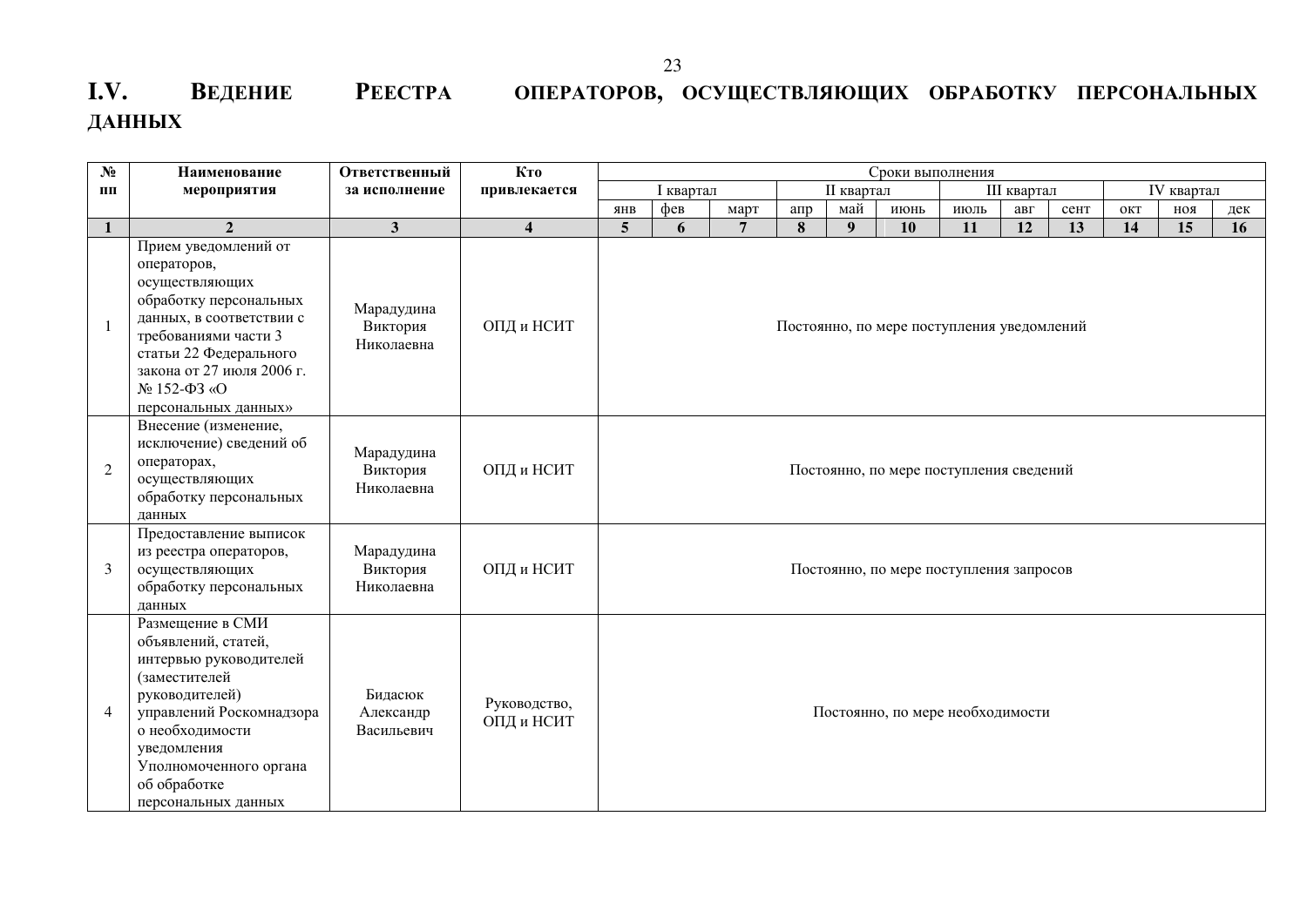| $N_2$        | Наименование                                                                                                                                                                                                                                                                                                                         | Ответственный                      | Кто                        | Сроки выполнения                 |           |                |     |                   |           |      |             |      |     |            |     |
|--------------|--------------------------------------------------------------------------------------------------------------------------------------------------------------------------------------------------------------------------------------------------------------------------------------------------------------------------------------|------------------------------------|----------------------------|----------------------------------|-----------|----------------|-----|-------------------|-----------|------|-------------|------|-----|------------|-----|
| ПП           | мероприятия                                                                                                                                                                                                                                                                                                                          | за исполнение                      | привлекается               |                                  | I квартал |                |     | <b>II</b> квартал |           |      | III квартал |      |     | IV квартал |     |
|              |                                                                                                                                                                                                                                                                                                                                      |                                    |                            | <b>AHB</b>                       | фев       | март           | апр | май               | июнь      | июль | авг         | сент | ОКТ | ноя        | дек |
| $\mathbf{1}$ | $\overline{2}$                                                                                                                                                                                                                                                                                                                       | $\mathbf{3}$                       | $\overline{\mathbf{4}}$    | 5                                | 6         | $\overline{7}$ | 8   | 9                 | <b>10</b> | 11   | 12          | 13   | 14  | 15         | 16  |
| 5            | Участие руководителей<br>(заместителей<br>руководителей,<br>сотрудников) управлений<br>Роскомнадзора в<br>совещаниях,<br>координационных советах,<br>других мероприятиях, с<br>участием представителей<br>государственных органов,<br>с целью разъяснения<br>необходимости подачи<br>уведомлений об обработке<br>персональных данных | Бидасюк<br>Александр<br>Васильевич | Руководство,<br>ОПД и НСИТ | Постоянно, по мере необходимости |           |                |     |                   |           |      |             |      |     |            |     |
| 6            | Направление<br>информационных писем<br>операторам,<br>осуществляющим<br>обработку персональных<br>данных независимо от<br>организационно-правовой<br>формы о необходимости<br>направления Уведомления<br>и напоминания об<br>ответственности,<br>предусмотренной ст. 19.7<br>КоАП РФ                                                 | Бидасюк<br>Александр<br>Васильевич | Руководство,<br>ОПД и НСИТ | Постоянно, по мере необходимости |           |                |     |                   |           |      |             |      |     |            |     |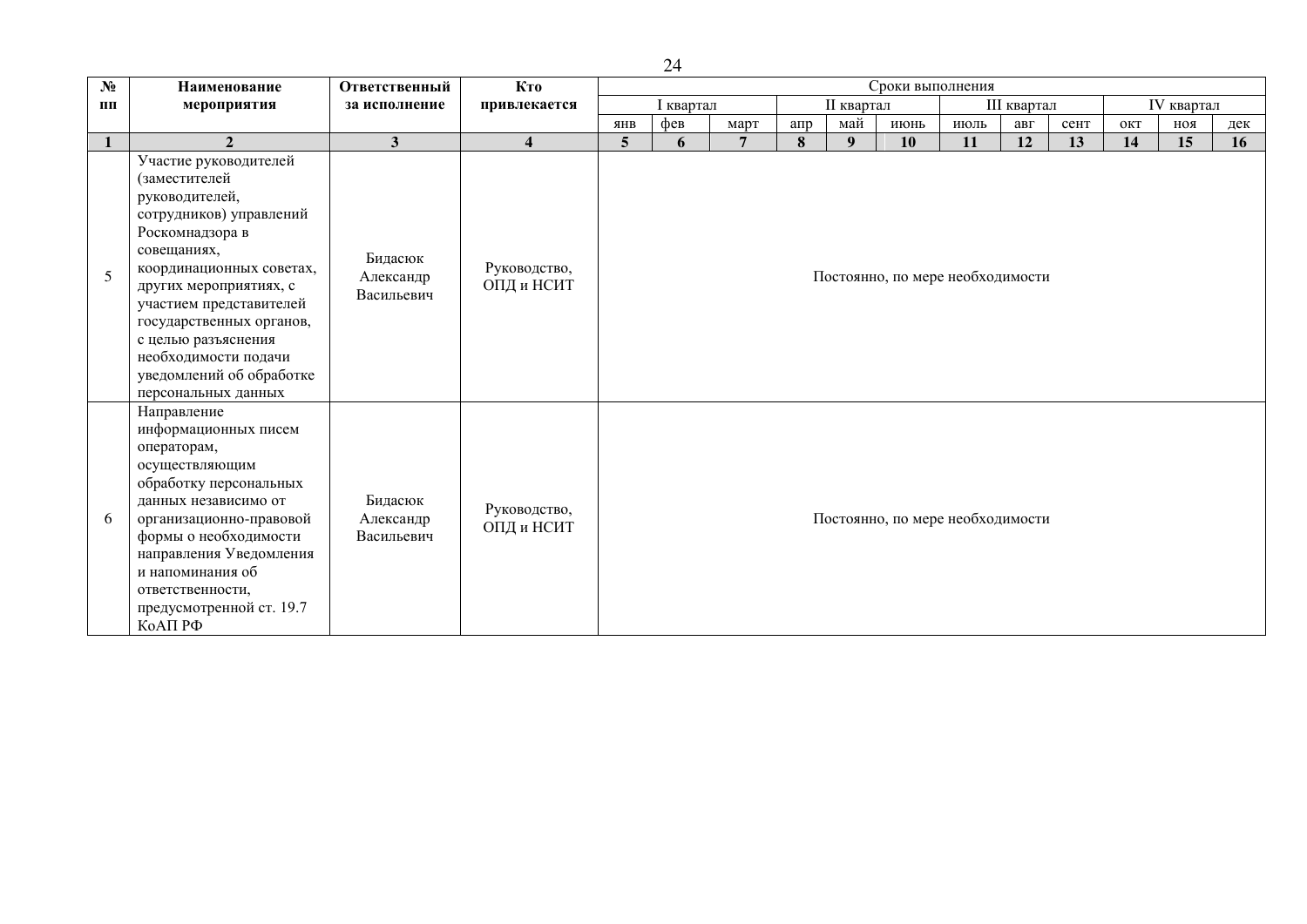| $\overline{\mathbf{N}_{2}}$ | Наименование                                                                                                                                                                                                                                                                                             | Ответственный                        | Кто                        | Сроки выполнения |                                               |      |     |     |                                  |      |     |      |     |     |     |
|-----------------------------|----------------------------------------------------------------------------------------------------------------------------------------------------------------------------------------------------------------------------------------------------------------------------------------------------------|--------------------------------------|----------------------------|------------------|-----------------------------------------------|------|-----|-----|----------------------------------|------|-----|------|-----|-----|-----|
| ПП                          | мероприятия                                                                                                                                                                                                                                                                                              | за исполнение                        | привлекается               |                  | <b>II</b> квартал<br>III квартал<br>I квартал |      |     |     | IV квартал                       |      |     |      |     |     |     |
|                             |                                                                                                                                                                                                                                                                                                          |                                      |                            | <b>AHB</b>       | фев                                           | март | апр | май | июнь                             | июль | авг | сент | ОКТ | ROH | дек |
|                             | $\overline{2}$                                                                                                                                                                                                                                                                                           | $\mathbf{3}$                         | $\overline{\mathbf{4}}$    | 5                | 6                                             | 7    | 8   | 9   | 10                               | 11   | 12  | 13   | 14  | 15  | 16  |
| $\overline{7}$              | Анализ:<br>- причин возврата<br>направленных Операторам<br>информационных писем о<br>необходимости<br>направления Уведомления;<br>- работы подсистемы<br>«Реестр операторов,<br>осуществляющих<br>обработку персональных<br>данных» и выработка<br>предложений по ее<br>дальнейшему<br>совершенствованию | Бидасюк<br>Александр<br>Васильевич   | Руководство,<br>ОПД и НСИТ |                  |                                               |      |     |     | Постоянно, по мере необходимости |      |     |      |     |     |     |
| 8                           | Контроль сроков<br>нахождения Уведомлений<br>в статусе «Требует<br>уточнения сведений»,<br>поступивших от<br>Операторов                                                                                                                                                                                  | Марадудина<br>Виктория<br>Николаевна | ОПД и НСИТ                 |                  |                                               |      |     |     | Постоянно, по мере необходимости |      |     |      |     |     |     |
| 9                           | Другие мероприятия,<br>связанные с активизацией<br>работы с Операторами по<br>направлению ими<br>Уведомлений в<br>Уполномоченный орган по<br>защите прав субъектов<br>персональных данных и<br>формированием Реестра                                                                                     | Бидасюк<br>Александр<br>Васильевич   | Руководство,<br>ОПД и НСИТ |                  |                                               |      |     |     | Постоянно, по мере необходимости |      |     |      |     |     |     |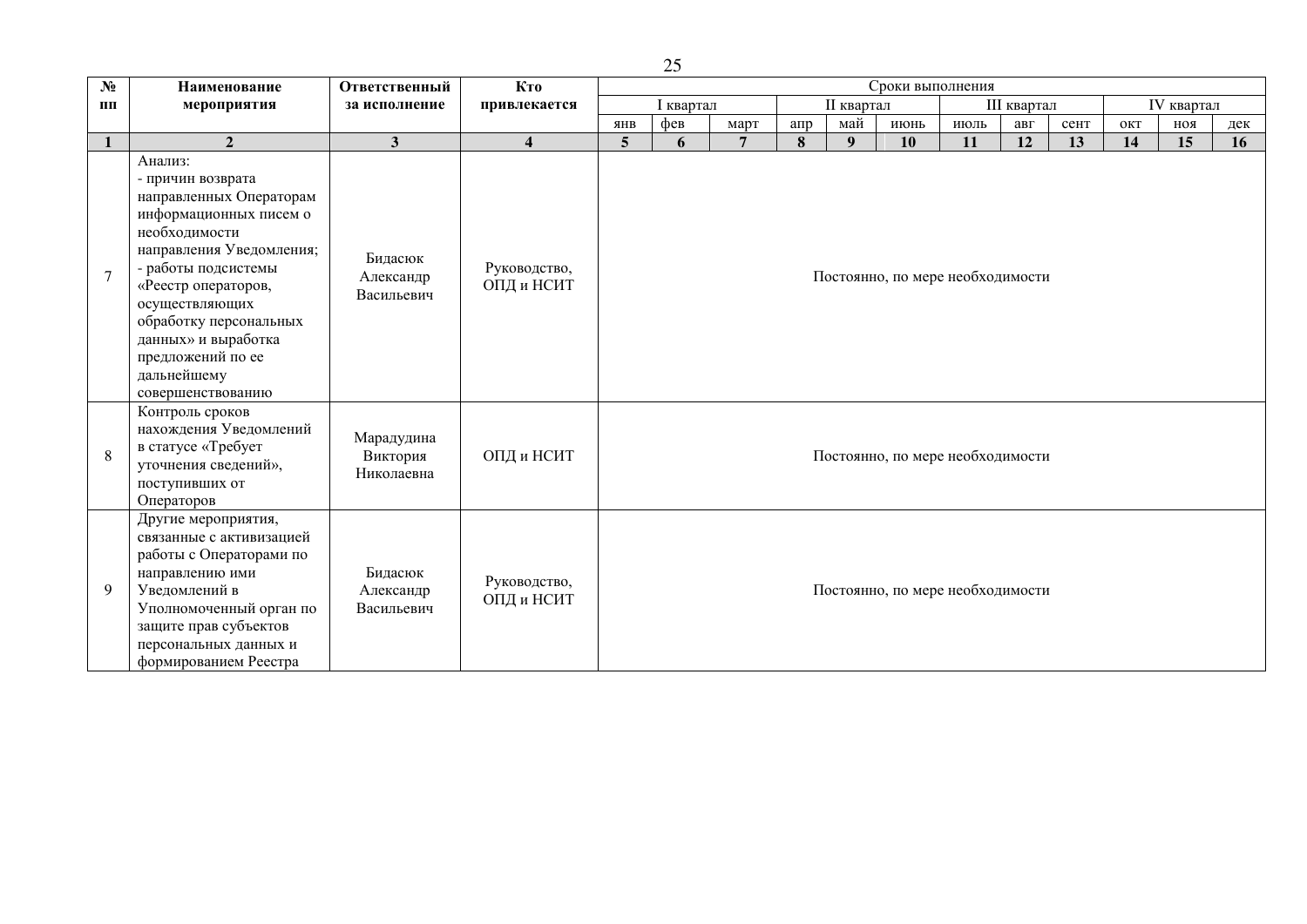#### 26

## **І.VI. ПЛАНИРОВАНИЕ ДЕЯТЕЛЬНОСТИ И ПОДГОТОВКА ОТЧЕТНЫХ ДОКУМЕНТОВ**

| $N_2$ | Наименование мероприятия                                                                              | Ответственный за исполнение  | Сроки проведения                    | Плановый год |
|-------|-------------------------------------------------------------------------------------------------------|------------------------------|-------------------------------------|--------------|
| $\Pi$ |                                                                                                       |                              |                                     |              |
|       |                                                                                                       |                              |                                     |              |
|       | Подготовка отчета о мобилизационной подготовке                                                        | Кочетов Сергей Владимирович  | с 13.12.2019 по 31.12.2019          | 2019         |
|       | Подготовка отчета о результатах деятельности управления за 2018 год                                   | Бидасюк Александр Васильевич | произвольный вид<br>(18.01.2019)    | 2019         |
|       | Подготовка отчета о результатах деятельности управления за 1 квартал<br>2019 гола                     | Бидасюк Александр Васильевич | произвольный вид<br>(05.04.2019)    | 2019         |
|       | Подготовка отчета о результатах деятельности управления за 6 месяцев<br>2019 года                     | Бидасюк Александр Васильевич | произвольный вид<br>(05.07.2019)    | 2019         |
|       | Разработка перечня плановых проверок юридических лиц и<br>индивидуальных предпринимателей на 2020 год | Бидасюк Александр Васильевич | произвольный вид (до<br>31.10.2019) | 2019         |
|       | Подготовка отчета о результатах деятельности управления за 9 месяцев<br>2019 года                     | Бидасюк Александр Васильевич | произвольный вид<br>(07.10.2019)    | 2019         |
|       | Разработка плана деятельности территориального органа на 2020 год                                     | Бидасюк Александр Васильевич | с 01.07.2019 по 27.12.2019          | 2019         |
| 8     | Разработка Плана проведения проверок органов местного самоуправления<br>на 2020 год                   | Бидасюк Александр Васильевич | произвольный вид<br>(до 31.10.2019) | 2019         |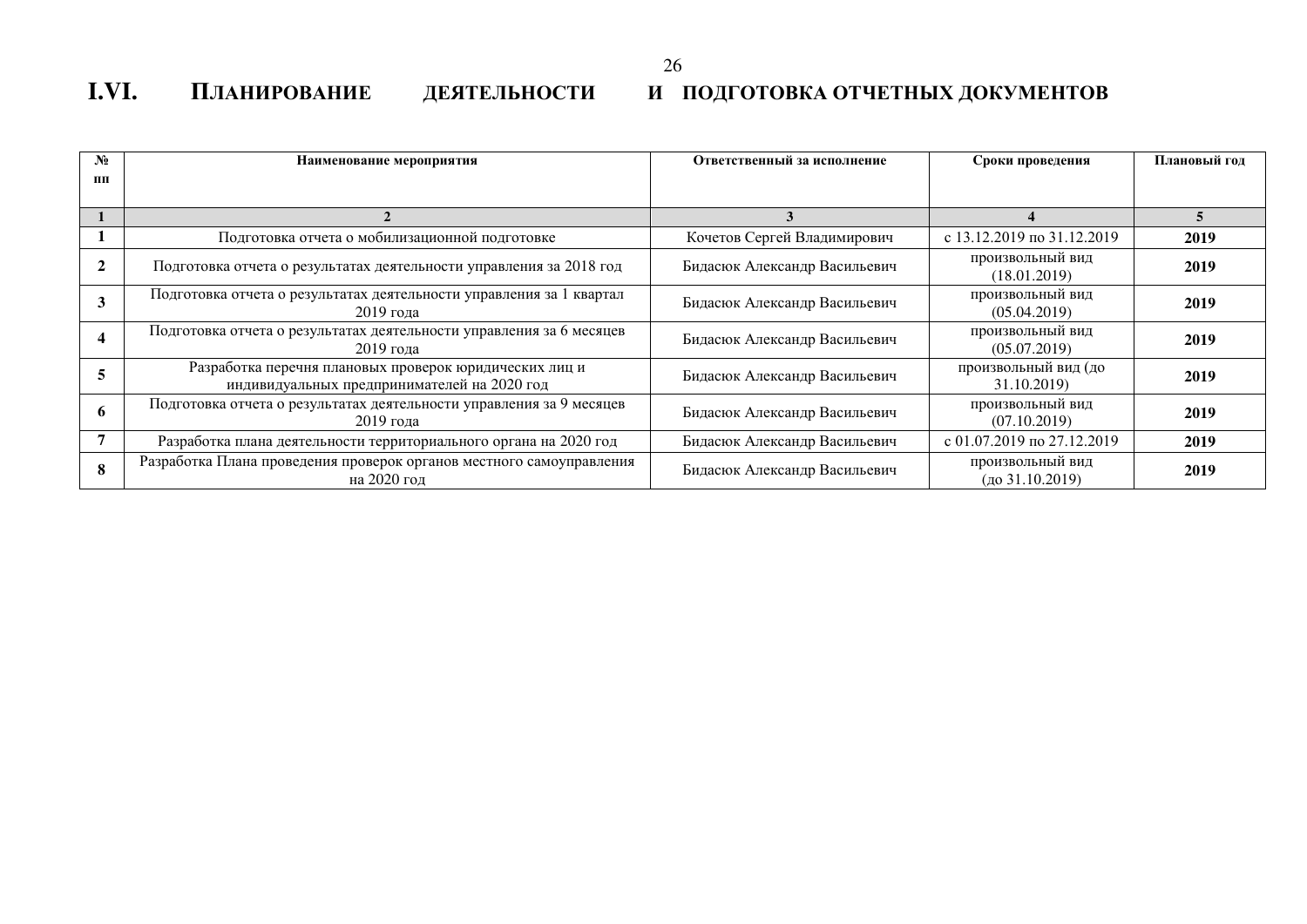#### 27

## **И.** ОБЕСПЕЧЕНИЕ ВЫПОЛНЕНИЯ ЗАДАЧ И ФУНКЦИЙ

## **1.** Противодействие коррупции

| $N$ 2 п/п | Наименование                                                                                                                             | Ответственный               | Кто                                                    | Сроки выполнения |         |      |                  |     |                                                                                                                                                                 |      |     |            |     |            |     |
|-----------|------------------------------------------------------------------------------------------------------------------------------------------|-----------------------------|--------------------------------------------------------|------------------|---------|------|------------------|-----|-----------------------------------------------------------------------------------------------------------------------------------------------------------------|------|-----|------------|-----|------------|-----|
|           | мероприятия                                                                                                                              | за исполнение               | привлекается                                           |                  | квартал |      | II квартал       |     | III квартал                                                                                                                                                     |      |     | IV квартал |     |            |     |
|           |                                                                                                                                          |                             |                                                        | <b>AHB</b>       | фев     | март | $a$ <sub>m</sub> | май | июнь                                                                                                                                                            | июль | авг | сент       | OKT | <b>ROH</b> | дек |
|           |                                                                                                                                          |                             |                                                        |                  | o       |      |                  |     | 10                                                                                                                                                              | 11   | 12  | 13         | 14  | 15         | 16  |
|           | Организация и<br>проведение<br>мероприятий по<br>противодействию<br>коррупции в<br>Управлении<br>Роскомнадзора по<br>Саратовской области | Логинова Анна<br>Николаевна | OKHCMK,<br>ОКНСС, ООПРК,<br>ОПД и НСИТ,<br>Руководство |                  |         |      |                  |     | В соответствии с Планом противодействия коррупции Федеральной службы по надзору в сфере<br>связи, информационных технологий и массовых коммуникаций на 2019 год |      |     |            |     |            |     |

## 2. Информационное обеспечение деятельности

| $N$ ° п/п | Наименование мероприятия                                                                                                                                                         | Ответственный за исполнение | Кто привлекается                 | Сроки проведения                 |
|-----------|----------------------------------------------------------------------------------------------------------------------------------------------------------------------------------|-----------------------------|----------------------------------|----------------------------------|
|           |                                                                                                                                                                                  |                             |                                  |                                  |
|           |                                                                                                                                                                                  |                             |                                  |                                  |
|           | Администрирование правовой<br>информационно-справочной системы                                                                                                                   | Пешков Андрей Владимирович  | ОПД и НСИТ                       | еженедельно (вторник)            |
|           | Предоставление наиболее значимой<br>информации, публикуемой на<br>Интернет-странице территориального<br>органа, для размещения на<br>официальном Интернет-сайте<br>Роскомнадзора | Пешков Андрей Владимирович  | ОКНСМК, ОКНСС, ООПРК, ОПД и НСИТ | еженедельно (четверг)            |
|           | Администрирование и ведение баз<br>данных Единой информационной<br>системы Роскомнадзора                                                                                         | Пешков Андрей Владимирович  | ОПД и НСИТ                       | Постоянно, по мере необходимости |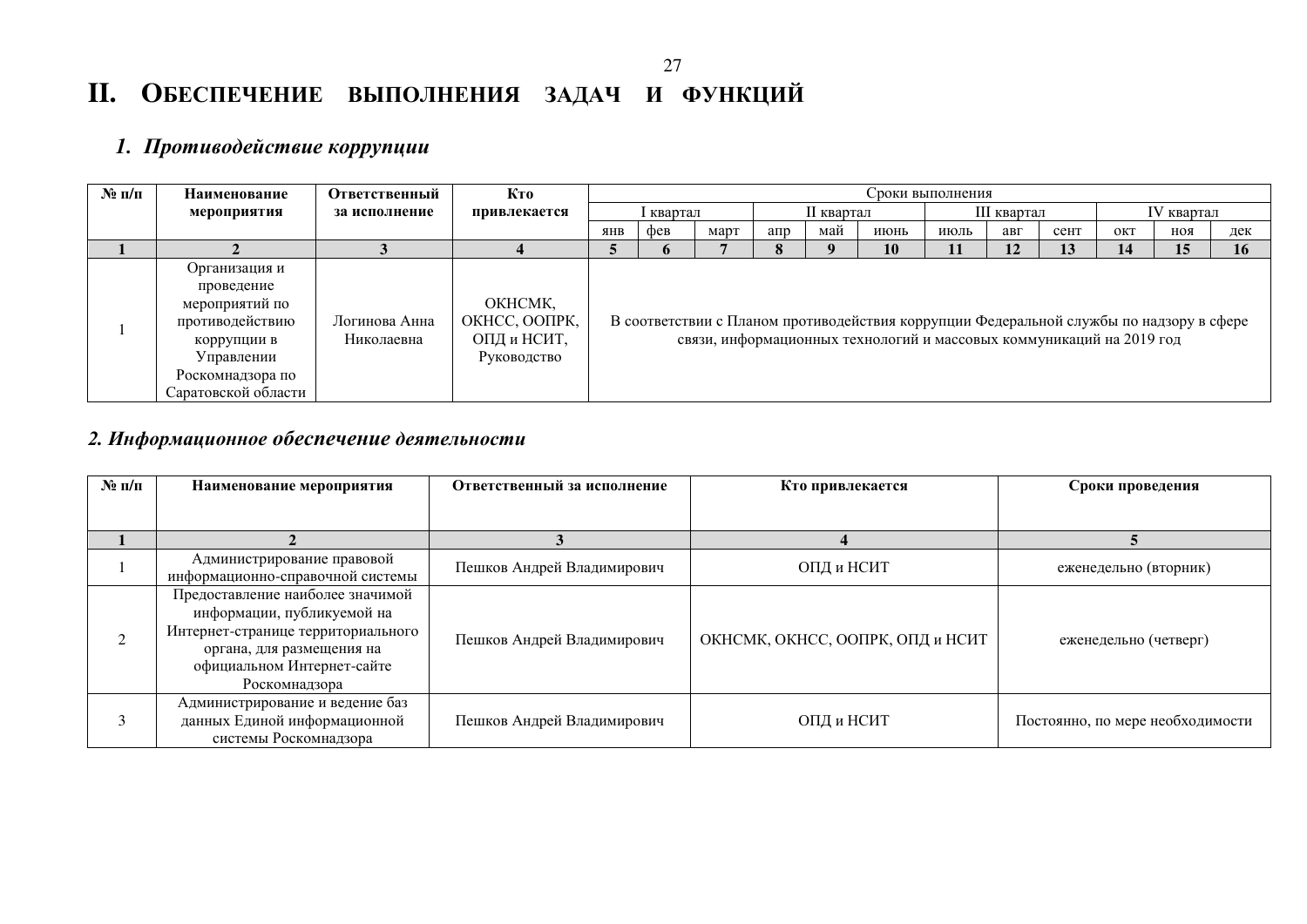| $N$ 2 п/п      | Наименование мероприятия                                                                                                                                                                                                                                                                                                                                                                                                                                                                            | Ответственный за исполнение  | Кто привлекается                                 | Сроки проведения                                                                                                |
|----------------|-----------------------------------------------------------------------------------------------------------------------------------------------------------------------------------------------------------------------------------------------------------------------------------------------------------------------------------------------------------------------------------------------------------------------------------------------------------------------------------------------------|------------------------------|--------------------------------------------------|-----------------------------------------------------------------------------------------------------------------|
|                |                                                                                                                                                                                                                                                                                                                                                                                                                                                                                                     |                              |                                                  |                                                                                                                 |
| $\mathbf{1}$   | $\overline{2}$                                                                                                                                                                                                                                                                                                                                                                                                                                                                                      | $\mathbf{3}$                 | $\overline{\mathbf{4}}$                          | $\overline{5}$                                                                                                  |
| $\overline{4}$ | Обновление информации справочного<br>характера на стендах в вестибюле<br>территориального органа (в том числе<br>почтовый адрес, адрес электронной<br>почты, номера телефонов для<br>справок, номера телефонов по работе<br>с обращениями граждан, фамилии,<br>имена и отчества руководителя ТУ,<br>заместителей руководителя, график<br>приема граждан, порядок регистрации<br>СМИ, иных разрешительных<br>документов и т.д.)                                                                      | Логинова Анна Николаевна     | ОКНСМК, ОКНСС, ООПРК, ОПД и<br>НСИТ, Руководство | В течение 3 дней после изменения<br>исходной информации                                                         |
| 5              | Обновление на Интернет-страницах<br>территориального органа<br>официального Интернет-сайта<br>Роскомнадзора информационных<br>материалов справочного характера, в<br>том числе: - о структуре<br>территориального органа, сведениях о<br>задачах и функциях его структурных<br>подразделений, справочные<br>телефоны, адресные реквизиты<br>(почтовый адрес, адрес электронной<br>почты и др.); - телефоны и адресные<br>реквизиты сотрудников,<br>ответственных за работу с<br>обращениями граждан | Пешков Андрей Владимирович   | ОКНСМК, ОКНСС, ООПРК, ОПД и НСИТ                 | В течение 3 рабочих дней после<br>изменения исходной информации                                                 |
| 6              | Подготовка информационных<br>материалов для СМИ, в том числе<br>объявлений, по вопросам<br>деятельности территориального<br>органа                                                                                                                                                                                                                                                                                                                                                                  | Бережнова Елизавета Олеговна | ОКНСМК, ОКНСС, ООПРК, ОПД и<br>НСИТ, Руководство | В течение 3 рабочих дней после<br>совершения события, информация о<br>котором заслуживает широкого<br>освещения |
| $\tau$         | Публикация на Интернет-сайте<br>Управления Роскомнадзора по<br>Саратовской области наиболее<br>значимой информации по вопросам<br>обработки персональных данных                                                                                                                                                                                                                                                                                                                                     | Пешков Андрей Владимирович   | ОПД и НСИТ                                       | По мере необходимости                                                                                           |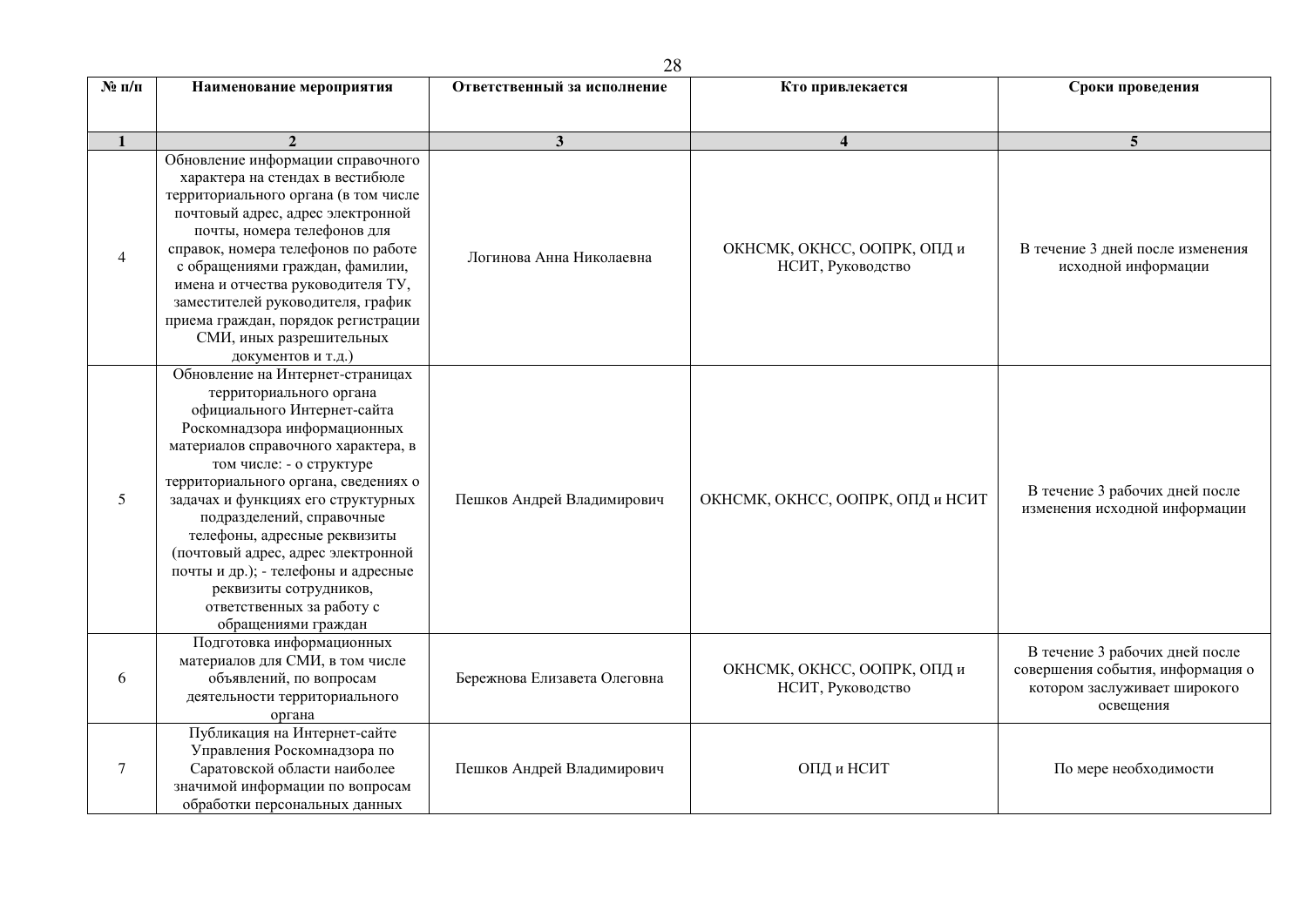| $N$ 2 п/п | Наименование мероприятия                                                                                                           | Ответственный за исполнение | Кто привлекается                                 | Сроки проведения               |
|-----------|------------------------------------------------------------------------------------------------------------------------------------|-----------------------------|--------------------------------------------------|--------------------------------|
|           |                                                                                                                                    |                             |                                                  |                                |
|           |                                                                                                                                    |                             |                                                  |                                |
|           | Публикация на Интернет-странице<br>Управления Роскомнадзора по<br>Саратовской области материалов об<br>осуществляемой деятельности | Пешков Андрей Владимирович  | ОКНСМК, ОКНСС, ООПРК, ОПД и<br>НСИТ, Руководство | По мере поступления информации |

## 3. Профилактическая и методическая работа

| $N$ 2 п/п      | Наименование мероприятия                                                                                                                                                  | Ответственный за исполнение  | Кто привлекается                                 | Сроки проведения                                                                                                                   |
|----------------|---------------------------------------------------------------------------------------------------------------------------------------------------------------------------|------------------------------|--------------------------------------------------|------------------------------------------------------------------------------------------------------------------------------------|
|                |                                                                                                                                                                           |                              |                                                  |                                                                                                                                    |
|                |                                                                                                                                                                           | 3                            |                                                  |                                                                                                                                    |
|                | Выполнение мероприятий Плана-<br>графика профилактических<br>мероприятий Управления<br>Роскомнадзора по Саратовской<br>области на 2019 год                                | Бидасюк Александр Васильевич | ОКНСМК, ОКНСС, ООПРК, ОПД и<br>НСИТ, Руководство | В соответствии с Планом-графиком<br>профилактических мероприятий<br>Управления Роскомнадзора по<br>Саратовской области на 2019 год |
| $\mathfrak{D}$ | Изучение, анализ, внесение<br>предложений в методические<br>рекомендации и административные<br>регламенты, разработанные<br>Роскомнадзором в сфере СМИ                    | Бережнова Елизавета Олеговна | <b>OKHCMK</b>                                    | По мере необходимости                                                                                                              |
| $\mathbf{3}$   | Изучение, анализ, внесение<br>предложений в методические<br>рекомендации и административные<br>регламенты, разработанные<br>Роскомнадзором в сфере<br>персональных данных | Пешков Андрей Владимирович   | ОПД и НСИТ                                       | По мере необходимости                                                                                                              |
|                | Изучение, анализ, внесение<br>предложений в методические<br>рекомендации и административные<br>регламенты, разработанные<br>Роскомнадзором в сфере связи                  | Лыгин Александр Евгеньевич   | OKHCC                                            | По мере необходимости                                                                                                              |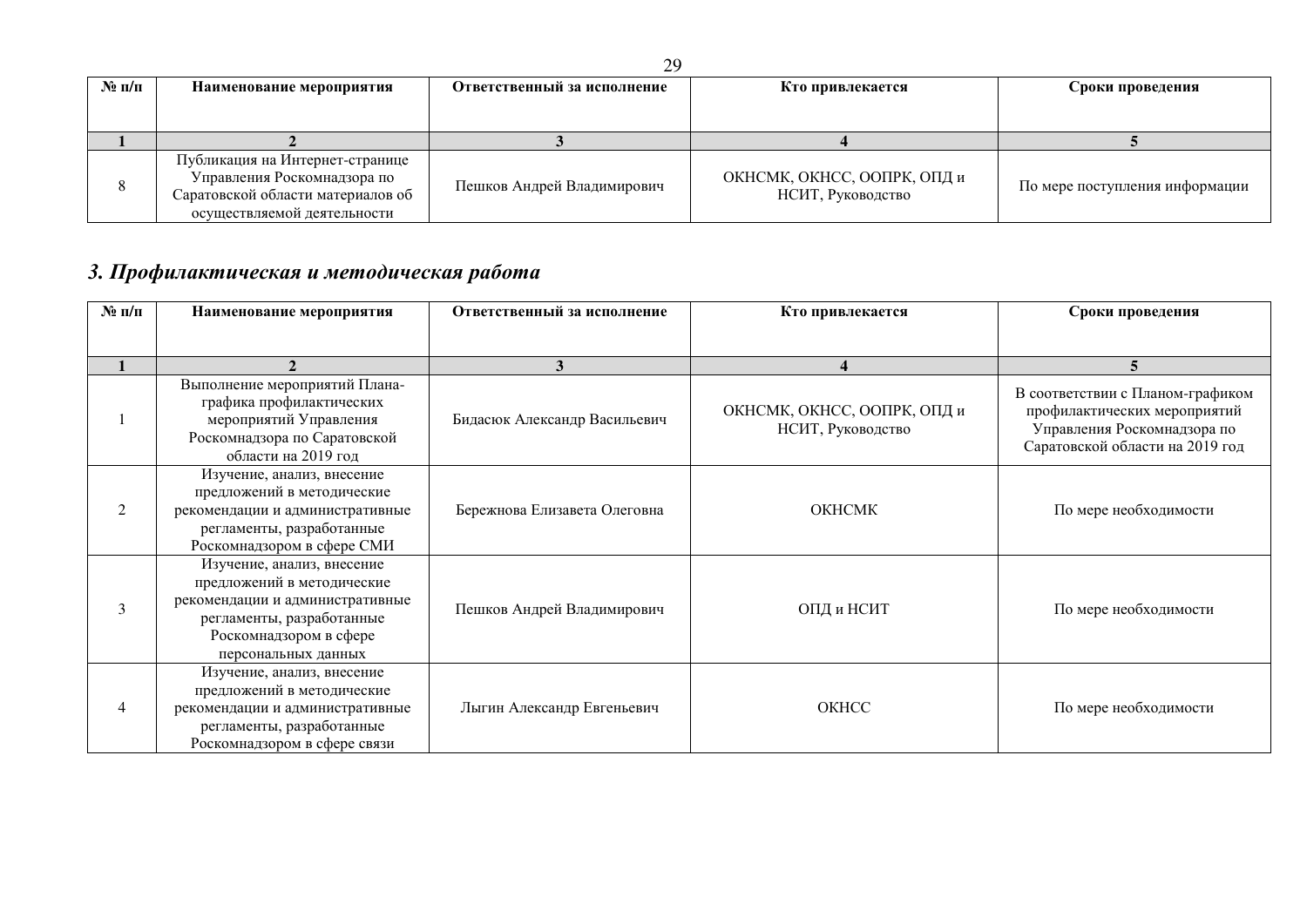## 4. Проведение конференций, сборов, семинаров

| $N$ 2 п/п    | Наименование мероприятия                                                                                                                                                                                                                                                                                                            | Ответственный за исполнение  | Кто привлекается        | Сроки проведения                                          |
|--------------|-------------------------------------------------------------------------------------------------------------------------------------------------------------------------------------------------------------------------------------------------------------------------------------------------------------------------------------|------------------------------|-------------------------|-----------------------------------------------------------|
|              |                                                                                                                                                                                                                                                                                                                                     |                              |                         |                                                           |
| $\mathbf{1}$ | $\overline{2}$                                                                                                                                                                                                                                                                                                                      | $\mathbf{3}$                 | $\overline{\mathbf{4}}$ | 5                                                         |
| $\mathbf{1}$ | Проведение семинаров по вопросам<br>соблюдения требований<br>законодательства РФ в области<br>персональных данных для<br>представителей юридических лиц,<br>индивидуальных предпринимателей,<br>органов исполнительной власти<br>субъектов РФ и органов местного<br>самоуправления, осуществляющих<br>обработку персональных данных | Пешков Андрей Владимирович   | ОПД и НСИТ              | По мере необходимости, но не реже,<br>чем раз в полугодие |
| 2            | Проведение семинаров по вопросам<br>соблюдения требований<br>законодательства РФ в области связи<br>для представителей операторов связи                                                                                                                                                                                             | Лыгин Александр Евгеньевич   | ОКНСС, Руководство      | По мере необходимости, но не реже,<br>чем раз в полугодие |
| 3            | Проведение семинаров с операторами<br>персональных данных, не<br>представивших уведомления об<br>обработке персональных данных                                                                                                                                                                                                      | Пешков Андрей Владимирович   | ОПД и НСИТ              | По мере необходимости, но не реже,<br>чем раз в квартал   |
| 4            | Проведение семинаров с<br>представителями СМИ и организаций<br>телерадиовещания региона по<br>вопросам соблюдения требований<br>законодательства РФ в сфере<br>массовых коммуникаций                                                                                                                                                | Бережнова Елизавета Олеговна | ОКНСМК, Руководство     | По мере необходимости, но не реже,<br>чем раз в квартал   |
| 5            | Проведение совещаний совместно с<br>Саратовским региональным<br>отделением Союза журналистов<br>России                                                                                                                                                                                                                              | Бережнова Елизавета Олеговна | ОКНСМК, Руководство     | Периодически, по мере<br>необходимости                    |
| 6            | Участие руководителя в форуме<br>"Спектр-2019".                                                                                                                                                                                                                                                                                     | Чуйченко Роман Юрьевич       | <b>OOITPK</b>           | сентябрь 2019 года                                        |
| $\tau$       | Участие руководителя управления в<br>координационном совете<br>руководителей территориальных<br>органов Роскомнадзора в<br>Приволжском федеральном округе                                                                                                                                                                           | Чуйченко Роман Юрьевич       | ООПРК                   | август 2019 года                                          |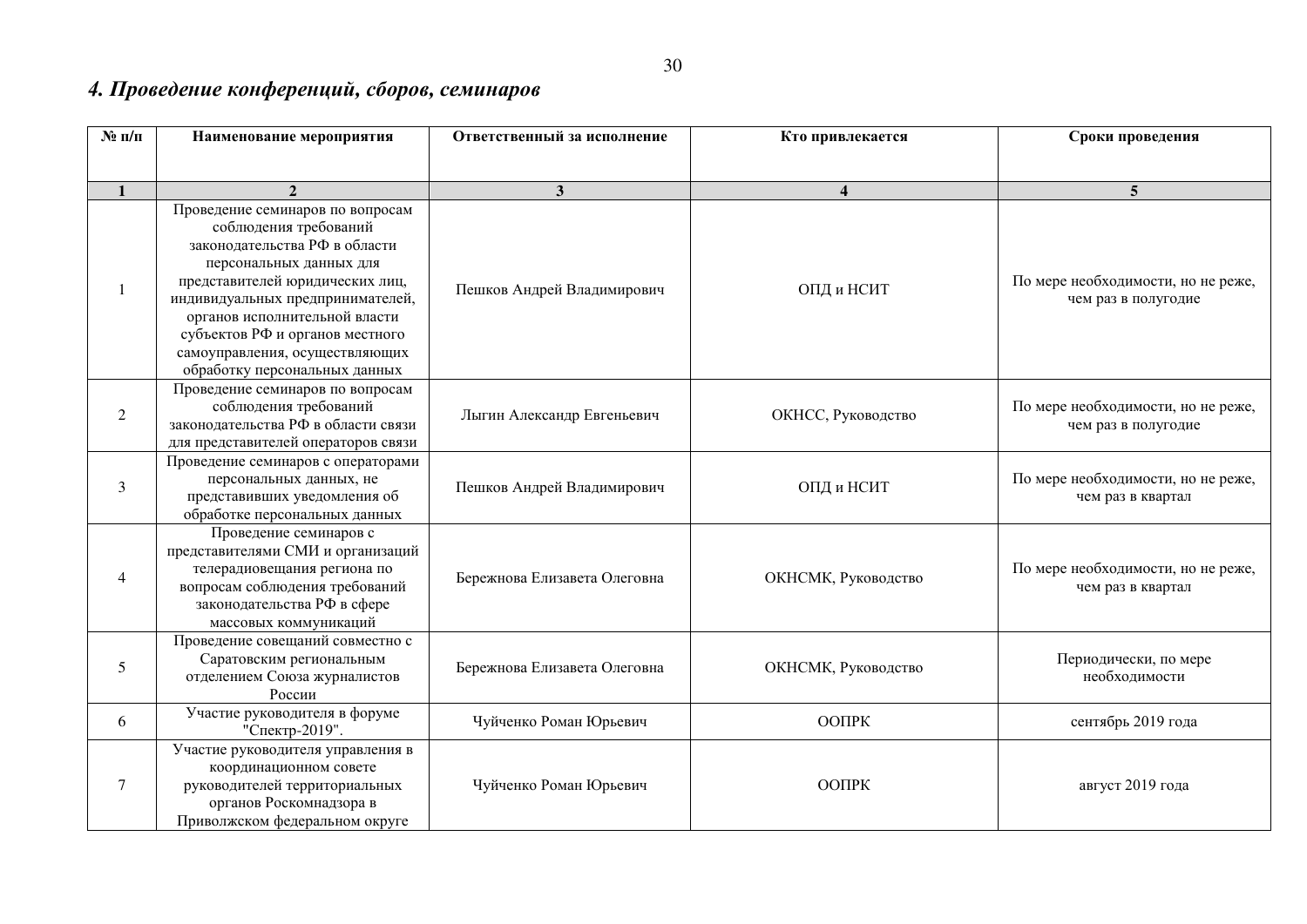## 5. Профессиональная подготовка

| $N$ 2 п/п    | Наименование мероприятия                                                                                                                                                                                                       | Ответственный за исполнение  | Кто привлекается                                 | Сроки проведения |
|--------------|--------------------------------------------------------------------------------------------------------------------------------------------------------------------------------------------------------------------------------|------------------------------|--------------------------------------------------|------------------|
|              |                                                                                                                                                                                                                                |                              |                                                  |                  |
| $\mathbf{1}$ | $\overline{2}$                                                                                                                                                                                                                 | 3 <sup>1</sup>               | $\overline{\mathbf{4}}$                          | 5                |
|              | Обучающий семинар по теме:<br>"Ведение реестра операторов,<br>осуществляющих обработку<br>персональных данных. Системные<br>ошибки операторов при подаче<br>уведомлений и информационных<br>писем"                             | Пешков Андрей Владимирович   | ОПД и НСИТ                                       | 13.08.2019       |
| 2            | Обучающий семинар по теме:<br>"Вопросы прохождения<br>государственной гражданской<br>службы"                                                                                                                                   | Бендюк Наталья Александровна | ОКНСМК, ОКНСС, ООПРК, ОПД и<br>НСИТ, Руководство | 08.02.2019       |
| 3            | Обучающий семинар по теме:<br>"Государственный надзор в сфере<br>противодействия легализации<br>(отмыванию) доходов, полученных<br>преступным путем, и<br>финансированию терроризма<br>(ПОД/ФТ): требования и<br>методология." | Лыгин Александр Евгеньевич   | OKHCC                                            | 06.09.2019       |
| 4            | Обучающий семинар по теме:<br>"Государственный надзор за<br>деятельностью в области почтовой<br>связи."                                                                                                                        | Лыгин Александр Евгеньевич   | OKHCC                                            | 12.07.2019       |
| 5            | Обучающий семинар по теме:<br>"Исполнение государственной<br>функции по регистрации<br>радиоэлектронных средств и<br>высокочастотных устройств<br>гражданского назначения"                                                     | Лыгин Александр Евгеньевич   | OKHCC                                            | 16.05.2019       |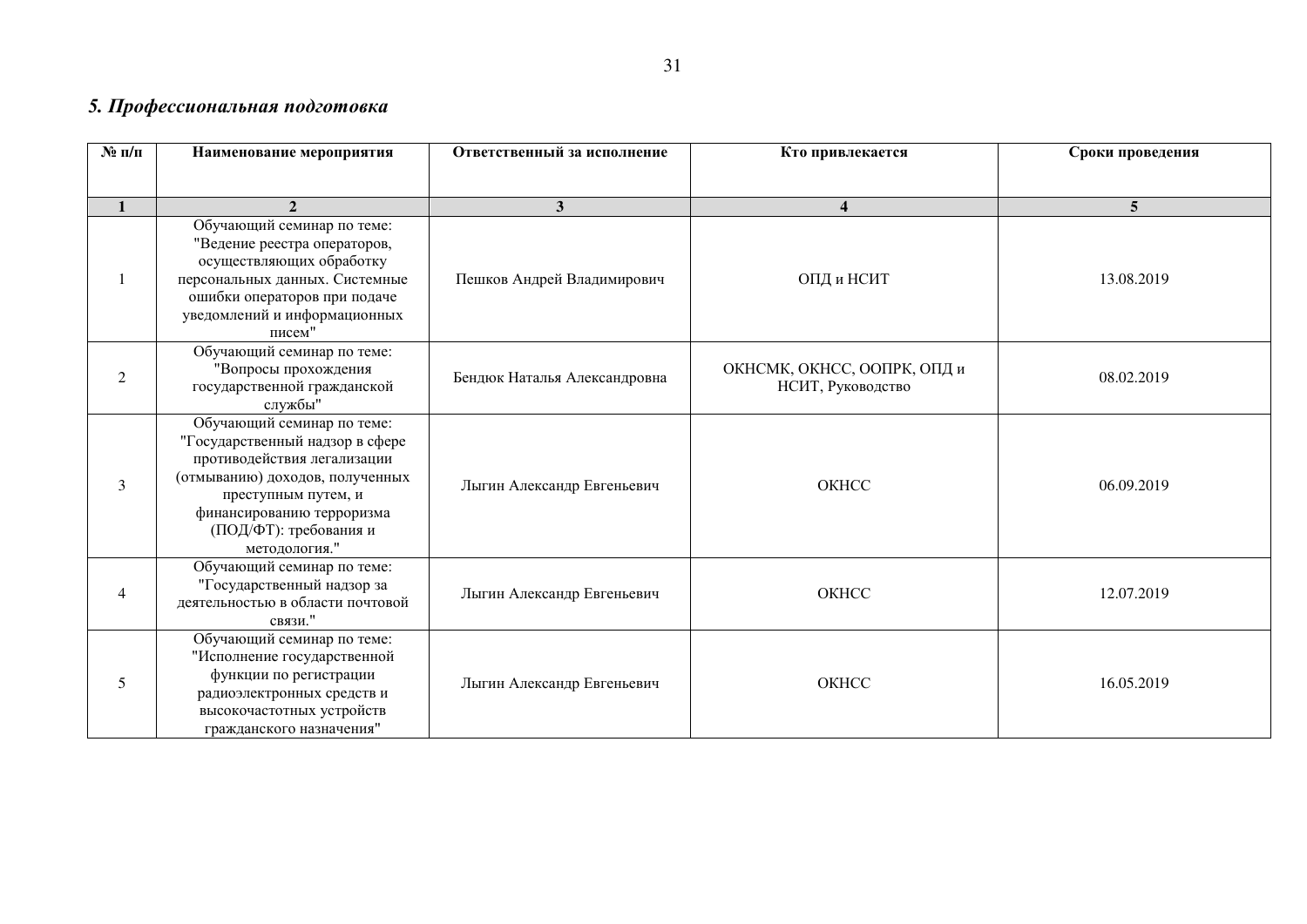| $N$ <sup>2</sup> п/п | Наименование мероприятия                                                                                                                                                                                                                                                                                                                                                                                                                                                                                                                         | Ответственный за исполнение  | Кто привлекается        | Сроки проведения |
|----------------------|--------------------------------------------------------------------------------------------------------------------------------------------------------------------------------------------------------------------------------------------------------------------------------------------------------------------------------------------------------------------------------------------------------------------------------------------------------------------------------------------------------------------------------------------------|------------------------------|-------------------------|------------------|
| $\mathbf{1}$         |                                                                                                                                                                                                                                                                                                                                                                                                                                                                                                                                                  | $\mathbf{3}$                 | $\overline{\mathbf{4}}$ | 5                |
| 6                    | Обучающий семинар по теме:<br>"Контроль и надзор за соблюдением<br>СМИ требований Федерального<br>Закона от 29.12.2010 г. № 436-ФЗ "О<br>защите детей от информации,<br>причиняющей вред их здоровью и<br>(или) развитию". Проблемные<br>вопросы. Практика применения."                                                                                                                                                                                                                                                                          | Бережнова Елизавета Олеговна | OKHCMK                  | 22.07.2019       |
| 7                    | Обучающий семинар по теме:<br>"Организация и проведение<br>надзорных мероприятий в отношении<br>пользователей радиочастотным<br>спектром. Взаимодействие с РЧЦ".                                                                                                                                                                                                                                                                                                                                                                                 | Лыгин Александр Евгеньевич   | OKHCC                   | 30.01.2019       |
| 8                    | Обучающий семинар по теме:<br>"Особенности осуществления<br>государственного контроля за<br>деятельностью операторов,<br>осуществляющих обработку<br>персональных данных"                                                                                                                                                                                                                                                                                                                                                                        | Пешков Андрей Владимирович   | ОПД и НСИТ              | 23.01.2019       |
| 9                    | Обучающий семинар по теме:<br>"Особенности применения положений<br>Постановления Правительства РФ от<br>21.03.2012 г. № 211"Об утверждении<br>перечня мер, направленных на<br>обеспечение выполнения<br>обязанностей, предусмотренных<br>Федеральным законом "О<br>персональных данных" и принятыми<br>в соответствии с ним нормативными<br>правовыми актами, операторами,<br>являющимися государственными или<br>муниципальными органами" при<br>проведении проверок операторов,<br>являющихся государственными или<br>муниципальными органами" | Пешков Андрей Владимирович   | ОПД и НСИТ              | 14.06.2019       |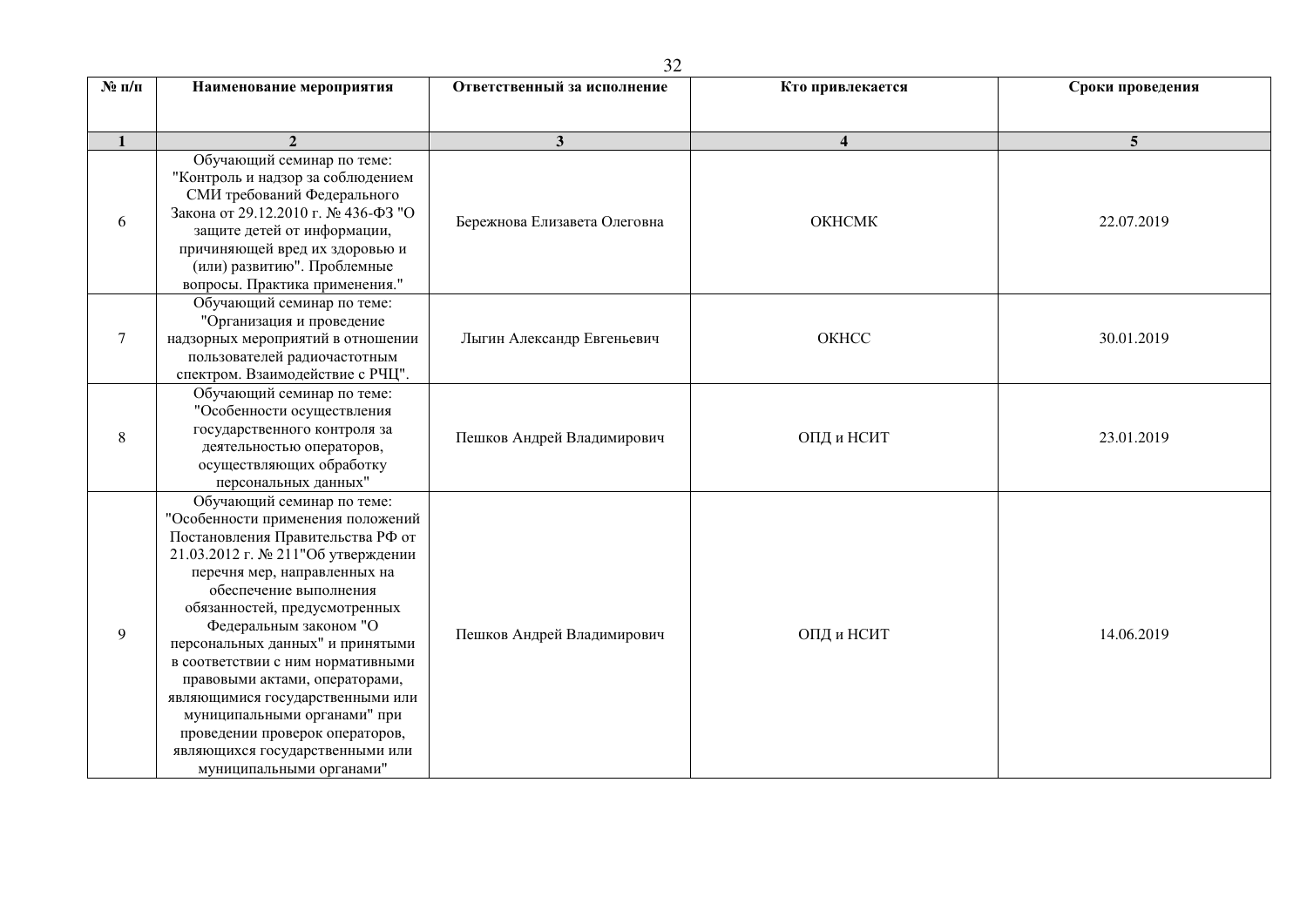| $N$ 2 п/п    | Наименование мероприятия                                                                                                                                                                     | Ответственный за исполнение  | Кто привлекается                                 | Сроки проведения |
|--------------|----------------------------------------------------------------------------------------------------------------------------------------------------------------------------------------------|------------------------------|--------------------------------------------------|------------------|
|              |                                                                                                                                                                                              |                              |                                                  |                  |
| $\mathbf{1}$ | $\mathbf{2}$                                                                                                                                                                                 | 3                            | $\overline{\mathbf{4}}$                          | $\overline{5}$   |
| 10           | Обучающий семинар по теме:<br>"Порядок и особенности<br>рассмотрения обращений граждан и<br>юридических лиц по вопросом<br>соблюдения законодательства РФ в<br>области персональных данных." | Пешков Андрей Владимирович   | ОПД и НСИТ                                       | 18.04.2019       |
| 11           | Обучающий семинар по теме:<br>"Правила оказания услуг связи.<br>Передача данных. Телематические<br>услуги связи"                                                                             | Лыгин Александр Евгеньевич   | OKHCC                                            | 08.11.2019       |
| 12           | Обучающий семинар по теме:<br>"Требования к построению<br>телефонных сетей связи ОП и к<br>порядку пропуска трафика в<br>телефонных сетях связи ОП"                                          | Лыгин Александр Евгеньевич   | OKHCC                                            | 15.03.2019       |
| 13           | Обучающий семинар по теме:<br>«Возбуждение административного<br>производства».                                                                                                               | Бендюк Наталья Александровна | ОКНСМК, ОКНСС, ООПРК, ОПД и<br>НСИТ, Руководство | 09.08.2019       |
| 14           | Обучающий семинар по теме:<br>«Понятие взятки. Уголовная<br>ответственность за получение и дачу<br>взятки. (ст. 290, 291, 291.1, 291.2.<br>Уголовного Кодекса РФ)».                          | Бендюк Наталья Александровна | ОКНСМК, ОКНСС, ООПРК, ОПД и<br>НСИТ, Руководство | 06.12.2019       |
| 15           | Обучающий семинар по теме: «Права<br>и обязанности государственного<br>гражданского служащего. Запреты и<br>ограничения государственного<br>гражданского служащего».                         | Бендюк Наталья Александровна | ОКНСМК, ОКНСС, ООПРК, ОПД и<br>НСИТ, Руководство | 16.05.2019       |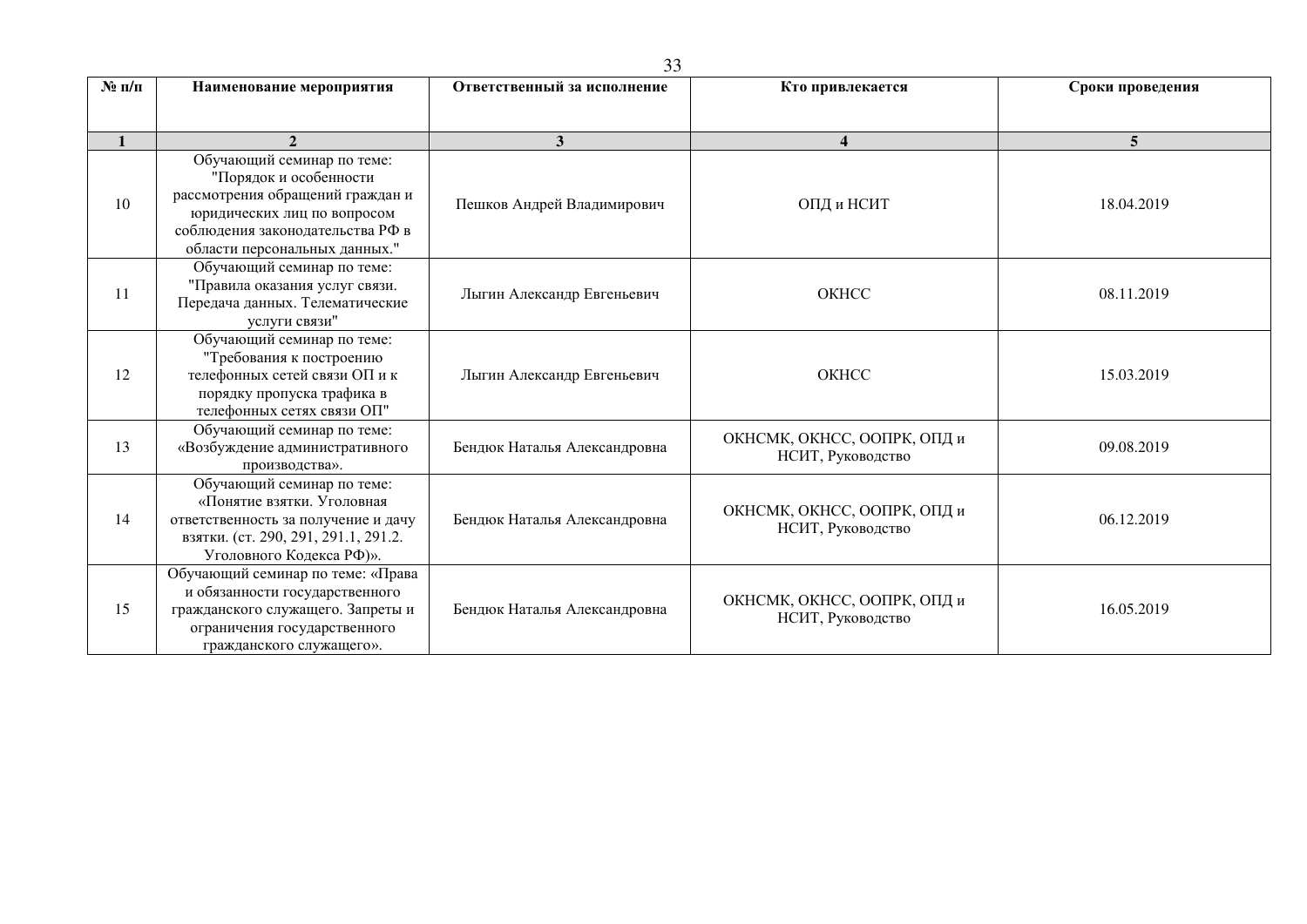| $N_2$ п/п    | Наименование мероприятия                                                                                                                                                                                                                                                                                                                                                                                                                                     | Ответственный за исполнение  | Кто привлекается                                 | Сроки проведения |  |
|--------------|--------------------------------------------------------------------------------------------------------------------------------------------------------------------------------------------------------------------------------------------------------------------------------------------------------------------------------------------------------------------------------------------------------------------------------------------------------------|------------------------------|--------------------------------------------------|------------------|--|
| $\mathbf{1}$ | $\overline{2}$                                                                                                                                                                                                                                                                                                                                                                                                                                               | 3                            | $\overline{\mathbf{4}}$                          | 5 <sup>5</sup>   |  |
| 16           | Обучающий семинар по теме:<br>«Представление сведений о доходах,<br>об имуществе и обязательствах<br>имущественного характера за 2018<br>год государственными гражданскими<br>служащими, а также о доходах<br>супругов и несовершеннолетних<br>детей. Представление сведений о<br>размещении информации в<br>информационно-<br>телекоммуникационной сети<br>"Интернет". Ответственность за<br>непредставление или представление<br>заведомо ложных сведений» | Бендюк Наталья Александровна | ОКНСМК, ОКНСС, ООПРК, ОПД и<br>НСИТ, Руководство | 15.03.2019       |  |
| 17           | Обучающий семинар по теме:<br>«Противодействие коррупции».                                                                                                                                                                                                                                                                                                                                                                                                   | Бендюк Наталья Александровна | ОКНСМК, ОКНСС, ООПРК, ОПД и<br>НСИТ, Руководство | 01.11.2019       |  |
| 18           | Обучающий семинар по теме:<br>«Противодействие распространению<br>экстремистских материалов в СМИ.<br>Практика применения ФЗ «О<br>противодействии экстремистской<br>деятельности» от 25.07.2002 года №<br>$114 - \Phi 3$ ».                                                                                                                                                                                                                                 | Бережнова Елизавета Олеговна | <b>OKHCMK</b>                                    | 03.04.2019       |  |
| 19           | Обучающий семинар по теме:<br>«Специфика ведения мониторинга<br>сетевых и периодических печатных<br>изданий».                                                                                                                                                                                                                                                                                                                                                | Бережнова Елизавета Олеговна | <b>OKHCMK</b>                                    | 19.09.2019       |  |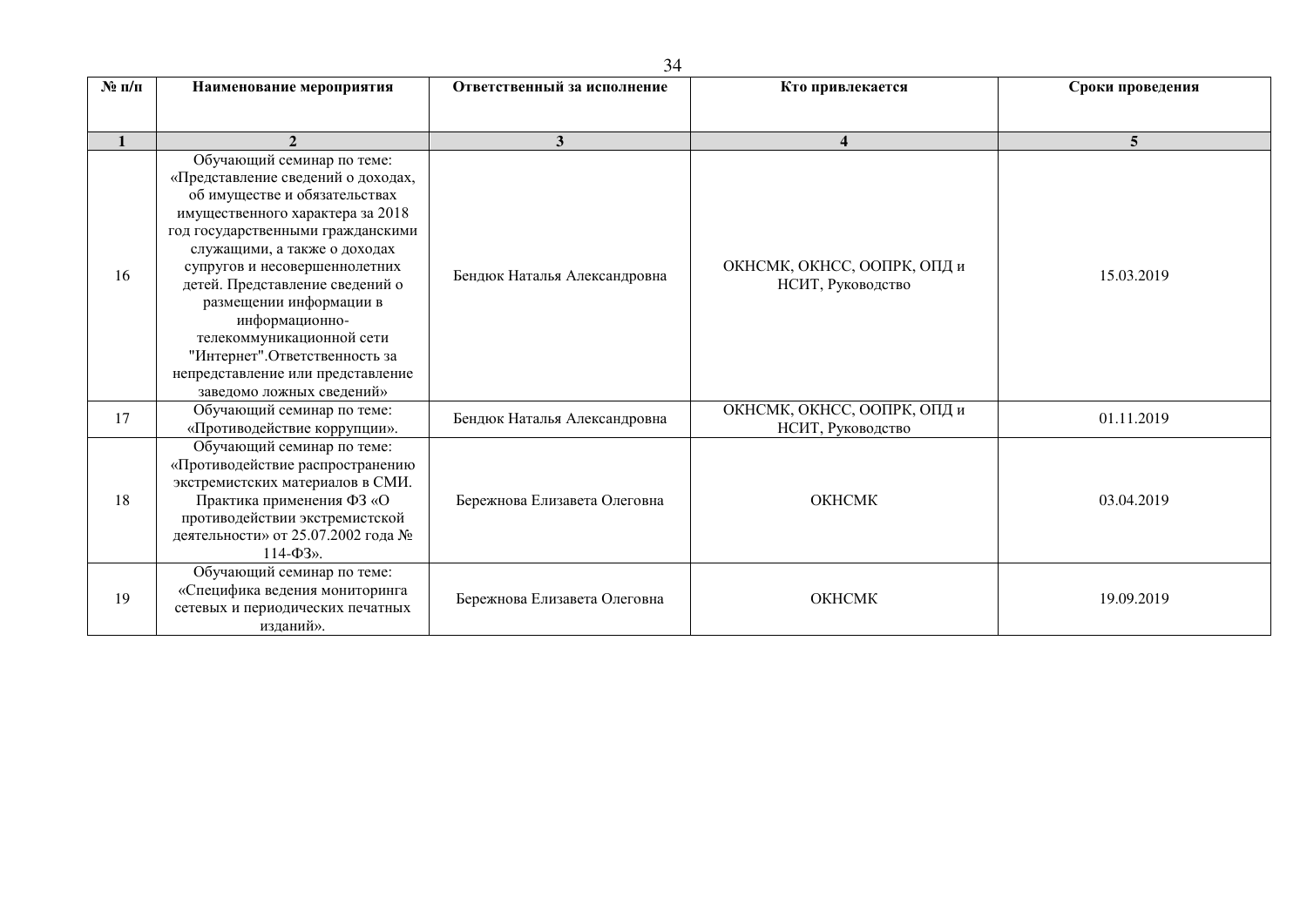## **6. Кадровая работа**

| $N$ 2 п/п       | Наименование мероприятия           | Ответственный за исполнение  | Кто привлекается            | Сроки проведения           |
|-----------------|------------------------------------|------------------------------|-----------------------------|----------------------------|
|                 |                                    |                              |                             |                            |
| $\mathbf{1}$    | $\overline{2}$                     | 3 <sup>1</sup>               | $\boldsymbol{\Delta}$       | $\overline{5}$             |
| $\mathbf{1}$    | Контроль за предоставлением        | Бендюк Наталья Александровна | <b>OOTIPK</b>               | с 01.01.2019 по 30.04.2019 |
|                 | сведений о доходах, расходах, об   |                              |                             |                            |
|                 | имуществе и обязательствах         |                              |                             |                            |
|                 | имущественного характера           |                              |                             |                            |
|                 | гражданским служащим, его супруги  |                              |                             |                            |
|                 | (супруга) и несовершеннолетних     |                              |                             |                            |
|                 | летей                              |                              |                             |                            |
| $\mathfrak{2}$  | Годовой отчет по кадрам            | Бендюк Наталья Александровна | ООПРК                       | 18.01.2019                 |
| $\mathfrak{Z}$  | Кадровое делопроизводство          | Бендюк Наталья Александровна | ООПРК                       | Постоянно                  |
| $\overline{4}$  | Квартальный отчет по кадрам        | Бендюк Наталья Александровна | $\overline{O}$ OTIPK        | 04.10.2019                 |
| $5\overline{)}$ | Квартальный отчет по кадрам        | Бендюк Наталья Александровна | ООПРК                       | 05.07.2019                 |
| 6               | Квартальный отчет по кадрам        | Бендюк Наталья Александровна | <b>OOTIPK</b>               | 05.04.2019                 |
| $\overline{7}$  | Консультирование гражданских       | Бендюк Наталья Александровна | OOTIPK                      | По мере необходимости      |
|                 | служащих по кадровым вопросам      |                              |                             |                            |
|                 | гражданской службы                 |                              |                             |                            |
| 8               | Организационно-техническое и       | Бендюк Наталья Александровна | <b>OOTIPK</b>               | По мере необходимости      |
|                 | документационное обеспечение       |                              |                             |                            |
|                 | заседаний комиссии по соблюдению   |                              |                             |                            |
|                 | требований к служебному поведению  |                              |                             |                            |
|                 | федеральных государственных        |                              |                             |                            |
|                 | служащих и урегулированию          |                              |                             |                            |
|                 | конфликта интересов, проведение    |                              |                             |                            |
|                 | служебных проверок                 |                              |                             |                            |
| 9               | Организация и обеспечение          | Бендюк Наталья Александровна | <b>OOTIPK</b>               | По мере необходимости      |
|                 | мероприятий по присвоению          |                              |                             |                            |
|                 | классных чинов государственным     |                              |                             |                            |
|                 | гражданским служащим               |                              |                             |                            |
| 10              | Организация проверки достоверности | Бендюк Наталья Александровна | ОКНСМК, ОКНСС, ООПРК, ОПД и | По мере необходимости      |
|                 | представляемых гражданином         |                              | НСИТ, Руководство           |                            |
|                 | персональных данных и иных         |                              |                             |                            |
|                 | сведений при поступлении на        |                              |                             |                            |
|                 | гражданскую службу                 |                              |                             |                            |
| 11              | Организация профессионального      | Бендюк Наталья Александровна | ООПРК                       | По мере необходимости      |
|                 | образования государственных        |                              |                             |                            |
|                 | служащих Управления                |                              |                             |                            |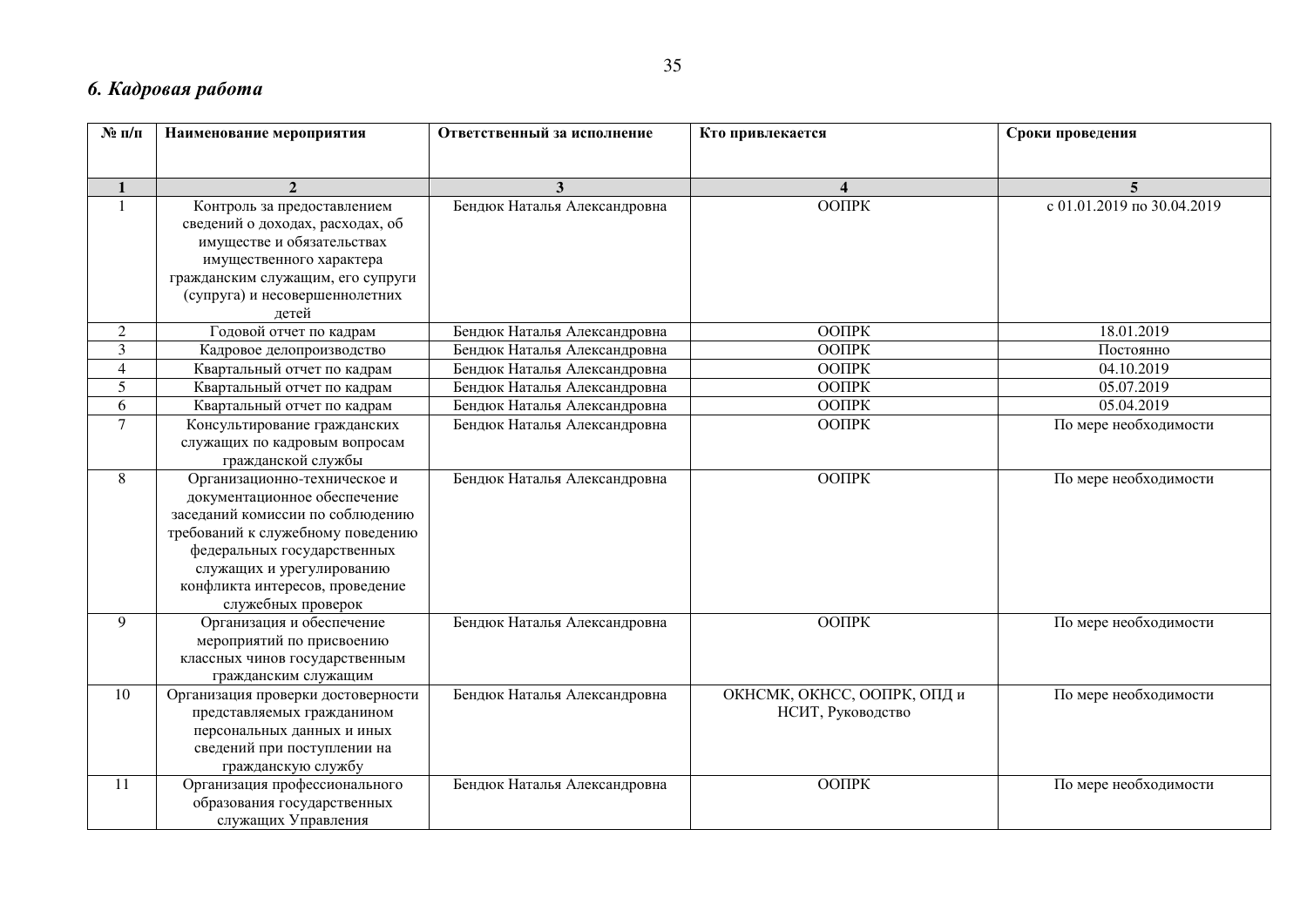| $N$ ° п/п | Наименование мероприятия          | Ответственный за исполнение  | Кто привлекается | Сроки проведения      |
|-----------|-----------------------------------|------------------------------|------------------|-----------------------|
|           |                                   |                              |                  |                       |
|           |                                   |                              |                  |                       |
| 12        | Осуществление воинского учета и   | Бендюк Наталья Александровна | ООПРК            | По мере необходимости |
|           | бронирования граждан              |                              |                  |                       |
| 13        | Проведение аттестации             | Бендюк Наталья Александровна | ООПРК            | ноябрь 2019           |
|           | государственнных гражданских      |                              |                  |                       |
|           | служащих                          |                              |                  |                       |
| 14        | Проведение конкурсов на замещение | Бендюк Наталья Александровна | ООПРК            | По мере необходимости |
|           | вакантных должностей и в кадровый |                              |                  |                       |
|           | резерв                            |                              |                  |                       |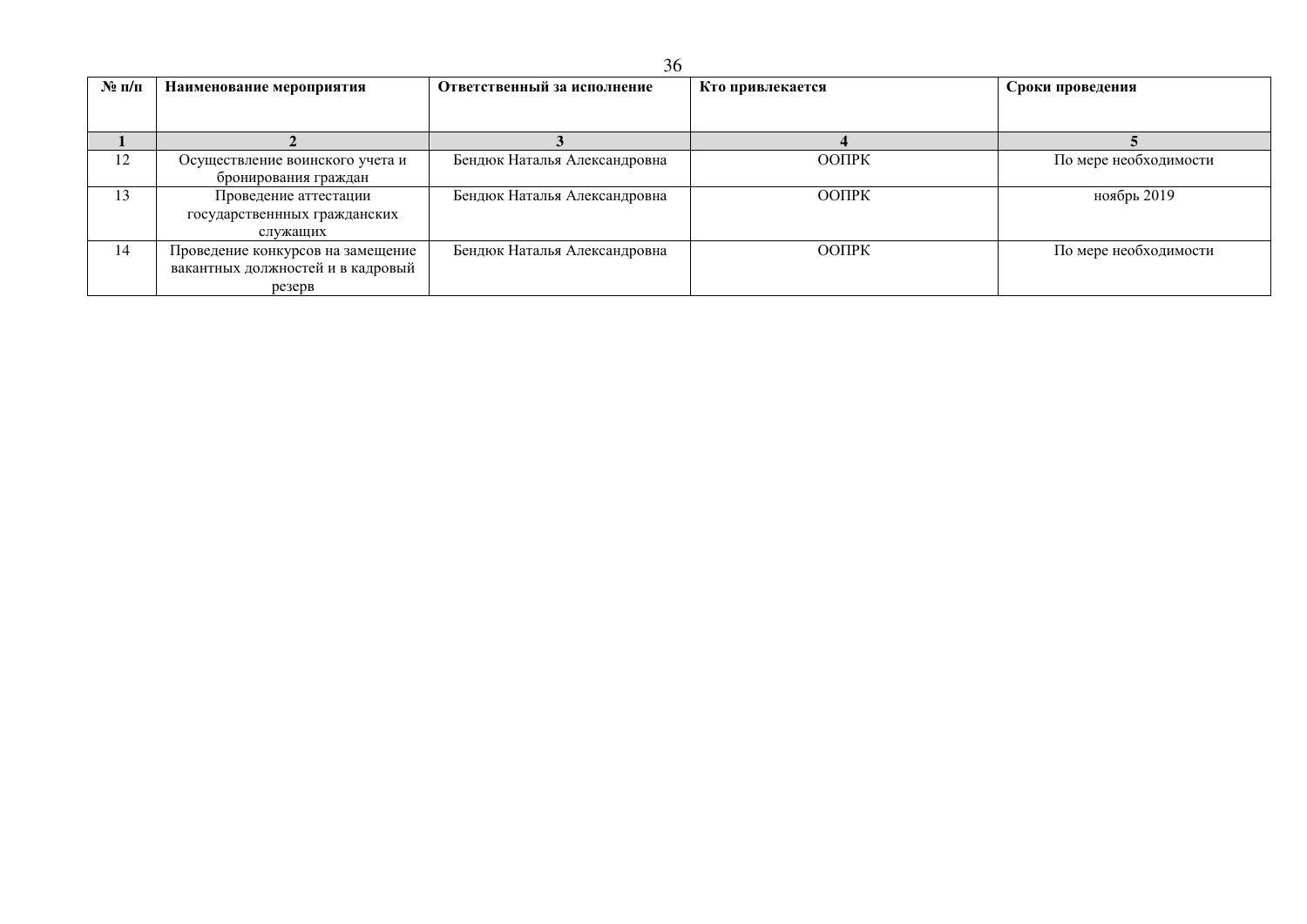#### 7. Финансовое обеспечение деятельности

| N <sub>2</sub><br>ПП | Полномочия, осуществляемые в соответствии<br>с положением о территориальном органе                                                                                                                                                                                                                                           | Государственные функции (услуги)                                                                                                                                                                                                       | Количество<br>штатных<br>единиц | Количество<br>долей | $\%$<br>долей | Распределение<br>бюджета<br>территориального<br>органа, руб. |
|----------------------|------------------------------------------------------------------------------------------------------------------------------------------------------------------------------------------------------------------------------------------------------------------------------------------------------------------------------|----------------------------------------------------------------------------------------------------------------------------------------------------------------------------------------------------------------------------------------|---------------------------------|---------------------|---------------|--------------------------------------------------------------|
| -1                   | Участие в формировании единой<br>автоматизированной информационной системы                                                                                                                                                                                                                                                   | Постановление Правительства Российской<br>Федерации от 26.06.2012 № 644                                                                                                                                                                | $\overline{2}$                  | 0,03                | 0,12          | 18 692.43                                                    |
| $\overline{2}$       | Ведение реестра операторов, осуществляющих<br>обработку персональных данных                                                                                                                                                                                                                                                  | 5.2.4. ведение реестра операторов,<br>осуществляющих обработку персональных<br>ланных                                                                                                                                                  | $\overline{2}$                  | 0,9                 | 3,6           | 560 772.82                                                   |
| $\overline{3}$       | Государственный контроль и надзор за<br>соответствием обработки персональных данных<br>требованиям законодательства российской<br>федерации в области персональных данных                                                                                                                                                    | 5.1.1.4. государственный контроль и надзор за<br>соответствием обработки персональных данных<br>требованиям законодательства Российской<br>Федерации в области персональных данных                                                     | 4                               | 2,9                 | 11,6          | 1 806 934.64                                                 |
| $\overline{4}$       | Ведение реестра операторов, занимающих<br>существенное положение в сети связи общего<br>пользования                                                                                                                                                                                                                          | 5.2.1. ведение реестра операторов, занимающих<br>существенное положение в сети связи общего<br>пользования                                                                                                                             | 4                               | 0,16                | 0,64          | 99 692.95                                                    |
| 5                    | Государственный контроль и надзор за<br>выполнением операторами связи требований по<br>внедрению системы оперативно-розыскных<br>мероприятий                                                                                                                                                                                 | 5.1.1.2.1. государственный контроль и надзор за<br>соблюдением требований к построению сетей<br>электросвязи и почтовой связи, требований к<br>проектированию, строительству, реконструкции и<br>эксплуатации сетей и сооружений связи | 7                               | 0,21                | 0,84          | 130 846.99                                                   |
| 6                    | Государственный контроль и надзор за<br>использованием в сети связи общего<br>пользования, технологических сетях и сетях<br>связи специального назначения (в случае их<br>присоединения к сети связи общего пользования)<br>средств связи, прошедших обязательное<br>подтверждение соответствия установленным<br>требованиям | 5.1.1.2.1. государственный контроль и надзор за<br>соблюдением требований к построению сетей<br>электросвязи и почтовой связи, требований к<br>проектированию, строительству, реконструкции и<br>эксплуатации сетей и сооружений связи | 4                               | 0,11                | 0,44          | 68 538.90                                                    |
| $\overline{7}$       | Государственный контроль и надзор за<br>соблюдением операторами связи требований<br>метрологического обеспечения оборудования,<br>используемого для оказания и учета объемов<br>оказанных услуг связи, а также требований к<br>автоматизированным системам расчетов                                                          | 5.1.1.2.1. государственный контроль и надзор за<br>соблюдением требований к построению сетей<br>электросвязи и почтовой связи, требований к<br>проектированию, строительству, реконструкции и<br>эксплуатации сетей и сооружений связи | 7                               | 0,19                | 0,76          | 118 385.37                                                   |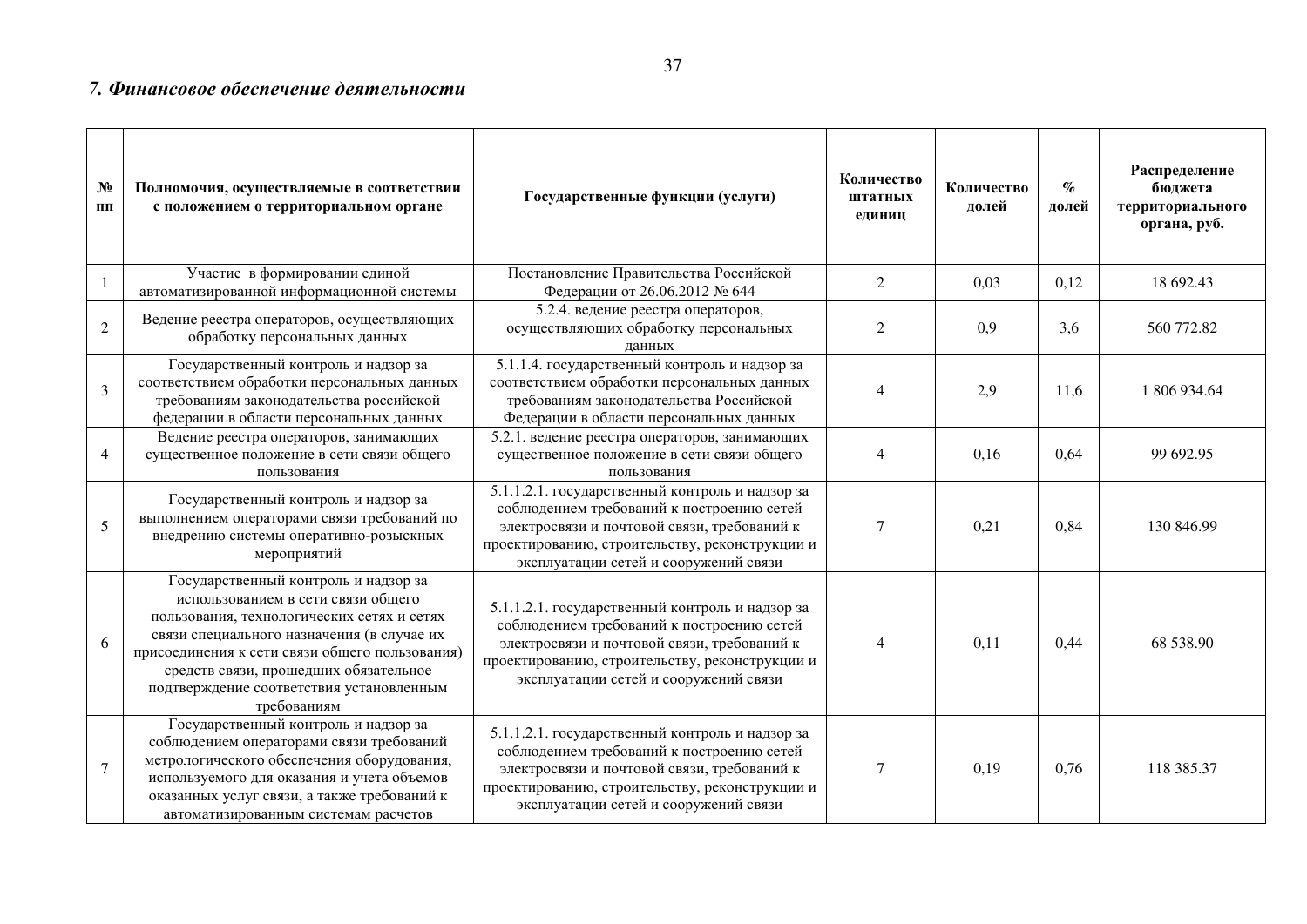| $N_2$<br>ПП | Полномочия, осуществляемые в соответствии<br>с положением о территориальном органе                                                                                                                                                                                          | Государственные функции (услуги)                                                                                                                                                                                                       | Количество<br>штатных<br>единиц | Количество<br>долей | $\%$<br>долей | Распределение<br>бюджета<br>территориального<br>органа, руб. |
|-------------|-----------------------------------------------------------------------------------------------------------------------------------------------------------------------------------------------------------------------------------------------------------------------------|----------------------------------------------------------------------------------------------------------------------------------------------------------------------------------------------------------------------------------------|---------------------------------|---------------------|---------------|--------------------------------------------------------------|
| $\,8\,$     | Государственный контроль и надзор за<br>выполнением операторами связи требований по<br>защите сетей (сооружений) связи от<br>несанкционированного доступа к ним и<br>передаваемой по ним информации                                                                         | 5.1.1.2.1. государственный контроль и надзор за<br>соблюдением требований к построению сетей<br>электросвязи и почтовой связи, требований к<br>проектированию, строительству, реконструкции и<br>эксплуатации сетей и сооружений связи | 6                               | 0,15                | 0,6           | 93 462.14                                                    |
| 9           | Государственный контроль и надзор за<br>соблюдением нормативов частоты сбора<br>письменной корреспонденции из почтовых<br>ящиков, ее обмена, перевозки и доставки, а также<br>контрольных сроков пересылки почтовых<br>отправлений и почтовых переводов денежных<br>средств | 5.1.1.2.1. государственный контроль и надзор за<br>соблюдением требований к построению сетей<br>электросвязи и почтовой связи, требований к<br>проектированию, строительству, реконструкции и<br>эксплуатации сетей и сооружений связи | 5                               | 0,62                | 2,48          | 386 310.16                                                   |
| 10          | Государственный контроль и надзор за<br>соблюдением операторами связи правил оказания<br>услуг связи                                                                                                                                                                        | 5.1.1.2.1. государственный контроль и надзор за<br>соблюдением требований к построению сетей<br>электросвязи и почтовой связи, требований к<br>проектированию, строительству, реконструкции и<br>эксплуатации сетей и сооружений связи | 6                               | 0,64                | 2,56          | 398 771.78                                                   |
| 11          | Государственный контроль и надзор за<br>соблюдением порядка использования<br>франкировальных машин                                                                                                                                                                          | 5.1.1.2.1. государственный контроль и надзор за<br>соблюдением требований к построению сетей<br>электросвязи и почтовой связи, требований к<br>проектированию, строительству, реконструкции и<br>эксплуатации сетей и сооружений связи | $\sqrt{2}$                      | 0,03                | 0,12          | 18 692.43                                                    |
| 12          | Государственный контроль и надзор за<br>соблюдением требований к построению сетей<br>электросвязи и почтовой связи, требований к<br>проектированию, строительству, реконструкции и<br>эксплуатации сетей и сооружений связи                                                 | 5.1.1.2.1. государственный контроль и надзор за<br>соблюдением требований к построению сетей<br>электросвязи и почтовой связи, требований к<br>проектированию, строительству, реконструкции и<br>эксплуатации сетей и сооружений связи | $\,8\,$                         | 0,67                | 2,68          | 417 464.21                                                   |
| 13          | Государственный контроль и надзор за<br>соблюдением установленных лицензионных<br>условий и требований (далее - лицензионные<br>условия) владельцами лицензий на деятельность<br>по оказанию услуг в области связи                                                          | 5.1.4.2. лицензирование деятельности, в том числе<br>контроль за соблюдением лицензиатами<br>лицензионных условий и требований в области<br>оказания услуг связи                                                                       | $\,8\,$                         | 1,1                 | 4,4           | 685 389.00                                                   |
| 14          | Государственный контроль и надзор за<br>соблюдением операторами связи требований к<br>пропуску трафика и его маршрутизации                                                                                                                                                  | 5.1.1.2.2. государственный контроль и надзор за<br>соблюдением операторами связи требований к<br>пропуску трафика и его маршрутизации                                                                                                  | 4                               | 0,19                | 0,76          | 118 385.37                                                   |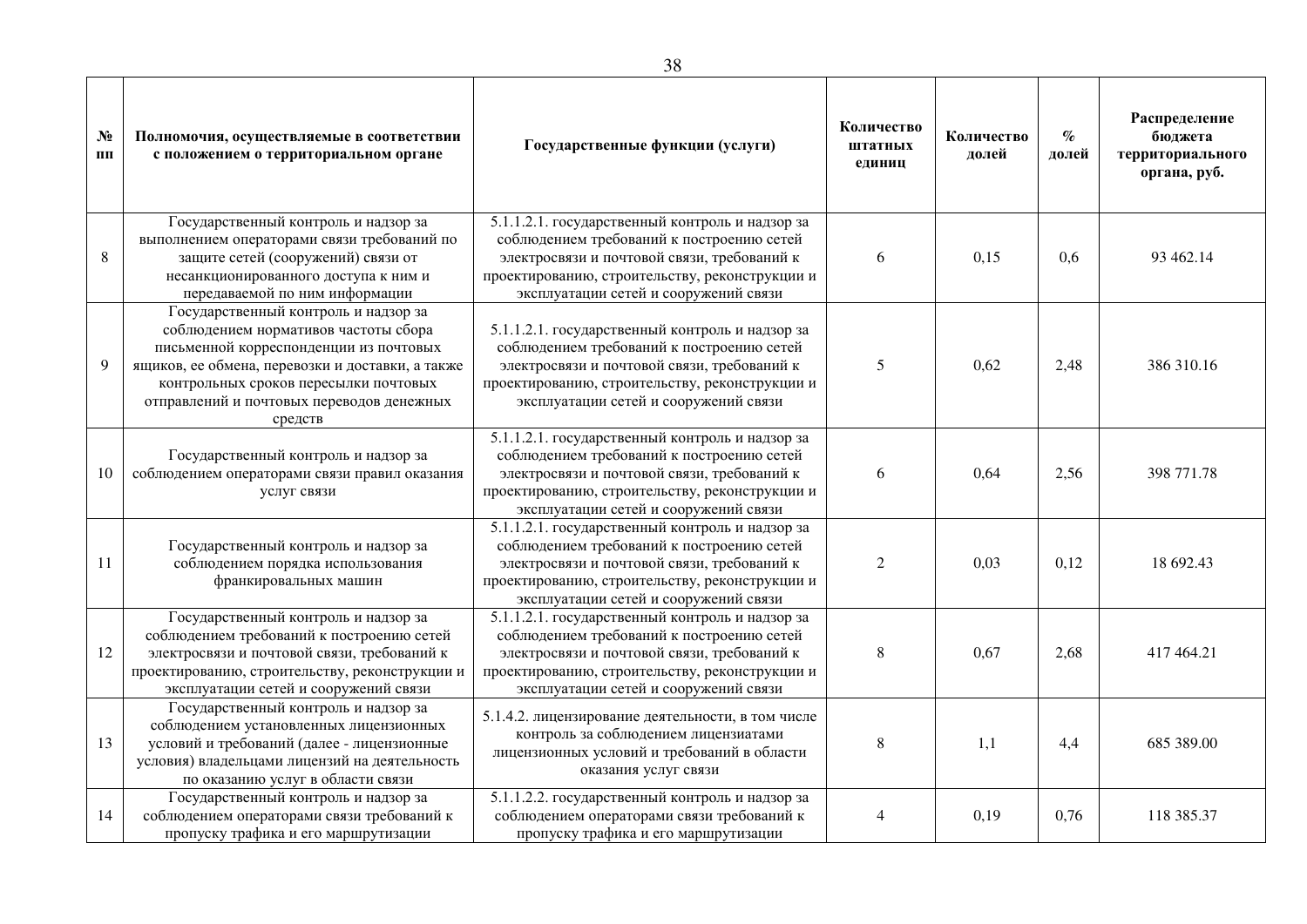| $N_2$<br>ПП | Полномочия, осуществляемые в соответствии<br>с положением о территориальном органе                                                                                                                                                                                                                                                                | Государственные функции (услуги)                                                                                                                                                                                                                                                                                                                             | Количество<br>штатных<br>единиц | Количество<br>долей | $\%$<br>долей | Распределение<br>бюджета<br>территориального<br>органа, руб. |
|-------------|---------------------------------------------------------------------------------------------------------------------------------------------------------------------------------------------------------------------------------------------------------------------------------------------------------------------------------------------------|--------------------------------------------------------------------------------------------------------------------------------------------------------------------------------------------------------------------------------------------------------------------------------------------------------------------------------------------------------------|---------------------------------|---------------------|---------------|--------------------------------------------------------------|
| 15          | Государственный контроль и надзор за<br>соблюдением порядка распределения ресурса<br>нумерации единой сети электросвязи российской<br>федерации                                                                                                                                                                                                   | 5.1.1.2.3. государственный контроль и надзор за<br>соблюдением порядка распределения ресурса<br>нумерации единой сети электросвязи Российской<br>Федерации                                                                                                                                                                                                   | 6                               | 0,18                | 0,72          | 112 154.56                                                   |
| 16          | Государственный контроль и надзор за<br>соответствием использования операторами связи<br>выделенного им ресурса нумерации<br>установленному порядку использования ресурса<br>нумерации единой сети электросвязи российской<br>федерации                                                                                                           | 5.1.1.2.4. государственный контроль и надзор за<br>соответствием использования операторами связи<br>выделенного им ресурса нумерации<br>установленному порядку использования ресурса<br>нумерации единой сети электросвязи Российской<br>Федерации                                                                                                           | 6                               | 0,18                | 0,72          | 112 154.56                                                   |
| 17          | Государственный контроль и надзор за<br>соблюдением организациями федеральной<br>почтовой связи порядка фиксирования, хранения<br>и представления информации о денежных<br>операциях, подлежащих в соответствии с<br>законодательством российской федерации<br>контролю, а также организации ими внутреннего<br>контроля                          | 5.1.1.2.5. государственный контроль и надзор за<br>соблюдением организациями федеральной<br>почтовой связи порядка фиксирования, хранения<br>и представления информации о денежных<br>операциях, подлежащих в соответствии с<br>законодательством Российской Федерации<br>контролю, а также организацией ими внутреннего<br>контроля                         | 6                               | 0,33                | 1,32          | 205 616.70                                                   |
| 18          | Государственный контроль и надзор за<br>соблюдением пользователями радиочастотного<br>спектра порядка его использования, норм и<br>требований к параметрам излучения (приема)<br>радиоэлектронных средств и высокочастотных<br>устройств гражданского назначения                                                                                  | 5.1.1.2.6. государственный контроль и надзор за<br>соблюдением пользователями радиочастотного<br>спектра порядка, требований и условий,<br>относящихся к использованию радиоэлектронных<br>средств или высокочастотных устройств, включая<br>надзор с учетом сообщений (данных),<br>полученных в процессе проведения<br>радиочастотной службой радиоконтроля | 6                               | 0,48                | 1,92          | 299 078.84                                                   |
| 19          | Государственный контроль и надзор за<br>соблюдением пользователями радиочастотного<br>спектра порядка, требований и условий,<br>относящихся к использованию радиоэлектронных<br>средств или высокочастотных устройств, включая<br>надзор с учетом сообщений (данных),<br>полученных в процессе проведения<br>радиочастотной службой радиоконтроля | 5.1.1.2.6. государственный контроль и надзор за<br>соблюдением пользователями радиочастотного<br>спектра порядка, требований и условий,<br>относящихся к использованию радиоэлектронных<br>средств или высокочастотных устройств, включая<br>надзор с учетом сообщений (данных),<br>полученных в процессе проведения<br>радиочастотной службой радиоконтроля | 5                               | 0,24                | 0,96          | 149 539.42                                                   |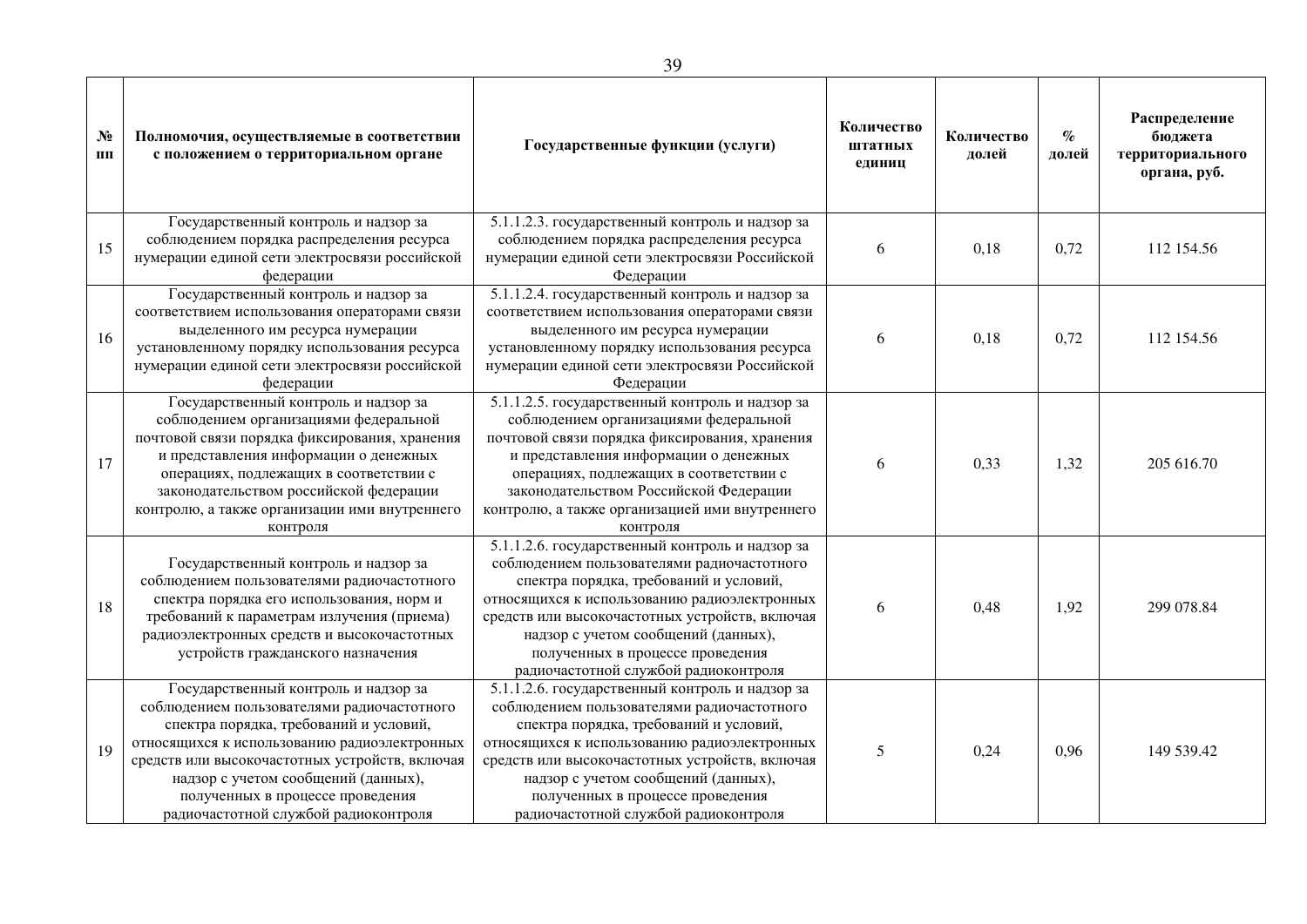| N <sub>2</sub><br>ПП | Полномочия, осуществляемые в соответствии<br>с положением о территориальном органе                                                                                                                                    | Государственные функции (услуги)                                                                                                                                                                                             | Количество<br>штатных<br>единиц | Количество<br>долей | $\%$<br>долей  | Распределение<br>бюджета<br>территориального<br>органа, руб. |
|----------------------|-----------------------------------------------------------------------------------------------------------------------------------------------------------------------------------------------------------------------|------------------------------------------------------------------------------------------------------------------------------------------------------------------------------------------------------------------------------|---------------------------------|---------------------|----------------|--------------------------------------------------------------|
| 20                   | Государственный контроль и надзор за<br>выполнением правил присоединения сетей<br>электросвязи к сети связи общего пользования, в<br>том числе условий присоединения                                                  | 5.1.1.2.7. государственный контроль и надзор за<br>выполнением правил присоединения сетей<br>электросвязи к сети связи общего пользования, в<br>том числе условий присоединения                                              | 4                               | 0,14                | 0,56           | 87 231.33                                                    |
| 21                   | Рассмотрение обращений операторов связи по<br>вопросам присоединения сетей электросвязи и<br>взаимодействия операторов связи, принятия по<br>ним решения и выдача предписания в<br>соответствии с федеральным законом | 5.7. рассматривает обращения операторов связи<br>по вопросам присоединения сетей электросвязи и<br>взаимодействия операторов связи, принимает по<br>ним решения и выдает предписания в<br>соответствии с федеральным законом | 4                               | 0,14                | 0,56           | 87 231.33                                                    |
| 22                   | Выдача разрешений на применение<br>франкировальных машин                                                                                                                                                              | 5.5.2. выдача разрешений на применение<br>франкировальных машин                                                                                                                                                              | 5                               | 0,19                | 0,76           | 118 385.37                                                   |
| 23                   | Выдача разрешений на судовые радиостанции,<br>используемые на морских судах, судах<br>внутреннего плавания и судах смешанного (река-<br>море) плавания                                                                | 5.5.4. выдача разрешений на судовые<br>радиостанции, используемые на морских судах,<br>судах внутреннего плавания и судах смешанного<br>(река - море) плавания                                                               | $\overline{7}$                  | 0.6                 | 2,4            | 373 848.55                                                   |
| 24                   | Ведение учета зарегистрированных<br>радиоэлектронных средств и высокочастотных<br>устройств гражданского назначения                                                                                                   | 5.4.2. регистрация радиоэлектронные средств и<br>высокочастотных устройств гражданского<br>назначения                                                                                                                        | 8                               | 1,41                | 5,64           | 878 544.08                                                   |
| 25                   | Регистрация радиоэлектронных средств и<br>высокочастотных устройств гражданского<br>назначения                                                                                                                        | 5.4.2. регистрация радиоэлектронные средств и<br>высокочастотных устройств гражданского<br>назначения                                                                                                                        | 8                               | 0,7                 | 2,8            | 436 156.64                                                   |
| 26                   | Участие в работе приемочных комиссий по вводу<br>в эксплуатацию сооружений связи                                                                                                                                      | Приказ Мининформсвязи России от 09.09.2002 №<br>113. Участие в работе приемочных комиссий по<br>вводу в эксплуатацию сооружений связи                                                                                        | 8                               |                     | $\overline{4}$ | 623 080.91                                                   |
| 27                   | Ведение учета выданных разрешений на<br>применение франкировальных машин                                                                                                                                              | 5.5.2. выдача разрешений на применение<br>франкировальных машин                                                                                                                                                              | 5                               | 0,17                | 0,68           | 105 923.75                                                   |
| 28                   | Ведение реестра средств массовой информации,<br>продукция которых предназначена для<br>распространения на территории субъекта<br>Российской Федерации, муниципального<br>образования                                  | 5.2.2. ведение единого общероссийского реестра<br>средств массовой информации                                                                                                                                                | 5                               |                     | $\overline{4}$ | 623 080.91                                                   |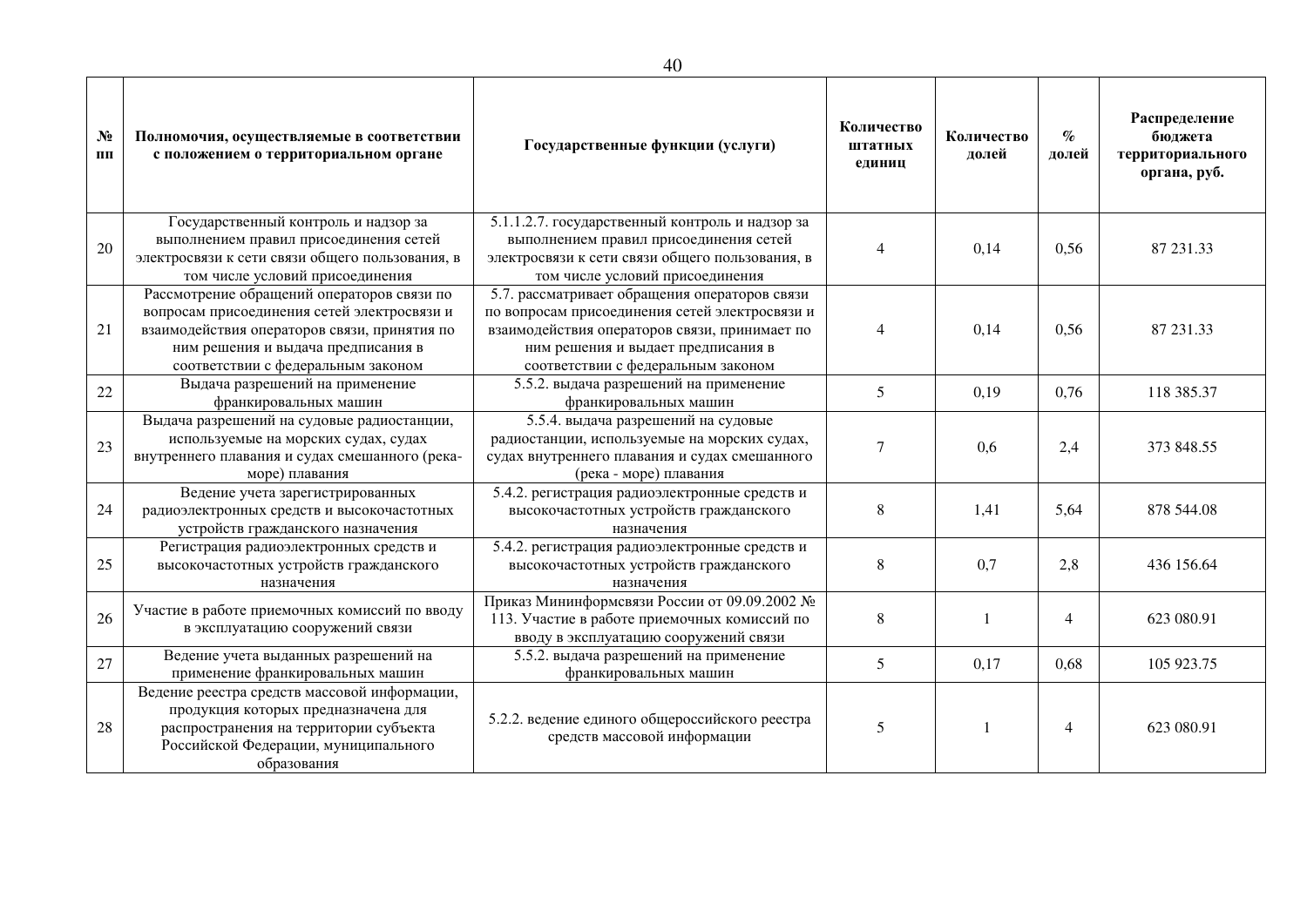| $N_2$<br>ПП | Полномочия, осуществляемые в соответствии<br>с положением о территориальном органе                                                                                                                                                                                                                                                                                                                                                    | Государственные функции (услуги)                                                                                                                                                                                                                                                                                                                                                                                                                                                                                                  | Количество<br>штатных<br>единиц | Количество<br>долей | $\%$<br>долей | Распределение<br>бюджета<br>территориального<br>органа, руб. |
|-------------|---------------------------------------------------------------------------------------------------------------------------------------------------------------------------------------------------------------------------------------------------------------------------------------------------------------------------------------------------------------------------------------------------------------------------------------|-----------------------------------------------------------------------------------------------------------------------------------------------------------------------------------------------------------------------------------------------------------------------------------------------------------------------------------------------------------------------------------------------------------------------------------------------------------------------------------------------------------------------------------|---------------------------------|---------------------|---------------|--------------------------------------------------------------|
| 29          | Ведение реестра плательщиков страховых<br>взносов в государственные внебюджетные фонды<br>- российских организаций и индивидуальных<br>предпринимателей по производству, выпуску в<br>свет (в эфир) и (или) изданию средств массовой<br>информации (за исключением средств массовой<br>информации, специализирующихся на<br>сообщениях и материалах рекламного и (или)<br>эротического характера) и предоставление<br>выписок из него | п. 1 постановления Правительства Российской<br>Федерации от 05.03.2011 № 150. Ведение реестра<br>плательщиков страховых взносов в<br>государственные внебюджетные фонды -<br>российских организаций и индивидуальных<br>предпринимателей, осуществляющих<br>производство, выпуск в свет (в эфир) и (или)<br>издание средств массовой информации (за<br>исключением средств массовой информации,<br>специализирующихся на сообщениях и<br>материалах рекламного и (или) эротического<br>характера), в том числе в электронном виде | 5                               | 0.55                | 2,2           | 342 694.50                                                   |
| 30          | Государственный контроль и надзор за<br>соблюдением законодательства Российской<br>Федерации в сфере электронных СМИ (сетевые<br>издания, иные интернет-издания)                                                                                                                                                                                                                                                                      | 5.1.1.1. государственный контроль и надзор за<br>соблюдением законодательства Российской<br>Федерации в сфере средств массовой информации<br>и массовых коммуникаций, телевизионного<br>вещания и радиовещания                                                                                                                                                                                                                                                                                                                    | 5                               | 0.6                 | 2,4           | 373 848.55                                                   |
| 31          | Государственный контроль и надзор за<br>соблюдением законодательства российской<br>федерации в сфере печатных СМИ                                                                                                                                                                                                                                                                                                                     | 5.1.1.1. государственный контроль и надзор за<br>соблюдением законодательства Российской<br>Федерации в сфере средств массовой информации<br>и массовых коммуникаций, телевизионного<br>вещания и радиовещания                                                                                                                                                                                                                                                                                                                    | 5                               | 0,5                 | 2             | 311 540.46                                                   |
| 32          | Государственный контроль и надзор за<br>соблюдением законодательства Российской<br>Федерации в сфере телерадиовещания                                                                                                                                                                                                                                                                                                                 | 5.1.1.1. государственный контроль и надзор за<br>соблюдением законодательства Российской<br>Федерации в сфере средств массовой информации<br>и массовых коммуникаций, телевизионного<br>вещания и радиовещания                                                                                                                                                                                                                                                                                                                    |                                 | 0,3                 | 1,2           | 186 924.27                                                   |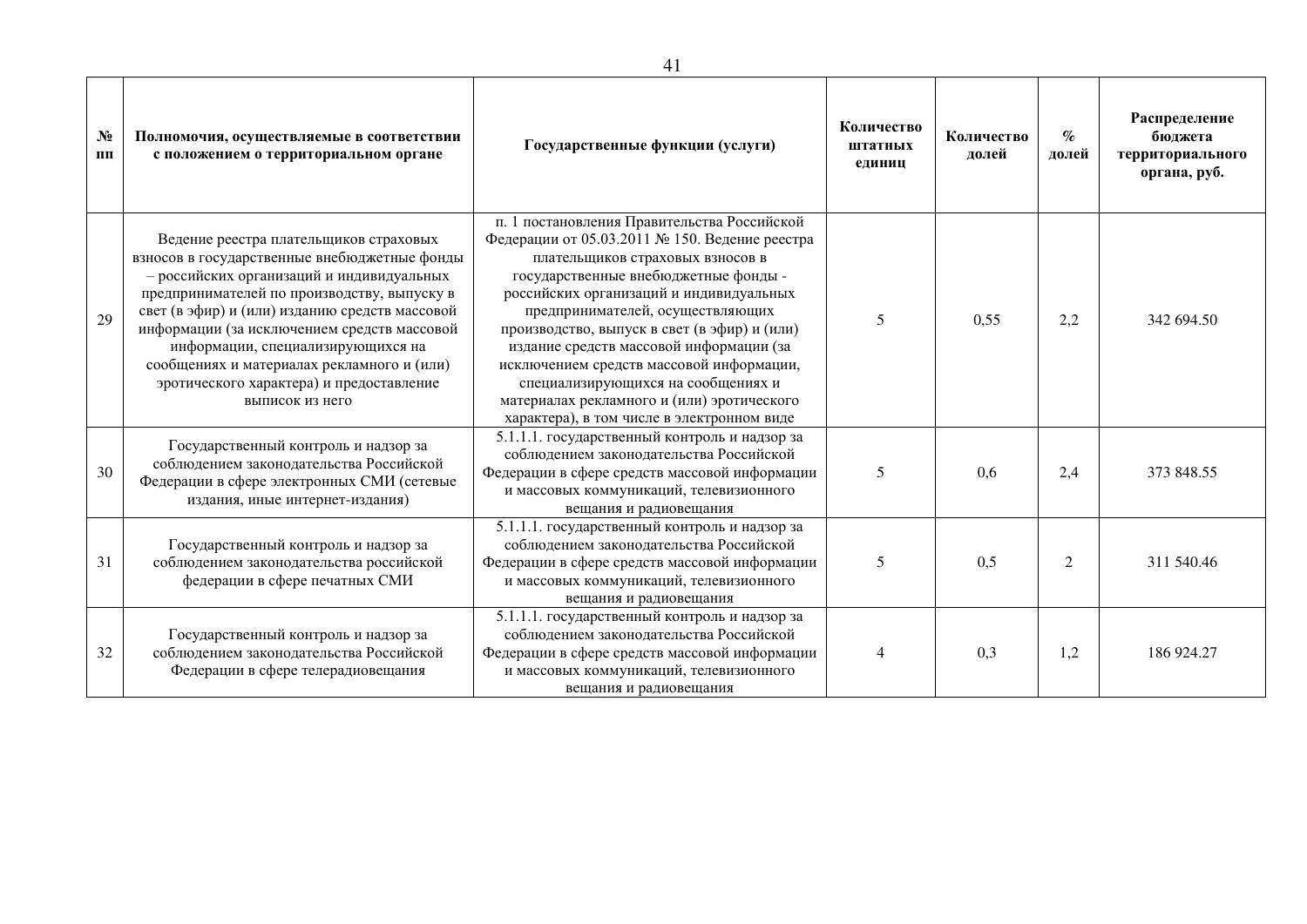| $N_2$<br>ПП | Полномочия, осуществляемые в соответствии<br>с положением о территориальном органе                                                                                                                                                                    | Государственные функции (услуги)                                                                                                                                                                                                                                                                                                                                                                                                                                                                                                                                                                                         | Количество<br>штатных<br>единиц | Количество<br>долей | $\mathcal{O}_{\mathcal{O}}$<br>долей | Распределение<br>бюджета<br>территориального<br>органа, руб. |
|-------------|-------------------------------------------------------------------------------------------------------------------------------------------------------------------------------------------------------------------------------------------------------|--------------------------------------------------------------------------------------------------------------------------------------------------------------------------------------------------------------------------------------------------------------------------------------------------------------------------------------------------------------------------------------------------------------------------------------------------------------------------------------------------------------------------------------------------------------------------------------------------------------------------|---------------------------------|---------------------|--------------------------------------|--------------------------------------------------------------|
| 33          | Государственный контроль и надзор за<br>соблюдением лицензионных требований<br>владельцами лицензий на изготовление<br>экземпляров аудиовизуальных произведений,<br>программ для ЭВМ, баз данных и фонограмм на<br>любых вилах носителей              | 5.1.4.3. лицензирование деятельности, в том числе<br>контроль за соблюдением лицензиатами<br>лицензионных условий и требований по<br>изготовлению экземпляров аудиовизуальных<br>произведений, программ для электронных<br>вычислительных машин (программ для ЭВМ), баз<br>данных и фонограмм на любых видах носителей<br>(за исключением случаев, если указанная<br>деятельность самостоятельно осуществляется<br>лицами, обладающими правами на использование<br>указанных объектов авторских и смежных прав в<br>силу федерального закона или договора) в<br>соответствии с законодательством Российской<br>Федерации | 5                               | 0.3                 | 1,2                                  | 186 924.27                                                   |
| 34          | Государственный контроль и надзор за<br>соблюдением лицензионных требований<br>владельцами лицензий на телерадиовещание                                                                                                                               | 5.1.4.1. лицензирование деятельности, в том числе<br>контроль за соблюдением лицензиатами<br>лицензионных условий и требований в области<br>телевизионного вещания и радиовещания                                                                                                                                                                                                                                                                                                                                                                                                                                        | 3                               | 0,2                 | 0,8                                  | 124 616.18                                                   |
| 35          | Государственный контроль и надзор за<br>представлением обязательного федерального<br>экземпляра документов в установленной сфере<br>деятельности федеральной службы по надзору в<br>сфере связи, информационных технологий и<br>массовых коммуникаций | 5.1.1.5. государственный контроль и надзор за<br>представлением обязательного федерального<br>экземпляра документов в установленной сфере<br>деятельности Службы                                                                                                                                                                                                                                                                                                                                                                                                                                                         | 3                               | 0,45                | 1,8                                  | 280 386.41                                                   |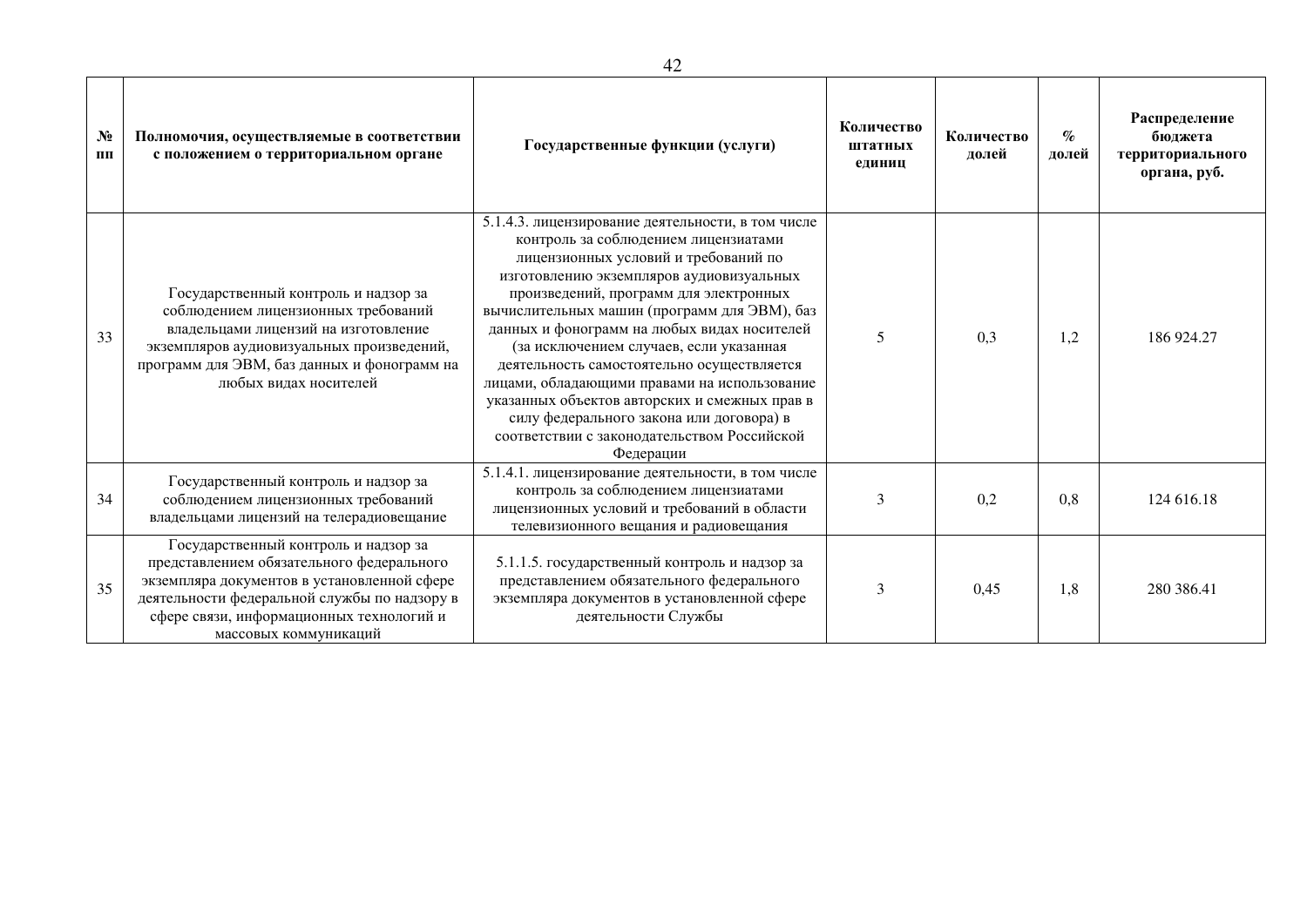| $N_2$<br>ПП | Полномочия, осуществляемые в соответствии<br>с положением о территориальном органе                                                                                                                                                                                                                                                                                                                                                                                                                                                                                                                     | Государственные функции (услуги)                                                                                                                                                                                                                                                                                                                                                                                                                                                                                                                                                                                                                                                                                                                                                                                                                                                                                                                                                                                                                                                                                                                                                                                                                                                                                                                                                                                                                                                                                                                                                                                                                                                      | Количество<br>штатных<br>единиц | Количество<br>долей | $\%$<br>долей | Распределение<br>бюджета<br>территориального<br>органа, руб. |
|-------------|--------------------------------------------------------------------------------------------------------------------------------------------------------------------------------------------------------------------------------------------------------------------------------------------------------------------------------------------------------------------------------------------------------------------------------------------------------------------------------------------------------------------------------------------------------------------------------------------------------|---------------------------------------------------------------------------------------------------------------------------------------------------------------------------------------------------------------------------------------------------------------------------------------------------------------------------------------------------------------------------------------------------------------------------------------------------------------------------------------------------------------------------------------------------------------------------------------------------------------------------------------------------------------------------------------------------------------------------------------------------------------------------------------------------------------------------------------------------------------------------------------------------------------------------------------------------------------------------------------------------------------------------------------------------------------------------------------------------------------------------------------------------------------------------------------------------------------------------------------------------------------------------------------------------------------------------------------------------------------------------------------------------------------------------------------------------------------------------------------------------------------------------------------------------------------------------------------------------------------------------------------------------------------------------------------|---------------------------------|---------------------|---------------|--------------------------------------------------------------|
| 36          | Государственный контроль и надзор в сфере<br>защиты детей от информации, причиняющей вред<br>их здоровью и (или) развитию, - за соблюдением<br>требований законодательства российской<br>федерации в сфере защиты детей от информации,<br>причиняющей вред их здоровью и (или)<br>развитию, к производству и выпуску средств<br>массовой информации, вещанию телеканалов,<br>радиоканалов, телепрограмм и радиопрограмм, а<br>также к распространению информации<br>посредством информационно-<br>телекоммуникационных сетей (в том числе сети<br>интернет) и сетей подвижной радиотелефонной<br>связи | 5.1.1.6. государственный контроль и надзор в<br>сфере защиты детей от информации,<br>причиняющей вред их здоровью и (или)<br>развитию, - за соблюдением требований<br>законодательства Российской Федерации в сфере<br>защиты детей от информации, причиняющей вред<br>их здоровью и (или) развитию, к производству и<br>выпуску средств массовой информации, вещанию<br>телеканалов, радиоканалов, телепрограмм и<br>радиопрограмм, а также к распространению<br>информации посредством информационно-<br>телекоммуникационных сетей (в том числе сети<br>Интернет) и сетей подвижной радиотелефонной<br>связи (за исключением контроля и надзора за<br>соответствием требованиям законодательства<br>Российской Федерации в сфере защиты детей от<br>информации, причиняющей вред их здоровью и<br>(или) развитию, информационной продукции,<br>реализуемой потребителям, в части указания в<br>сопроводительных документах на<br>информационную продукцию сведений,<br>полученных в результате классификации<br>информационной продукции, и размещения в<br>соответствии с указанными сведениями знака<br>информационной продукции с соблюдением<br>требований технических регламентов, а также за<br>соблюдением образовательными учреждениями и<br>научными организациями требований<br>законодательства Российской Федерации в сфере<br>защиты детей от информации, причиняющей вред<br>их здоровью и (или) развитию, к<br>информационной продукции, используемой как в<br>образовательном процессе, так и при<br>предоставлении образовательными учреждениями<br>и научными организациями доступа к<br>информационно-телекоммуникационным сетям, в<br>том числе сети Интернет) | 5                               | 0,3                 | 1,2           | 186 924.27                                                   |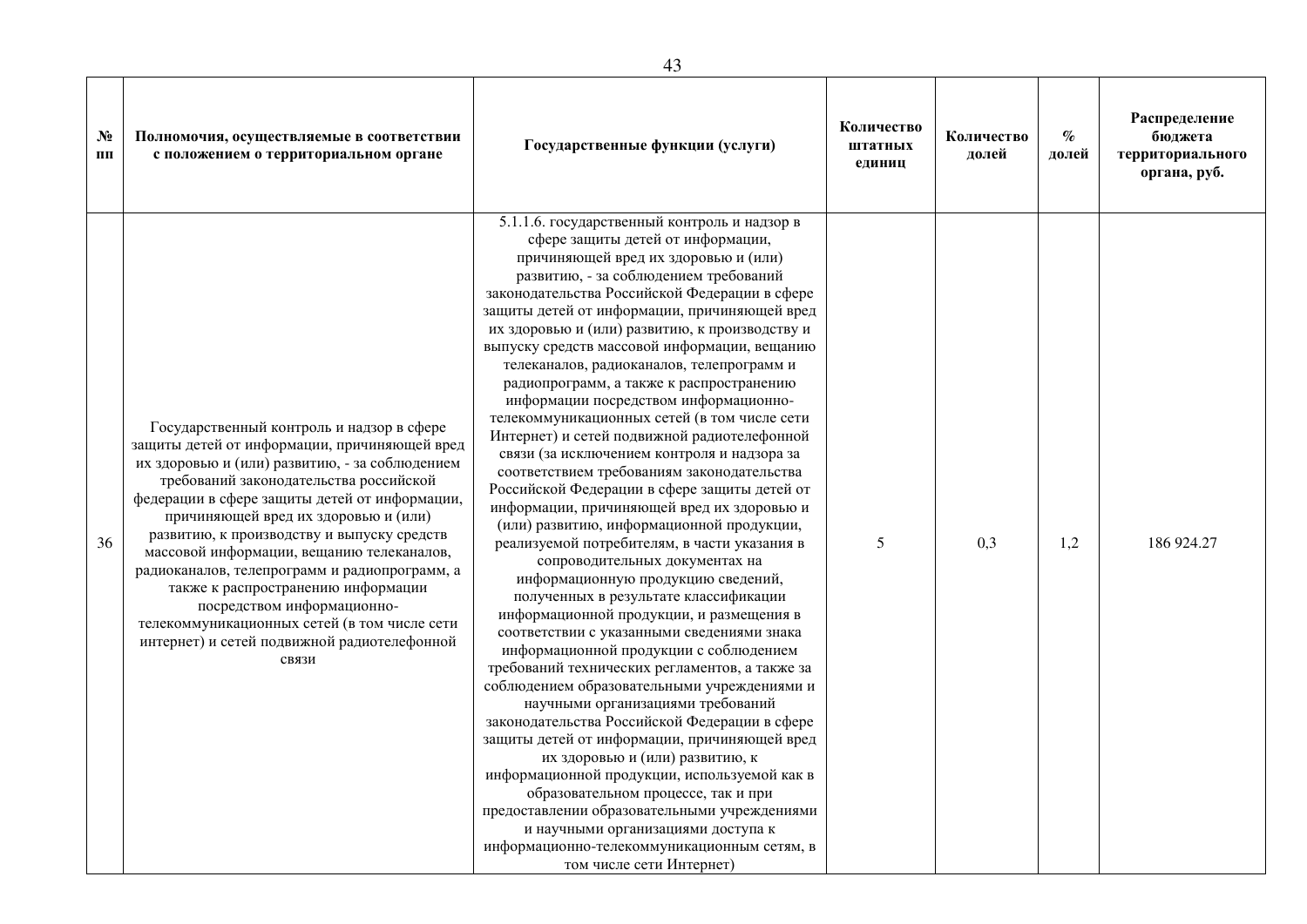| $N_2$<br>ПП | Полномочия, осуществляемые в соответствии<br>с положением о территориальном органе                                                                                                                                                                                     | Государственные функции (услуги)                                                                                              | Количество<br>штатных<br>единиц | Количество<br>долей | $\%$<br>долей  | Распределение<br>бюджета<br>территориального<br>органа, руб. |
|-------------|------------------------------------------------------------------------------------------------------------------------------------------------------------------------------------------------------------------------------------------------------------------------|-------------------------------------------------------------------------------------------------------------------------------|---------------------------------|---------------------|----------------|--------------------------------------------------------------|
| 37          | Организация проведения экспертизы<br>информационной продукции в целях обеспечения<br>информационной безопасности детей                                                                                                                                                 | 5.3.7. организация проведения экспертизы<br>информационной продукции в целях обеспечения<br>информационной безопасности детей | $\mathbf{1}$                    | 0,1                 | 0,4            | 62 308.09                                                    |
| 38          | Регистрация средств массовой информации,<br>продукция которых предназначена для<br>распространения преимущественно на<br>территории субъекта (субъектов) Российской<br>Федерации, территории муниципального<br>образования                                             | 5.4.1. регистрация средств массовой информации                                                                                | 3                               | 0,7                 | 2,8            | 436 156.64                                                   |
| 39          | Административно-хозяйственное обеспечение -<br>организация эксплуатации и обслуживания<br>зданий Роскомнадзора                                                                                                                                                         |                                                                                                                               | $\mathfrak{2}$                  | 0,13                | 0,52           | 81 000.52                                                    |
| 40          | Выполнение функций государственного<br>заказчика - размещение в установленном порядке<br>заказов на поставку товаров, выполнение работ,<br>оказание услуг, проведение нир, окр и<br>технологических работ для государственных<br>нужд и обеспечения нужд Роскомнадзора |                                                                                                                               | 4                               | 0,39                | 1,56           | 243 001.56                                                   |
| 41          | Защита государственной тайны - обеспечение в<br>пределах своей компетенции защиты сведений,<br>составляющих государственную тайну                                                                                                                                      |                                                                                                                               | $\overline{2}$                  | 0,02                | 0,08           | 12 461.62                                                    |
| 42          | Иные функции - осуществление организации и<br>ведение гражданской обороны                                                                                                                                                                                              |                                                                                                                               | $\mathbf{1}$                    | 0,01                | 0,04           | 6 230.81                                                     |
| 43          | Иные функции - работа по охране труда                                                                                                                                                                                                                                  |                                                                                                                               | $\mathbf{1}$                    | 0,01                | 0,04           | 6 230.81                                                     |
| 44          | Кадровое обеспечение деятельности -<br>документационное сопровождение кадровой<br>работы                                                                                                                                                                               |                                                                                                                               | 3                               | 0,46                | 1,84           | 286 617.22                                                   |
| 45          | Кадровое обеспечение деятельности -<br>организация мероприятий по борьбе с<br>коррупцией                                                                                                                                                                               |                                                                                                                               | 4                               | 0,5                 | $\overline{2}$ | 311 540.46                                                   |
| 46          | Кадровое обеспечение деятельности -<br>организация профессиональной подготовки<br>государственных служащих, их переподготовка,<br>повышение квалификации и стажировка                                                                                                  |                                                                                                                               | 3                               | 0,16                | 0,64           | 99 692.95                                                    |
| 47          | Контроль исполнения планов деятельности                                                                                                                                                                                                                                |                                                                                                                               | 3                               | 0,41                | 1,64           | 255 463.17                                                   |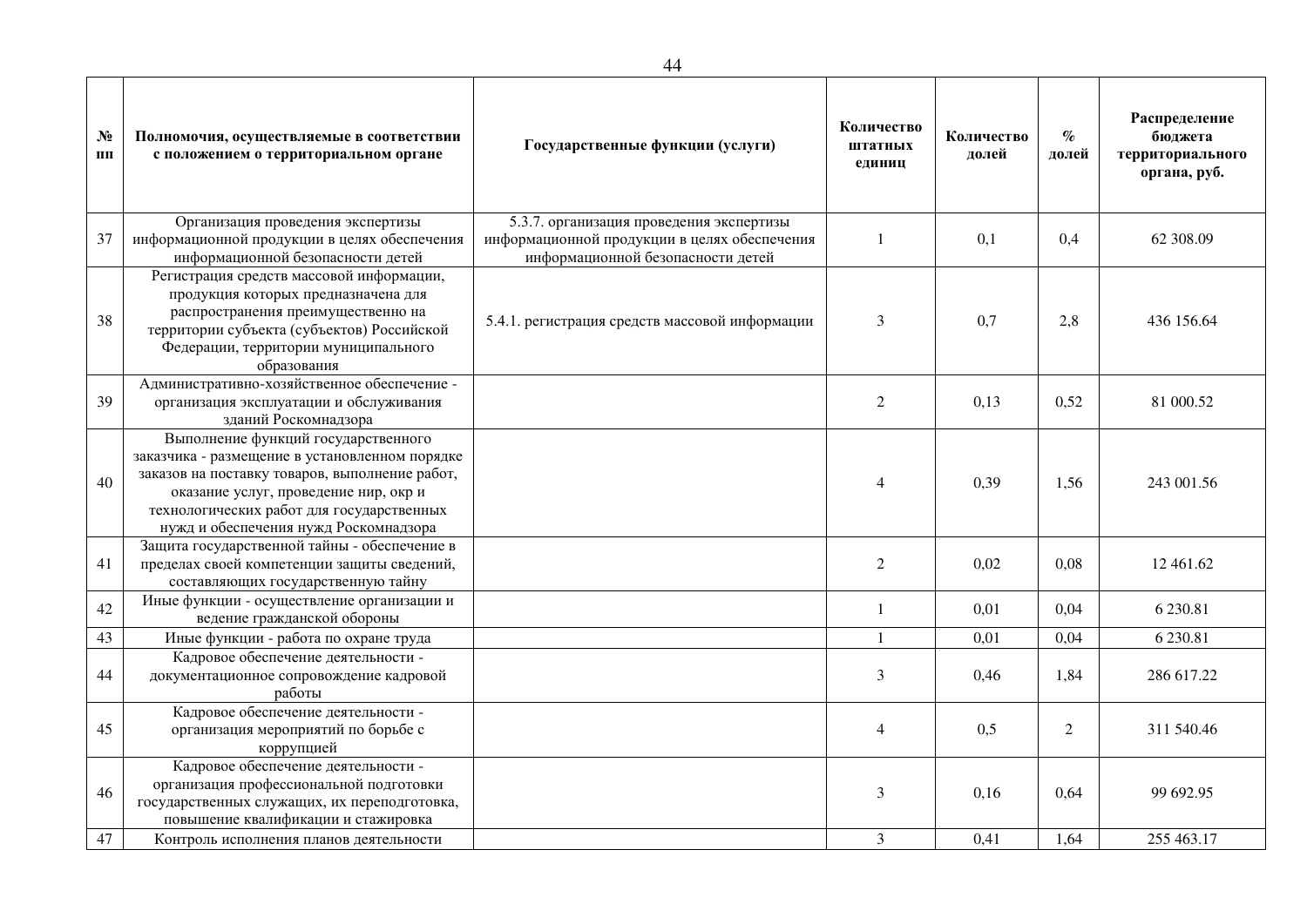| N <sub>2</sub><br>ПП | Полномочия, осуществляемые в соответствии<br>с положением о территориальном органе                                                                                                                    | Государственные функции (услуги) | Количество<br>штатных<br>единиц | Количество<br>долей | $\%$<br>долей  | Распределение<br>бюджета<br>территориального<br>органа, руб. |
|----------------------|-------------------------------------------------------------------------------------------------------------------------------------------------------------------------------------------------------|----------------------------------|---------------------------------|---------------------|----------------|--------------------------------------------------------------|
| 48                   | Контроль исполнения поручений                                                                                                                                                                         |                                  | $\overline{3}$                  | 0,28                | 1,12           | 174 462.65                                                   |
| 49                   | Мобилизационная подготовка - обеспечение<br>мобилизационной подготовки, а также контроль и<br>координация деятельности подразделений и<br>территориальных органов по их<br>мобилизационной подготовке |                                  | $\mathbf{1}$                    | 0,01                | 0,04           | 6 230.81                                                     |
| 50                   | Организация делопроизводства - организация<br>работы по комплектованию, хранению, учету и<br>использованию архивных документов                                                                        |                                  | $\overline{2}$                  | 0,14                | 0,56           | 87 231.33                                                    |
| 51                   | Организация прогнозирования и планирования<br>деятельности                                                                                                                                            |                                  | 3                               | 0,16                | 0,64           | 99 692.95                                                    |
| 52                   | Организация работы по организационному<br>развитию                                                                                                                                                    |                                  | $\overline{2}$                  | 0,06                | 0,24           | 37 384.85                                                    |
| 53                   | Организация работы по реализации мер,<br>направленных на повышение эффективности<br>деятельности                                                                                                      |                                  | $\overline{4}$                  | 0,58                | 2,32           | 361 386.93                                                   |
| 54                   | Правовое обеспечение - организация<br>законодательной поддержки и судебной работы в<br>установленной сфере в целях обеспечения нужд<br>Роскомнадзора                                                  |                                  | 3                               | 0,5                 | $\overline{2}$ | 311 540.46                                                   |
| 55                   | Функции в сфере информатизации - обеспечение<br>информационной безопасности и защиты<br>персональных данных в сфере деятельности<br>Роскомнадзора                                                     |                                  | $\mathbf{1}$                    | 0.05                | 0,2            | 31 154.05                                                    |
| 56                   | Функции в сфере информатизации - обеспечение<br>поддержки информационно-коммуникационной<br>технологической инфраструктуры структурных<br>подразделений Роскомнадзора                                 |                                  | 2                               | 0,27                | 1,08           | 168 231.85                                                   |
| 57                   | Функции финансового обеспечения деятельности,<br>бюджетного учета и отчетности - ведение<br>бюджетного учета и формирование бюджетной<br>отчетности                                                   |                                  | $\overline{2}$                  |                     | $\overline{4}$ | 623 080.91                                                   |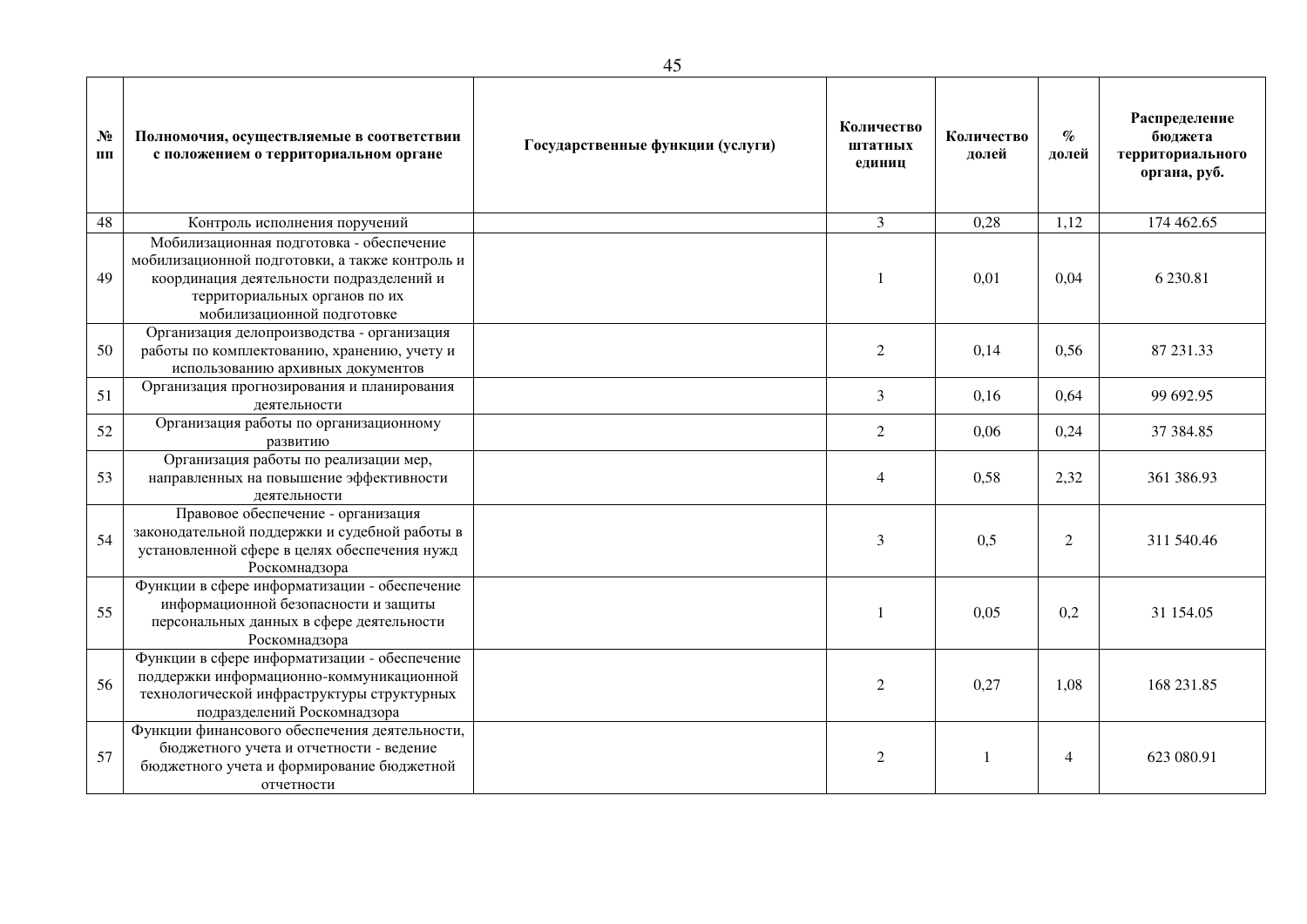| $N_2$<br>ПП | Полномочия, осуществляемые в соответствии<br>с положением о территориальном органе                                                                                                                                                                                                                                              | Государственные функции (услуги) | Количество<br>штатных<br>единиц | Количество<br>долей | $\%$<br>долей | Распределение<br>бюджета<br>территориального<br>органа, руб. |
|-------------|---------------------------------------------------------------------------------------------------------------------------------------------------------------------------------------------------------------------------------------------------------------------------------------------------------------------------------|----------------------------------|---------------------------------|---------------------|---------------|--------------------------------------------------------------|
| 58          | Функции финансового обеспечения деятельности,<br>бюджетного учета и отчетности - организация и<br>координация деятельности структурных<br>подразделений по подготовке бюджетных заявок<br>и сводного проекта на планируемый период,<br>формирование перспективного финансового<br>плана на краткосрочный и среднесрочный период |                                  | $\mathcal{D}$                   | 0.2                 | 0.8           | 124 616.18                                                   |
| 59          | Общее руководство направлениями деятельности<br>(нормотворческой, контрольно-надзорной,<br>финансово-экономической деятельностью) -<br>определение направлений и перспектив развития,<br>планирование работы                                                                                                                    |                                  |                                 |                     | 4             | 623 080.91                                                   |
|             |                                                                                                                                                                                                                                                                                                                                 | Итого:                           |                                 | 25.00               | 100.00        | 15 577 022.76                                                |

## 8. Материально-техническое обеспечение деятельности

| $N_2$ п/п | Наименование мероприятия                                     | Ответственный за исполнение  | Основание для проведения                                                                     | Сроки проведения                                                                  |
|-----------|--------------------------------------------------------------|------------------------------|----------------------------------------------------------------------------------------------|-----------------------------------------------------------------------------------|
|           |                                                              |                              |                                                                                              |                                                                                   |
|           |                                                              |                              |                                                                                              |                                                                                   |
|           | Заключение договоров и<br>государственных контрактов на 2019 | Бендюк Наталья Александровна | Федеральный закон от 05.04.2013 г. № 44-<br>ФЗ с учетом Плана-графика закупок на<br>2019 год | по мере необходимости, в<br>соответствии с Планом-графиком<br>закупок на 2019 год |